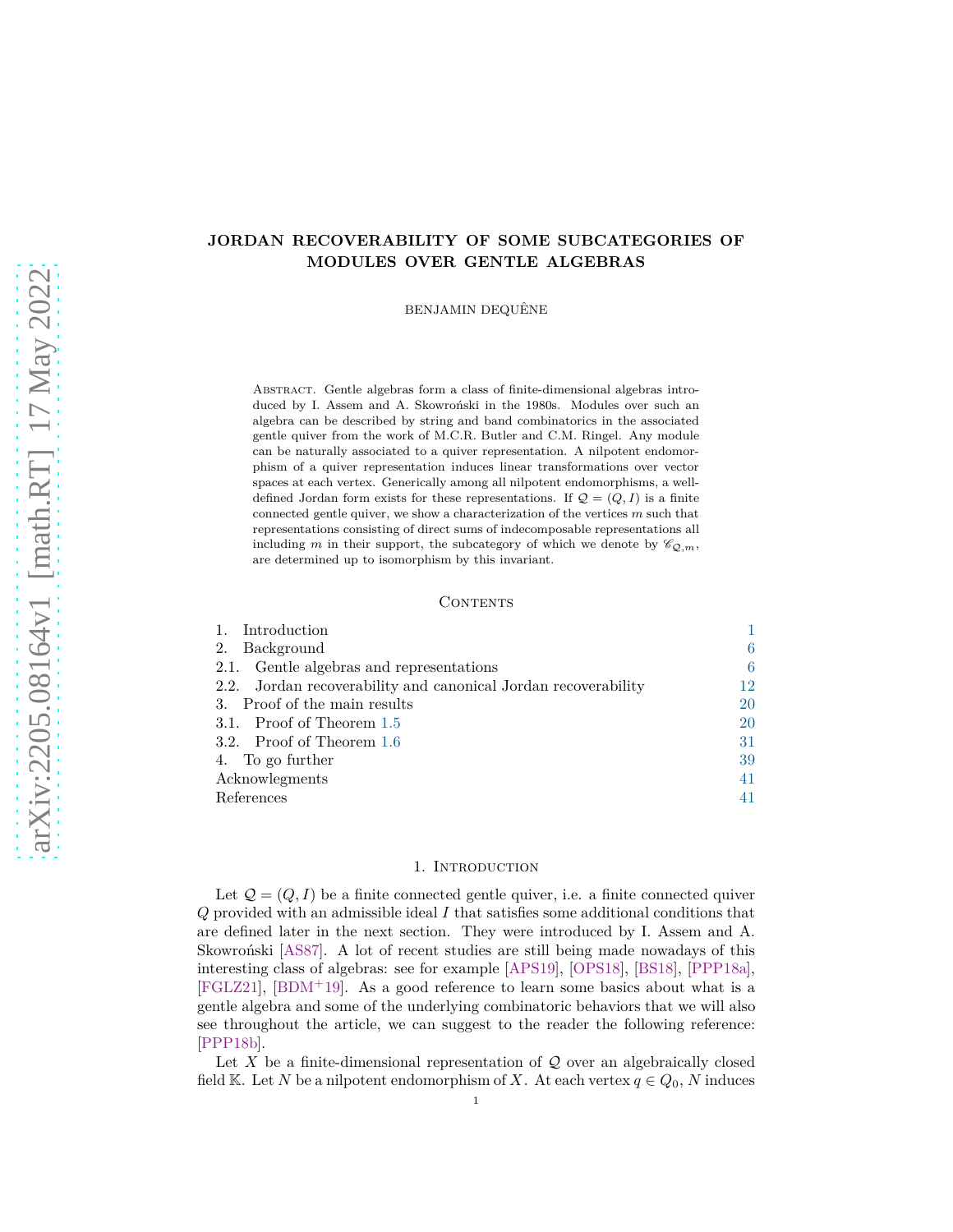a nilpotent endomorphism  $N_q$  of  $X_q$ . Thus we can extract from N a sequence of integer partitions  $\lambda^q$  ⊢ dim( $X_q$ ) which correspond to the Jordan blocks size of the Jordan form of each  $N_q$ . Thanks to a result from [\[GPT19\]](#page-40-10),  $\lambda = (\lambda^q)_{q \in Q_0}$  is welldefined for a generic choice of *N*. We denote  $\mathsf{GenJF}(X)$  this tuple that we will refer to the *generic Jordan form data* of *X*.

An interesting question that we could ask ourselves is:

# **"For which subcategories**  $\mathscr C$  of the category rep( $\mathscr Q$ ) could we recover up **to isomorphism** *X* ∈  $\mathscr{C}$  **from** GenJF(*X*)?"

Such a subcategory is called *Jordan recoverable*. Throughout the article, we mean a full subcategory closed under direct sums and direct summands by a subcategory. Let us see the following toy example.

<span id="page-1-0"></span>**Example 1.1.** Let  $Q$  be the following  $A_2$ -type quiver.

$$
Q = 1 \xrightarrow{a} 2
$$

The indecomposable representations of Q are

$$
S_1 = \mathbb{K} \longrightarrow 0 \qquad S_2 = 0 \longrightarrow \mathbb{K} \qquad P_1 = \mathbb{K} \longrightarrow \mathbb{K}
$$

We want to know which of the subcategories generated by those indecomposable representations are Jordan recoverable and which are not:

- Let  $X = S_1^n$  and let  $N = (N_1, N_2)$  be a nilpotent endomorphism of X. We can see we have no restriction to define  $N_1$ . Thus implies that if we choose  $N_1$  generically then  $N_1$  is similar to a Jordan block of size  $n$ . So  $\mathsf{GenJF}(X) = ((n), (0))$  and clearly  $\mathsf{add}(S_1)$  is Jordan recoverable;
- For the same reason  $add(S_2)$  is Jordan recoverable too;
- Let  $X = P_1^m$  and  $N = (N_1, N_2)$  be a nilpotent endomorphism of X. By the commutative square relation that *N* has to satisfy  $(X_a N_1 = N_2 X_a)$ , and as  $X_a$  is a bijective map,  $N_1$  and  $N_2$  can be identified. Moreover we note there is no restriction to define  $N_1$ . So  $\text{GenJF}(X) = ((m),(m))$  and  $add(P_1)$  is Jordan recoverable;
- Let  $X = S_1^n \oplus S_2^k$  and  $N = (N_1, N_2)$  be a nilpotent endomorphism of X. We can see we have no restriction to define  $N_1$  and  $N_2$ , and they can be defined independently of one another. Thus  $GenJF(X) = ((n),(k))$  and add(*S*1*, S*2) is Jordan recoverable;
- Let  $X = S_2^k \oplus P_1^m$  and  $N = (N_1, N_2)$  be nilpotent endomorphism of *X*. We can see thanks to commutative square relations that if we define  $N_2$ , we have defined  $N_1$ . Moreover if we adapt a choice of  $N_1$  such that it corresponds to a choice of  $N_2$ , we can see we have no restriction to define  $N_2$ . Hence GenJF( $X$ ) = ((*m*), ( $m + k$ )) and add( $S_2, P_1$ ) is Jordan recoverable;
- By an analoguous argument we have  $\text{add}(S_1, P_1)$  Jordan recoverable;
- However  $\text{add}(S_1, S_2, P_1) = \text{rep}(\mathcal{Q})$  is not Jordan recoverable. Indeed this comes from the fact that  $GenJF(S_1 \oplus S_2) = ((1), (1)) = GenJF(P_1)$  by the previous results.

Obviously a subcategory where the dimension vectors of its indecomposable elements form a linearly independent family is Jordan recoverable. Indeed that comes from the fact that any representation of this kind of subcategory is entirely determined by its dimension vectors. However, in general, it is not an easy question to determine which subcategories of  $rep(Q)$  are Jordan recoverable.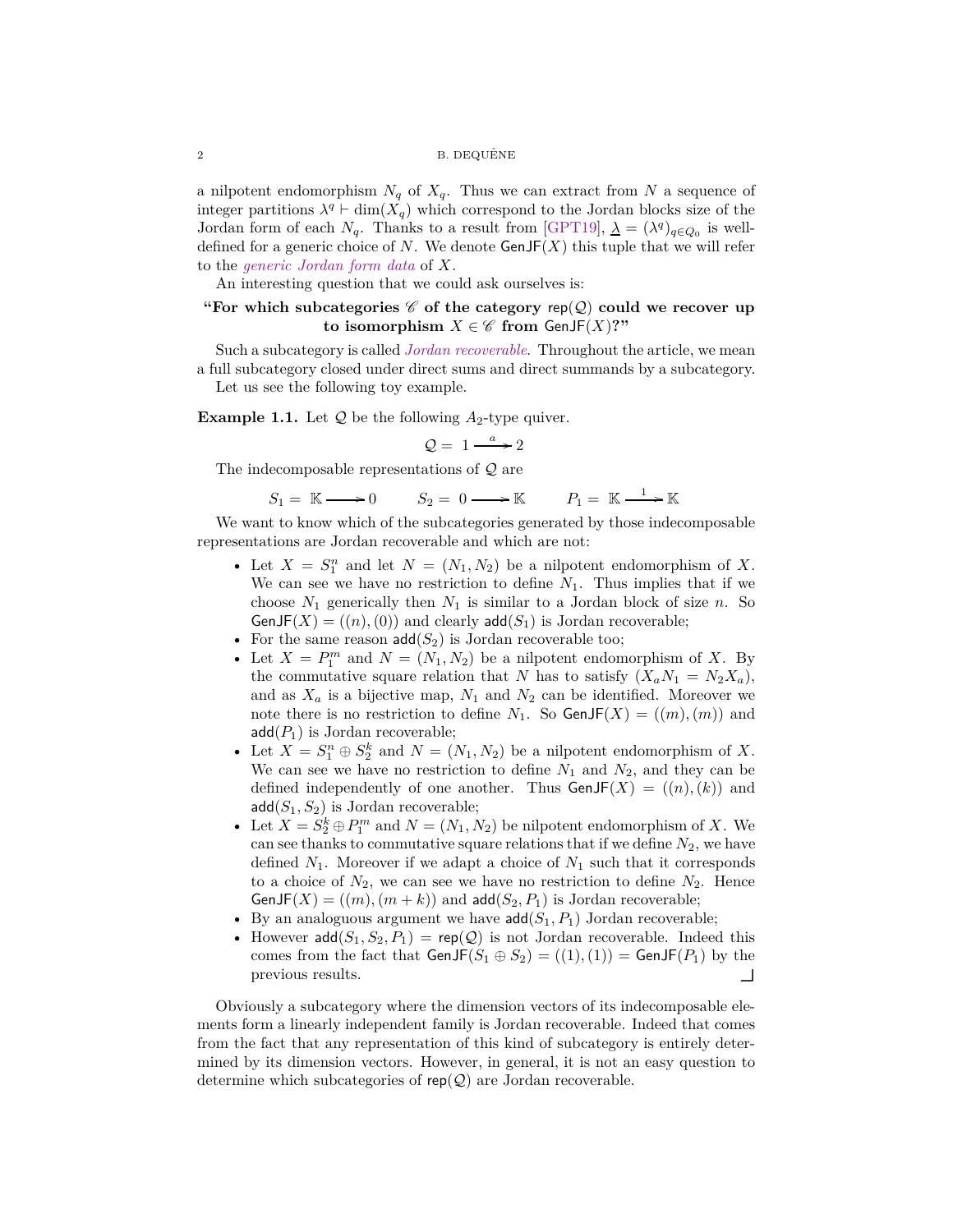For this purpose, we can ask for something a bit more restrictive. There is a procedure that, at least in some cases, allows one to reconstruct  $X$  from  $GenJF(X)$ : we can see if there exists a generic choice of a representation  $Y$  in rep( $Q$ ) such that  $\mathsf{GenJF}(X) = \mathsf{GenJF}(Y)$ , and then we can ask if Y is isomorphic to X.

In more concrete words, for a fixed subcategory  $\mathscr C$  of rep( $\mathcal Q$ ), we can ask ourselves if for any  $X \in \mathscr{C}$  there is a (Zariski) dense open set O in the variety of representations which have the same generic Jordan form as *X*, such that any  $Y \in O$  is isomorphic to  $X$ . Such a subcategory  $\mathscr C$  is said to be *canonically Jordan recoverable*.

Note that a subcategory that is Jordan recoverable is not necessarily canonically Jordan recoverable.

<span id="page-2-0"></span>**Example 1.2.** As in the Example [1.1,](#page-1-0) let  $Q = 1 \longrightarrow 2$ . Let  $\mathscr{C} = \text{add}(S_1, S_2)$ . We saw that  $\mathscr C$  is Jordan recoverable, but it is not canonically Jordan recoverable. If we take  $X = S_1 \oplus S_2$  then we get  $GenJF(X) = ((1), (1))$ , and we already saw that there is an other representation that has the same Jordan form data: it is *P*1! For  $Y \in \text{rep}(\mathcal{Q})$  such that  $\text{GenJF}(Y) = ((1), (1))$ , we have the following diagram to satisfy



and so a generic choice that we have for the linear morphism  $\alpha$  is  $k$  id for  $0 \neq k \in \mathbb{K}$ .<br>Hence  $Y \cong P_1 \ncong S_1 \oplus S_2$ .

Let us see another interesting example.

<span id="page-2-1"></span>**Example 1.3.** Let us consider the following gentle quiver.

$$
Q = 1 - \frac{2}{a} \div 2 \xrightarrow{b} 3
$$

Let  $X = \mathbb{K} \xrightarrow[1]{ } \mathbb{K}$  $\overline{\mathbb{K}} \longrightarrow 0 \oplus 0 \longrightarrow \overline{\mathbb{K}} \longrightarrow$  $\overline{\mathbb{K}} \longrightarrow 0 \oplus 0 \longrightarrow \overline{\mathbb{K}} \longrightarrow$  $\mathbb{K} \longrightarrow \mathbb{K}$ . Let

 $N = (N_1, N_2, N_3)$  be a nilpotent endomorphism of *X*. It is effortless to check that  $N_1 = N_3 = 0$ . Let  $(x_1, x_2, x_3)$  be a basis of  $\mathbb{K}^3$ , the vector space at the vertex 2, adapted to the decomposition of *X* into indecomposable representations above. That means for example that we identify the vector space on the vertex 1 to the subspace on the vertex 2 generated by *x*1.

From the commutative square relations, we need that  $\langle x_1 \rangle \subseteq \text{Ker}(N_2)$ ,  $\text{Im}(N_2) \subseteq$  $\langle x_1, x_2 \rangle$  and of course  $N_2^3 = 0$ . So:

- $N_2(x_1) = 0;$
- $N_2(x_2) = \alpha x_1 + \beta x_2$  for some  $\alpha, \beta \in \mathbb{K}$ ;
- $N_2(x_3) = \gamma x_1 + \delta x_2$  for some  $\gamma, \delta \in \mathbb{K}$ .

In addition, we can remark that  $N_2^2(x_2) = \beta N_2(x_2)$ . This implies that  $\beta = 0$ . Hence all the allowed choices of  $N_2$  can be characterized as matrices of the form

$$
N(\alpha, \gamma, \delta) = \begin{pmatrix} 0 & \alpha & \gamma \\ 0 & 0 & \delta \\ 0 & 0 & 0 \end{pmatrix}
$$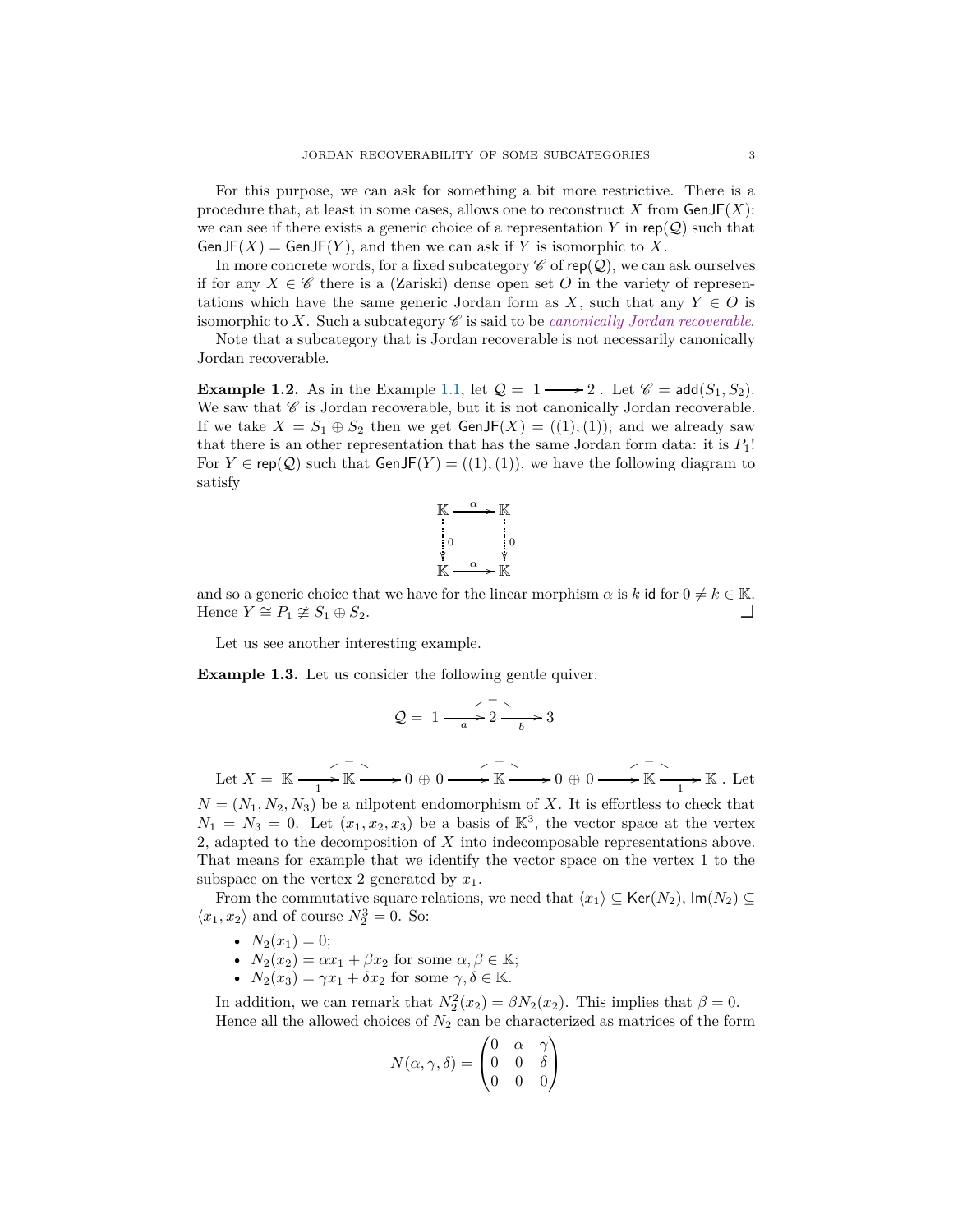## $\,$  B. DEQUÊNE  $\,$  B. DEQUÊNE

Thus, among all the choices we can make to define *N*<sup>2</sup> (and so *N*), there is a generic choice (a dense open set) which comes naturally from generic restrictions  $\alpha, \delta \neq 0$  that we can impose. So the Jordan form of that generic choice of *N* is  $((1), (3), (1))$ . Then GenJF $(X) = ((1), (3), (1))$ .

Suppose now we have *Y* such that  $GenJF(Y) = ((1), (3), (1))$ . We know *Y* is of the form:

$$
\mathbb{K} \xrightarrow{f \ X_a} \mathbb{K}^3 \xrightarrow{f \ Y_b} \mathbb{K}
$$

Let  $(x)$ ,  $(y_1, y_2, y_3)$  and  $(z)$  be respective bases of  $Y_1, Y_2$  and  $Y_3$  adapted to each nilpotent endomorphism. The following diagram summarizes the situation.



By commutative square relations  $(Y_a N_1 = N_2 Y_a$  and  $Y_b N_2 = N_3 Y_c)$ , we have:

- $Y_a(x) = \alpha' y_3$  for some  $\alpha' \in \mathbb{K}$ ;
- $Y_b(y_2) = Y_b(y_3) = 0$  and  $Y_b(y_1) = \beta' z$  for some  $\beta' \in \mathbb{K}$ .

Thus among all the choices we can make to define  $Y_a$  and  $Y_b$  (and so  $Y$ ), there exists a generic choice that comes from generic restrictions  $\alpha', \beta' \neq 0$ . Hence we get *Y* ≃ *X*. We recovered *X*.

Some remarks:

- We get for free  $Y_b Y_a = 0$ , which is something that seems not guaranteed in the first instance;
- From what we have done above, if we started with  $Z = S_1 \oplus S_2^3 \oplus S_3$ , which has the same generic Jordan form data as *X*, we would not recover *Z*. Hence the category  $\text{add}(S_1, S_2, S_3)$  is not canonically Jordan recoverable, even though it is Jordan recoverable;
- If we try to get a representation *Y* such that its generic Jordan form data is  $((1), (1), (1))$ , we will have no restriction from the nilpotent endomorphism (as  $N = 0$ ) other than  $Y_q \cong K$  for each vertex *q*. But we need to respect the relation  $Y_bY_a = 0$ . So we get two isomorphism classes of representations that could be good candidates for a generic choice:

$$
\mathbb{K} \xrightarrow{1} \mathbb{K} \xrightarrow{0} \mathbb{K} \longrightarrow \mathbb{K} \xrightarrow{0} \mathbb{K} \xrightarrow{0} \mathbb{K} \xrightarrow{1} \mathbb{K}
$$

However, there is no reason to privilege one to the other: the open sets in play are not dense in the set of representations that have  $((1), (1), (1))$  as generic Jordan form. Hence there is no generic choice of a representation *Y* with that generic Jordan form;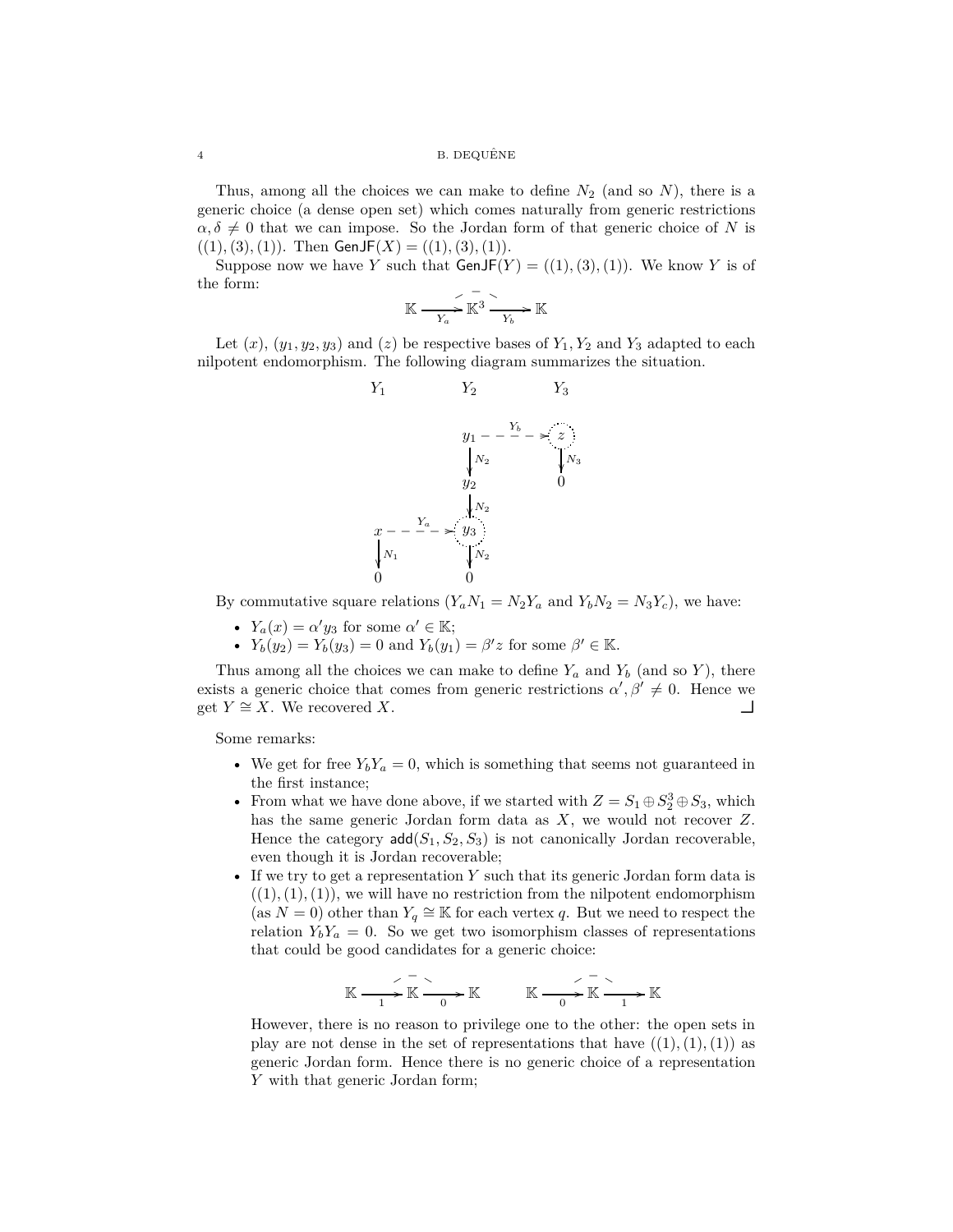• We give in Example [2.24](#page-14-0) a proof that  $\text{add}(I_2, S_2, P_2)$  is canonically Jordan recoverable. The crucial point in this subcategory is we can note the dimension vector  $(d_1, d_2, d_3)$  of any representation X satisfies the relation  $d_2 \geq d_1 + d_3$ . This is something that the representations in the previous bullet point do not satisfy which explains why the previous bullet point is not a counter-example to this claim.

We will study Jordan recoverability and canonical Jordan recoverability of a special kind of subcategories. For *m* a vertex of  $Q$ , let  $\mathscr{C}_{Q,m}$  be the subcategory generated by the indecomposable representations that have a nonzero vector space at the vertex *m*.

One of the engrossing notions around the vertices of a quiver that seems important to achieve our goal is the minusculeness of a vertex. A vertex *m* is said to be *minuscule* if for any indecomposable representation *X* of  $Q$ , we have dim  $X_m \leq 1$ . This notion is a crucial point to get  $\mathcal{C}_{Q,m}$  canonically Jordan recoverable by the following main result of [\[GPT19\]](#page-40-10).

**Theorem 1.4** (Garver-Patrias-Thomas [\[GPT19\]](#page-40-10))**.** *If Q is a Dynkin quiver, and m is a minuscule vertex, then*  $\mathcal{C}_{\mathcal{Q},m}$  *is canonically Jordan recoverable.* 

In this article, we give an analogous result (which extends the  $A_n$ -type quiver case) in the case of a finite connected gentle quiver Q. We note that the condition of minusculeness is not enough to get Jordan recoverability or canonical Jordan recoverability. We need to add some combinatorial conditions, linked to strings of Q.

A *string* of Q can be understood as a walk in the quiver. These walks (satisfying some additional conditions as we shall recall below) allow us to describe all the indecomposable representations of Q. By knowing what is going on with strings, we can give a complete description of all the subcategories  $\mathscr{C}_{\mathcal{Q},m}$  that are Jordan recoverable or canonically Jordan recoverable.

In this article, we first recall some main definitions and tools that will then help us to prove the following statements. The first main result is a characterization of the subcategories  $\mathscr{C}_{\mathcal{Q},m}$  that are canonically Jordan recoverable.

<span id="page-4-0"></span>**Theorem 1.5.** Let  $Q = (Q, I)$  be a finite connected gentle quiver and  $m \in Q_0$ . *The subcategory*  $\mathcal{C}_{Q,m}$  *is canonically Jordan recoverable if and only if m satifies the following conditions:*

- (*i*) For any pair of strings  $\rho$  and  $\nu$  passing through m, there is no arrow  $\alpha \in Q_1$ *which is not an arrow of either strings such that*  $\rho$  *passes through*  $s(\alpha)$  *and*  $\nu$  *passes through*  $t(\alpha)$ *;*
- (*ii*) *At least one of the two following conditions :*
	- (*a*) *There is at most one arrow*  $\alpha \in Q_1$  *such that*  $s(\alpha) = m$ *, and there is at most one arrow*  $\beta \in Q_1$  *such that*  $t(\beta) = m$  *; if*  $\alpha$  *and*  $\beta$  *both exist then*  $\alpha\beta \in I$ *;*
	- (*b*) *There is at most one maximal string of* Q *passing through m.*

The second one is some kind of consequence of the first, but it needs a few additional works. It allows us to get a characterization of the subcategories  $\mathscr{C}_{\mathcal{Q},m}$ that are Jordan recoverable.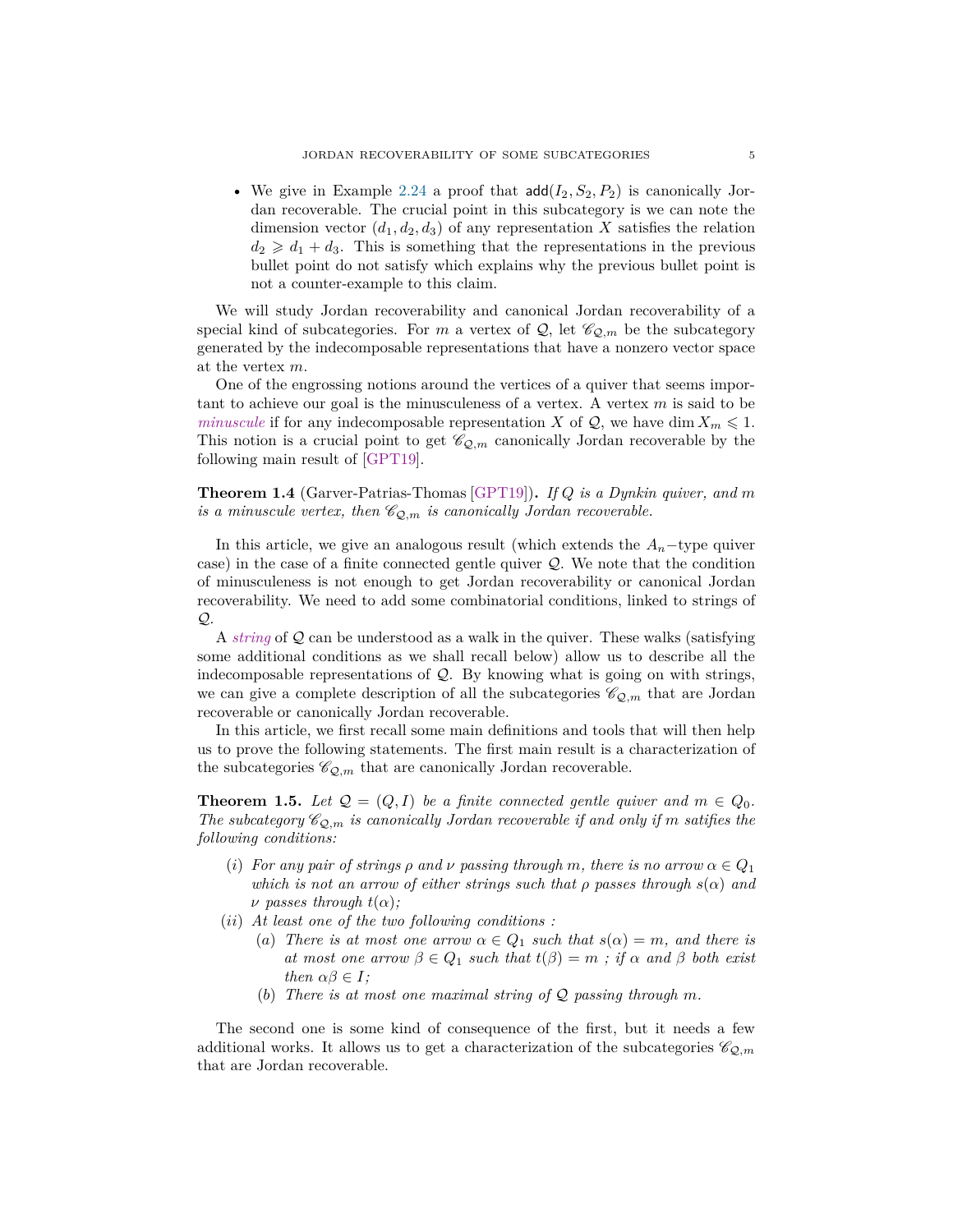## 6 B. DEQUÊNE

<span id="page-5-2"></span>**Theorem 1.6.** *Let*  $Q = (Q, I)$  *be a finite connected gentle quiver and*  $m \in Q_0$ *. The subcategory*  $\mathcal{C}_{\mathcal{Q},m}$  *is Jordan recoverable if and only if m satifies the point* (*ii*) *of Theorem [1.5](#page-4-0) and :*

(*i*∗) *If there exists two strings ρ and ν passing through m such that there is an arrow*  $\alpha \in Q_1$  *which is not an arrow of either strings such that*  $\rho$  *passes through*  $s(\alpha)$  *and*  $\nu$  *passes through*  $t(\alpha)$ *, then there is no string passing through m supported on α.*

## 2. Background

<span id="page-5-1"></span><span id="page-5-0"></span>2.1. **Gentle algebras and representations.** A *quiver Q* is a 4-tuple of the form  $(Q_0, Q_1, s, t)$  where  $Q_0$  is the set of vertices,  $Q_1$  is the set of arrows and  $s, t$ :  $Q_1 \longrightarrow Q_0$  are respectively *source* and *target functions*. A quiver is called *finite* if  $\#Q_0, \#Q_1 < \infty$ . Throughout this article we will suppose that all the quivers we will work with are finite and connected. A *path* of *Q* is a finite sequence of arrows  $\alpha_1, \alpha_2, \ldots, \alpha_n \in Q_1$  such that  $s(\alpha_{i+1}) = t(\alpha_i)$ . We will write  $p = \alpha_n \ldots \alpha_1$  for a path, and for  $q \in Q_0$ ,  $e_q$  for the *lazy path* at the vertex q, that is the path staying at *q* without following any arrow. The *length* of the path *p* is the number of arrows in it.

Let  $K$  be a field. Throughout this article, we will suppose that  $K$  is algebraically closed. This is a restriction we need to use the main result of [\[GPT19\]](#page-40-10). They need it because some of their arguments rely on algebraic geometry. The *path algebra* denoted K*Q* is the K-vector space having as a basis all the paths in the quiver *Q*, together with multiplication given by concatenation of paths. For  $l \geqslant 0$ , let denote  $KQ_{\geq l}$  the ideal of  $KQ$  generated by paths of  $Q$  of length at least *l*. An *admissible ideal I* of K*Q* is an ideal such that:  $\exists N > 0$ / K $Q_{\geq N} \subseteq I \subseteq \mathbb{K}Q_{\geq 2}$ .

**Definition 2.1.** A *gentle algebra* is a quotient algebra K*Q/I* where:

- *Q* is a quiver such that there are at most two incoming arrows and at most two outgoing arrows at each vertex.
- *I* is an admissible ideal generated by some paths of lengths 2 such that for every arrow  $\alpha \in Q_1$  there exists :
	- ∗ at most one arrow *β* such that *s*(*α*) = *t*(*β*) and *αβ* ∈ *I*;
	- ∗ at most one arrow *γ* such that *s*(*γ*) = *t*(*α*) and *γα* ∈ *I*;
	- $\star$  at most one arrow *β*' such that *s*(*α*) = *t*(*β*') and *αβ*'  $\notin$  *I*;
	- *∗* at most one arrow  $\gamma'$  such that  $s(\gamma') = t(\alpha)$  and  $\gamma' \alpha \notin I$ .

We will denote a *gentle quiver* by  $Q = (Q, I)$  a quiver together with an ideal such that the algebra  $\mathbb{K} \mathcal{Q} := \mathbb{K} Q / I$  is gentle.

**Example 2.2.** Here is a gentle quiver. We will use the convention to represent elements generating the admissible ideal by dashed lines in a gentle quiver. They are all the paths of length two that are in *I*.

$$
Q = 4 \xrightarrow{d} \begin{array}{c} 3 & 2 \\ c \\ s \\ s \\ s \\ t \\ t \end{array} \xrightarrow{d} \begin{array}{c} 1 \\ b \\ b \\ t \\ t \end{array}
$$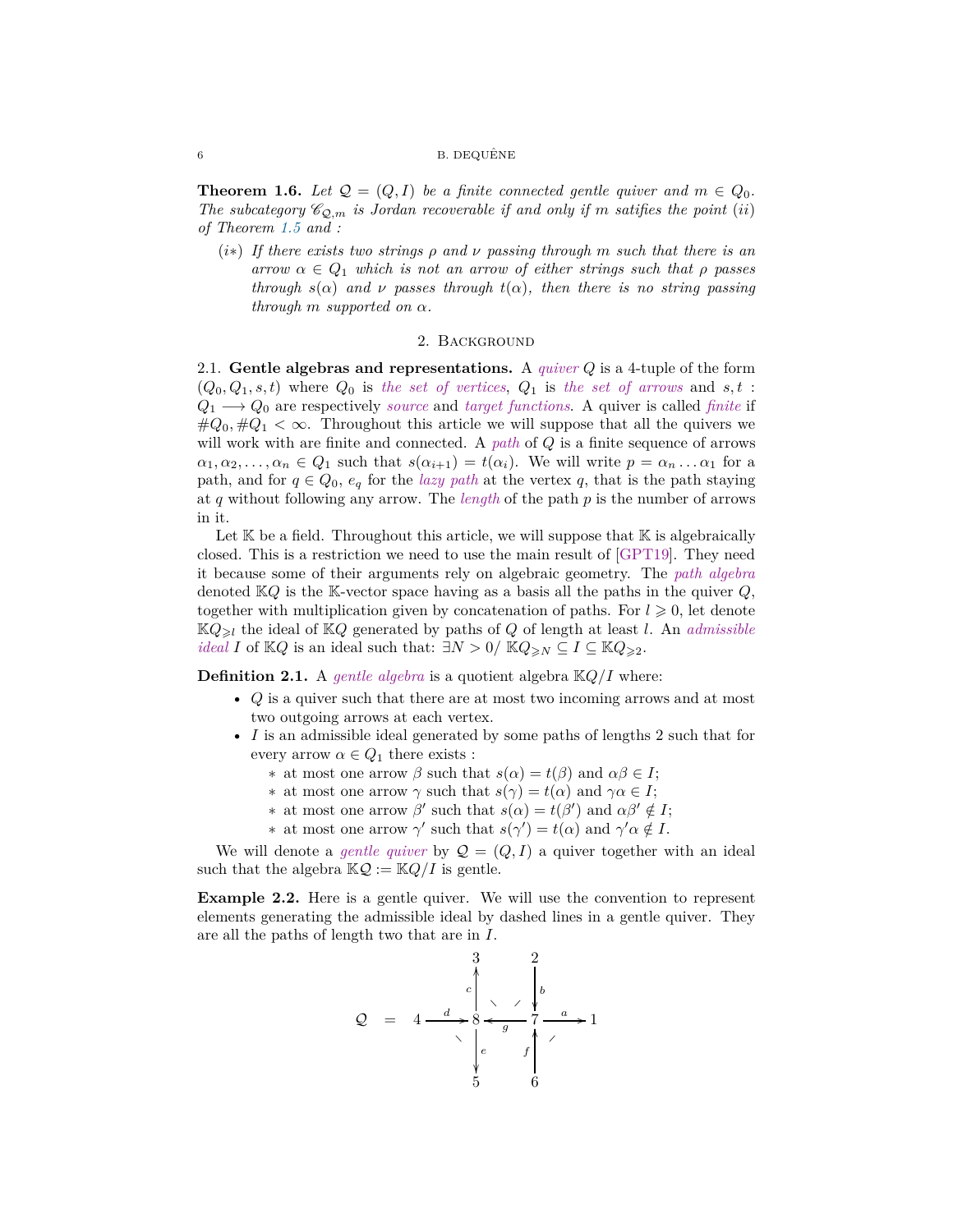In this example  $I = \langle af, gb, cg, ed \rangle$  and so  $KQ$  is the gentle algebra associated to Q generated as basis by:

- lazy paths:  $e_1, e_2, ..., e_8$ ;
- arrows:  $a, b, ..., g$ ;
- paths of length 2:  $cd$ ,  $eg$ ,  $gf$ ,  $ab$ ;
- paths of length 3:  $egf$ .

*Remark* 2.3. We can note that  $KQ$  (and  $KQ$ ) is graded by the length of the paths.

Let  $\mathcal{Q} = (Q, I)$  be a gentle quiver. A *representation of*  $\mathcal{Q}$  (*over* K) is a pair  $X = ((X_q)_{q \in Q_0}, (X_\alpha)_{\alpha \in Q_1})$  where  $X_q$  is a finite-dimensional K-vector space for each  $q \in Q_0$  and  $X_\alpha: X_{s(\alpha)} \longrightarrow X_{t(\alpha)}$  is a K-linear function for each  $\alpha \in Q_1$  such that if  $\alpha\beta \in I$  then  $X_{\alpha} \cdot X_{\beta} = 0$ . We can understand this construction as placing a K-vector space on each vertex *q* and a K-linear transformation on each arrow *α* in  $\mathcal{Q}$ . We write  $\underline{\dim}(X) = (\dim(X_q))_{q \in Q_0}$  the *dimension vector of* X.

A morphism  $\phi$  between two representations X and Y is a tuple of K-linear transformations  $(\phi_q)_{q \in Q_0}$  where  $\phi_q: X_q \longrightarrow Y_q$  for each  $q \in Q_0$  such that, for all  $\alpha \in Q_1$ ,  $Y_{\alpha} \phi_{s(\alpha)} = \phi_{t(\alpha)} X_{\alpha}$ . We can have in mind the following commutative square to understand the previous condition.

$$
X_{s(\alpha)} \xrightarrow{X_{\alpha}} X_{t(\alpha)}
$$
  
\n
$$
\downarrow_{s(\alpha)} \circlearrowright
$$
  
\n
$$
Y_{s(\alpha)} \xrightarrow{Y_{\alpha}} Y_{t(\alpha)}
$$

Let *X* and *Y* be two representations of  $Q$ . We say *X* to be *isomorphic to Y*, denoted  $X \cong Y$ , if there exists a morphism  $\phi$  between them such that  $\phi$  admits an inverse, or equivalently such that  $\phi_q$  is an isomorphism for all  $q \in Q_0$ . A *direct sum of representations*  $X$  *and*  $Y$ , denoted  $X \oplus Y$ , is the representation  $M$ where, for any  $q \in Q_0$ ,  $M_q = X_q \oplus Y_q$  and, for any  $\alpha \in Q_1$ ,  $M_\alpha$  is defined as  $M_{\alpha}(x + y) = X_{\alpha}(x) + Y_{\alpha}(y)$  for all  $x \in X_{s(\alpha)}$  and  $y \in Y_{s(\alpha)}$ . A representation *M*  $\neq$  0 is called *indecomposable* if *M* ≃ *X* or *M* ≃ *Y*, whenever *M* ≃ *X* ⊕ *Y*.

<span id="page-6-0"></span>**Example 2.4.** Consider the following gentle quiver.

$$
Q = 1 \longrightarrow 2 \longrightarrow 3 \longleftarrow 4
$$

The representation  $X = \mathbb{K}$  $\begin{bmatrix} 1 \\ 0 \end{bmatrix}$  $K_{\mathbb{K}}^2 \longrightarrow \mathbb{K} \leftarrow \mathbb{K}$  is not indecomposable.

$$
X \cong \underbrace{\mathbb{K} \xrightarrow{1} \overline{\mathbb{K}} \xrightarrow{= X_1} 0 \longleftarrow 0 \xleftarrow{0} \bigoplus \underbrace{0 \longrightarrow \overline{\mathbb{K}} \xrightarrow{1} \mathbb{K} \xleftarrow{1} \mathbb{K}}_{=X_2}
$$

However the two summands  $X_1$  and  $X_2$  are clearly indecomposable.  $\Box$ 

Let  $\text{rep}(\mathcal{Q})$  denote the category of (finite-dimensional) representations of  $\mathcal{Q}$ .

**Theorem 2.5.** *There is an equivalence of categories between* rep(Q) *and the category of modules over* KQ*.*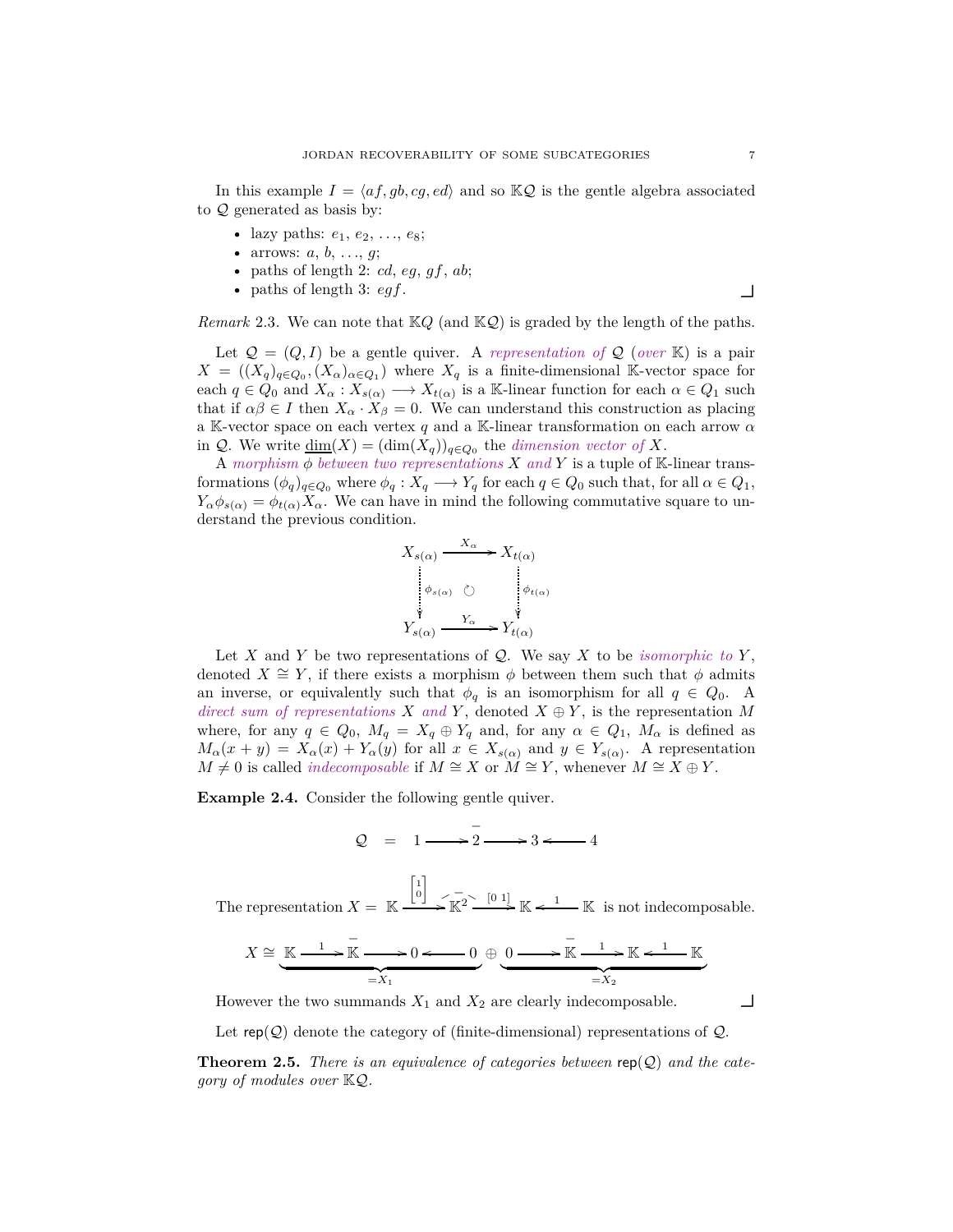## 8 B. DEQUÊNE

For more details, see for example [\[ASS06,](#page-40-11) Theorem 1.6 p72].

From now to the end of this subsection, we will recall the combinatorial description of the indecomposable representations of a gentle algebra. With this in mind, we need to introduce some more tools.

**Definition 2.6.** A *string* of Q is a finite sequence  $\rho = \alpha_k^{\varepsilon_k} \dots \alpha_1^{\varepsilon_1}$  with  $\alpha_i \in Q_1$  for all  $i \in \{1, \ldots, k\}$  and  $\varepsilon_i \in \{\pm 1\}$  and such that:

- by defining  $s(\alpha^{-1}) = t(\alpha)$  and  $t(\alpha^{-1}) = s(\alpha)$  for any  $\alpha \in Q_1$ , we have, for all  $i \in \{1, ..., k-1\}$ ,  $s(\alpha_{i+1}^{\varepsilon_{i+1}}) = t(\alpha_i^{\varepsilon_i})$ ;
- if  $\varepsilon_i = \varepsilon_{i+1} = 1$ , then  $\alpha_{i+1}\alpha_i \notin I$ ; if  $\varepsilon_i = \varepsilon_{i+1} = -1$ , then  $\alpha_i\alpha_{i+1} \notin I$ ;
- *ρ* is reduced: for  $i \in \{1, \ldots, k-1\}$ , if  $\varepsilon_i \varepsilon_{i+1} = -1$ , then  $\alpha_i \neq \alpha_{i+1}$ .

In particular, we can notice that a path is a string.

We write  $\ell(\rho) := k$  for the *length* of the string,  $s(\rho) := s(\alpha_1^{\varepsilon_1})$  and  $t(\rho) :=$  $t(\alpha_k^{\varepsilon_k})$ . We denote  $\textsf{Supp}_0(\rho)$  the *vertex support* of  $\rho$  which is the set of vertices  $\{s(\alpha_1^{\varepsilon_1}), t(\alpha_1^{\varepsilon_2}), t(\alpha_2^{\varepsilon_2}), \ldots, t(\alpha_k^{\varepsilon_k})\}$ , and  $\text{Supp}_1(\rho)$  the *arrow support* of  $\rho$  which is the set of arrows  $\{\alpha_1, \ldots, \alpha_k\}.$ 

A *substring of*  $\rho$  is a string of the form  $\alpha_j^{\varepsilon_j} \dots \alpha_i^{\varepsilon_i}$  with  $1 \leq i \leq j \leq k$ , or a lazy path  $e_q$  for  $q \in \textsf{Supp}_0(\rho)$ . For all strings  $\rho$ , we identify  $\rho$  and  $\rho^{-1}$ . Note that this identification is on purpose of Theorem [2.15.](#page-10-0) A string  $\rho$  of  $\mathcal Q$  is said to be *maximal* if there is no arrow  $\alpha \in Q_1$  such that any of the following  $\alpha \rho$ ,  $\alpha^{-1} \rho$ ,  $\rho \alpha$  or  $\rho \alpha^{-1}$  is a string.

We can understand a string as a (reduced) walk in  $Q$  such that we can follow a sequence of arrows (of the form  $\alpha \in Q_1$ ) and inverse arrows (of the form  $\alpha^{-1}$  with  $\alpha \in Q_1$ ) avoiding consecutive steps that belong to the ideal *I* and successive steps  $\alpha \alpha^{-1}$  or  $\alpha^{-1} \alpha$ .

<span id="page-7-0"></span>**Example 2.7.** Let us take the following (gentle) quiver  $Q = (Q, I)$ .



By following the bold arrows, we read the string  $\rho = i f e^{-1} c^{-1} a$  or  $a^{-1} c e f^{-1} i^{-1} =$  $\rho^{-1}$  and we can check that it satisfies the previous conditions of the definition. We  $h$ ave  $l(\rho) = 5$ ,  $\text{Supp}_0(\rho) = \{1, 2, 4, 5, 6, 7\}$  and  $\text{Supp}_1(\rho) = \{a, c, e, f, i\}$ . The substrings of *ρ* are:

- lazy paths:  $e_q$  for  $q \in \mathsf{Supp}_0(\rho);$
- arrows:  $\mathsf{Supp}_1(\rho)$ ;
- strings of length 2: *if, fe*−<sup>1</sup> *, ce, a*−<sup>1</sup> *c*;
- strings of length 3: *ife*<sup>−</sup><sup>1</sup> *, cef* <sup>−</sup><sup>1</sup> *, a*<sup>−</sup><sup>1</sup> *ce*;
- strings of length 4:  $ife^{-1}c^{-1}$ ,  $fe^{-1}c^{-1}a$ ;
- strings of length 5:  $\rho$ .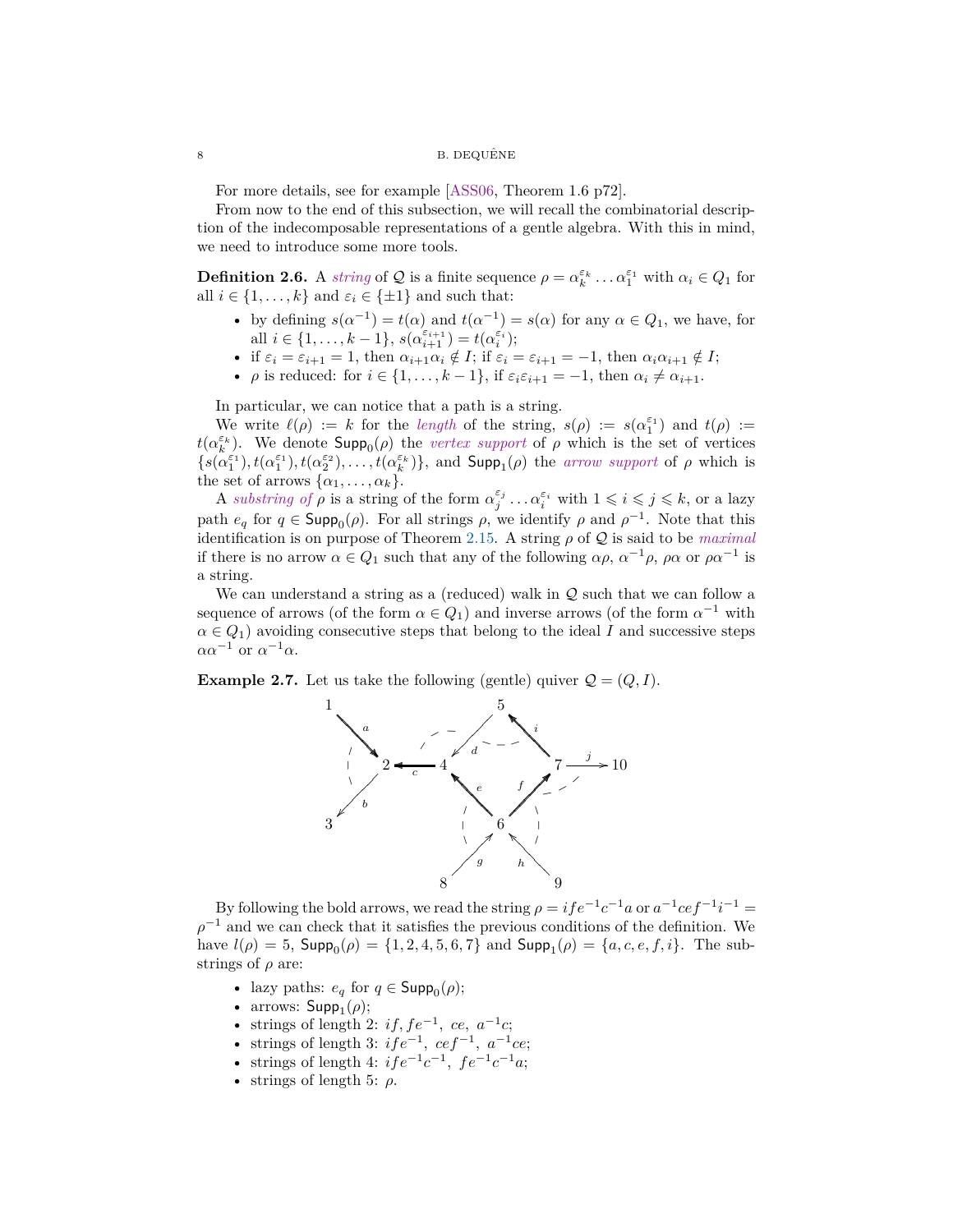In addition, we can see that  $\rho$  is a maximal string of  $\mathcal{Q}$ : we can neither concatenate any arrow of Q to  $\rho$  at the vertex 1 (as a is the only one arrow incident to 1) nor at the vertex 5 (as  $di \in I$ ).

More visually, we can draw the same string as follows.

6 ✁ *<sup>e</sup>* ✁ ✁ ✁ *<sup>f</sup>* ❂ ❂ ❂ ❂ 1 *a* ❂ ❂ ❂ ❂ 4 ✁ *<sup>c</sup>* ✁ ✁ ✁ 7 *i* ❂ ❂ ❂ ❂ 2 5 6 1 4 7 2 5

Note that by convention arrows always point downwards.

We can choose not to represent the arrows and only keep the sequence of vertices that the string is passing through if there is no ambiguity about the arrows that we have to keep track of, like in this example.

**Definition 2.8.** A *string representation*  $M(\rho)$  *of*  $Q$  is a representation in rep( $Q$ ) defined as follows:

- Let  $v_0 = s(\alpha_1^{\varepsilon_1})$  and for all  $i \in \{1, ..., k\}$ ,  $v_i = t(\alpha_i^{\varepsilon_i})$ ;
- For  $q \in Q_0$ ,  $M(\rho)_q$  is the vector space having as basis  $\{x_i \mid v_i = q\}$ , where the  $x_i$  are formal elements;
- For  $\beta \in Q_1$ ,  $M(\rho)_{\beta}: M(\rho)_{s(\beta)} \longrightarrow M(\rho)_{t(\beta)}$  is the linear transformation such that:

$$
M(\rho)_{\beta}(x_i) = \begin{cases} x_{i-1} & \text{if } \alpha_i = \beta \text{ and } \varepsilon_i = -1 \\ x_{i+1} & \text{if } \alpha_{i+1} = \beta \text{ and } \varepsilon_{i+1} = 1 \\ 0 & \text{otherwise} \end{cases}
$$

**Example 2.9.** Consider the following gentle quiver.

$$
1 \xrightarrow{\begin{array}{c}\n a \\
 \hline\n a \\
 \hline\n b\n \end{array}} 2 \xrightarrow{\begin{array}{c}\n c \\
 \hline\n a \\
 \hline\n \end{array}} 3
$$

The word  $\rho = c^{-1}da$  is a string of  $\mathcal Q$  and the representation associated to it is:

$$
\mathbb{K} \xrightarrow{\begin{bmatrix} 1 \\ 0 \end{bmatrix} < - < [0 1] \rightarrow \mathbb{K}^2 \xrightarrow{\begin{bmatrix} 0 1 \end{bmatrix} \rightarrow \mathbb{K}} \mathbb{K}
$$

*Remark* 2.10*.* We can understand the construction in a more combinatorial way. To get the string representation  $M(\rho)$  associated to a string  $\rho$ , we draw the string as Example [2.7,](#page-7-0) then we can replace each vertex of the string by  $x_i$  and finally each arrow defines the direction of the linear map that we will get.

1  
\na  
\n
$$
\begin{array}{c}\n & x_1 \\
 & x_2 \\
 & & x_3\n\end{array}
$$
\n
$$
\begin{array}{c}\n & x_1 \\
 & x_2 \\
 & & x_3\n\end{array}
$$
\n
$$
\begin{array}{c}\n & x_1 \\
 & x_2 \\
 & & x_3\n\end{array}
$$
\n
$$
\begin{array}{c}\n & x_1 \\
 & x_2 \\
 & & x_3\n\end{array}
$$
\n
$$
\begin{array}{c}\n & x_1 \\
 & x_2 \\
 & & x_3\n\end{array}
$$
\n
$$
\begin{array}{c}\n & x_1 \\
 & x_2 \\
 & & x_3\n\end{array}
$$
\n
$$
\begin{array}{c}\n & x_1 \\
 & x_2 \\
 & & x_3\n\end{array}
$$
\n
$$
\begin{array}{c}\n & x_1 \\
 & x_2 \\
 & & x_3\n\end{array}
$$
\n
$$
\begin{array}{c}\n & x_1 \\
 & x_2 \\
 & & x_3\n\end{array}
$$
\n
$$
\begin{array}{c}\n & x_1 \\
 & x_2 \\
 & & x_3\n\end{array}
$$
\n
$$
\begin{array}{c}\n & x_1 \\
 & x_2 \\
 & & x_3\n\end{array}
$$
\n
$$
\begin{array}{c}\n & x_1 \\
 & x_2 \\
 & & x_3\n\end{array}
$$
\n
$$
\begin{array}{c}\n & x_1 \\
 & x_2 \\
 & & x_3\n\end{array}
$$
\n
$$
\begin{array}{c}\n & x_1 \\
 & x_2 \\
 & & x_3\n\end{array}
$$
\n
$$
\begin{array}{c}\n & x_1 \\
 & x_2 \\
 & & x_3\n\end{array}
$$
\n
$$
\begin{array}{c}\n & x_1 \\
 & x_2 \\
 & & x_3\n\end{array}
$$

 $\overline{\phantom{a}}$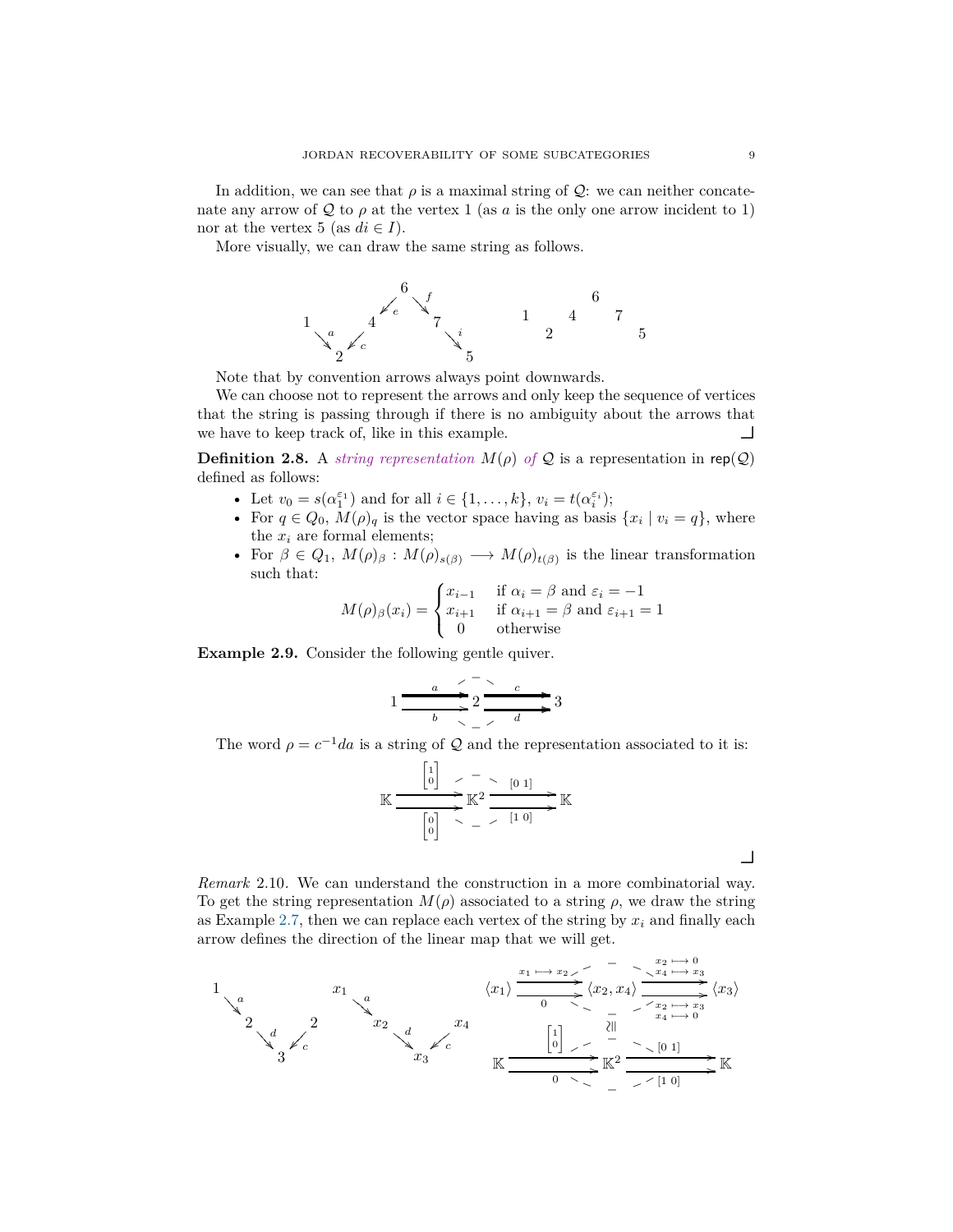More efficiently, we can prefer to replace each vertex by a copy of the field  $K$ and each arrow by an identity map.

**Definition 2.11.** A *band* of  $Q$  is a non-lazy string  $\omega$  such that:

- $s(\omega) = t(\omega);$
- for all  $i \geqslant 1$ ,  $\omega^i = \omega \dots \omega$  $\sum_{i \text{ times}}$ is a string of  $\mathcal{Q};$
- $\omega$  is primitive:  $\omega$  is not a power of any shorter substring.

Two bands of  $\mathcal{Q}, \omega$  and  $\omega'$ , are said to be *cyclically equivalent*, denoted  $\omega \sim_{\text{cyc}} \omega'$ if we can obtain  $\omega'$  from  $\omega$  by applying a cyclic permutation to the arrows which define *ω*.

**Definition 2.12.** Let  $\omega = \alpha_k^{\varepsilon_k} \dots \alpha_1^{\varepsilon_1}$  be a band of  $\mathcal{Q}$ . Let  $0 \neq \lambda \in \mathbb{K}$  and an integer  $d > 0$ . A *band representation*  $M(\omega, \lambda, d)$  of Q is a representation defined as follows:

- let  $v_0 = s(\alpha_1^{\varepsilon_1})$  and for  $i \in \{1, ..., k-1\}$ ,  $v_i = t(\alpha_i^{\varepsilon_i})$ ;
- for all vertices  $q \in Q_0$ ,  $M(\omega, \lambda, d)_q$  is the vector space having as basis  ${x_i^{(1)}, \ldots, x_i^{(d)} \mid v_i = q}$  where the  $x_i^{(j)}$  are formal elements;
- for all arrow  $\gamma \in Q_1$ ,  $M(\omega, \lambda, d)$ <sub> $\gamma$ </sub> is the linear transformation defined as follows:

$$
M(\omega, \lambda, d)_{\gamma}(x_i^{(j)}) =
$$
\n
$$
\begin{cases}\n x_{i-1}^{(j)} & \text{if } \gamma = \alpha_i \text{ for } 1 \leq i < k, 1 \leq j \leq d \text{ and } \varepsilon_i = -1 \\
 \lambda^{-1} x_{k-1}^{(j)} + x_{k-1}^{(j+1)} & \text{if } \gamma = \alpha_k \text{ for } i = 0, 1 \leq j < d \text{ and } \varepsilon_k = -1 \\
 \lambda^{-1} x_{k-1}^{(d)} & \text{if } \gamma = \alpha_k \text{ for } i = 0, j = d \text{ and } \varepsilon_k = -1 \\
 x_{i+1}^{(j)} & \text{if } \gamma = \alpha_{i+1} \text{ for } 1 \leq i < k-1, 1 \leq j \leq d \text{ and } \varepsilon_i = 1 \\
 \lambda x_0^{(j)} + x_0^{(j+1)} & \text{if } \gamma = \alpha_k \text{ for } i = k-1, 1 \leq j < d \text{ and } \varepsilon_k = 1 \\
 \lambda x_0^{(d)} & \text{if } \gamma = \alpha_k \text{ for } i = k-1, j = d \text{ and } \varepsilon_k = 1 \\
 0 & \text{otherwise}\n\end{cases}
$$

**Example 2.13.** Consider the following gentle quiver.

$$
1 \xrightarrow{\begin{array}{c}\n a \\
 \hline\n a \\
 \hline\n b\n \end{array}} 2 \xrightarrow{\begin{array}{c}\n c \\
 \hline\n a \\
 \hline\n \end{array}} 3
$$

The string  $\rho = b^{-1}c^{-1}da$  is a band of  $\mathcal{Q}$ . For  $0 \neq \lambda \in \mathbb{K}$  and  $d > 0$ , the representation  $M(\rho, \lambda, d)$  is isomorphic to the following representation:

$$
\mathbb{K}^d \xrightarrow{\begin{bmatrix} I_d \\ 0 \end{bmatrix} > - \\ \hline \begin{bmatrix} 0 & I_d \end{bmatrix} > \mathbb{K}^{2d} \xrightarrow{\begin{bmatrix} 0 & I_d \end{bmatrix} > \mathbb{K}^d
$$

where  $J_d(\lambda^{-1})$  is the following Jordan block:

$$
\begin{pmatrix}\n\lambda^{-1} & & & \\
1 & \ddots & & \\
& \ddots & \ddots & \\
& & 1 & \lambda^{-1}\n\end{pmatrix}
$$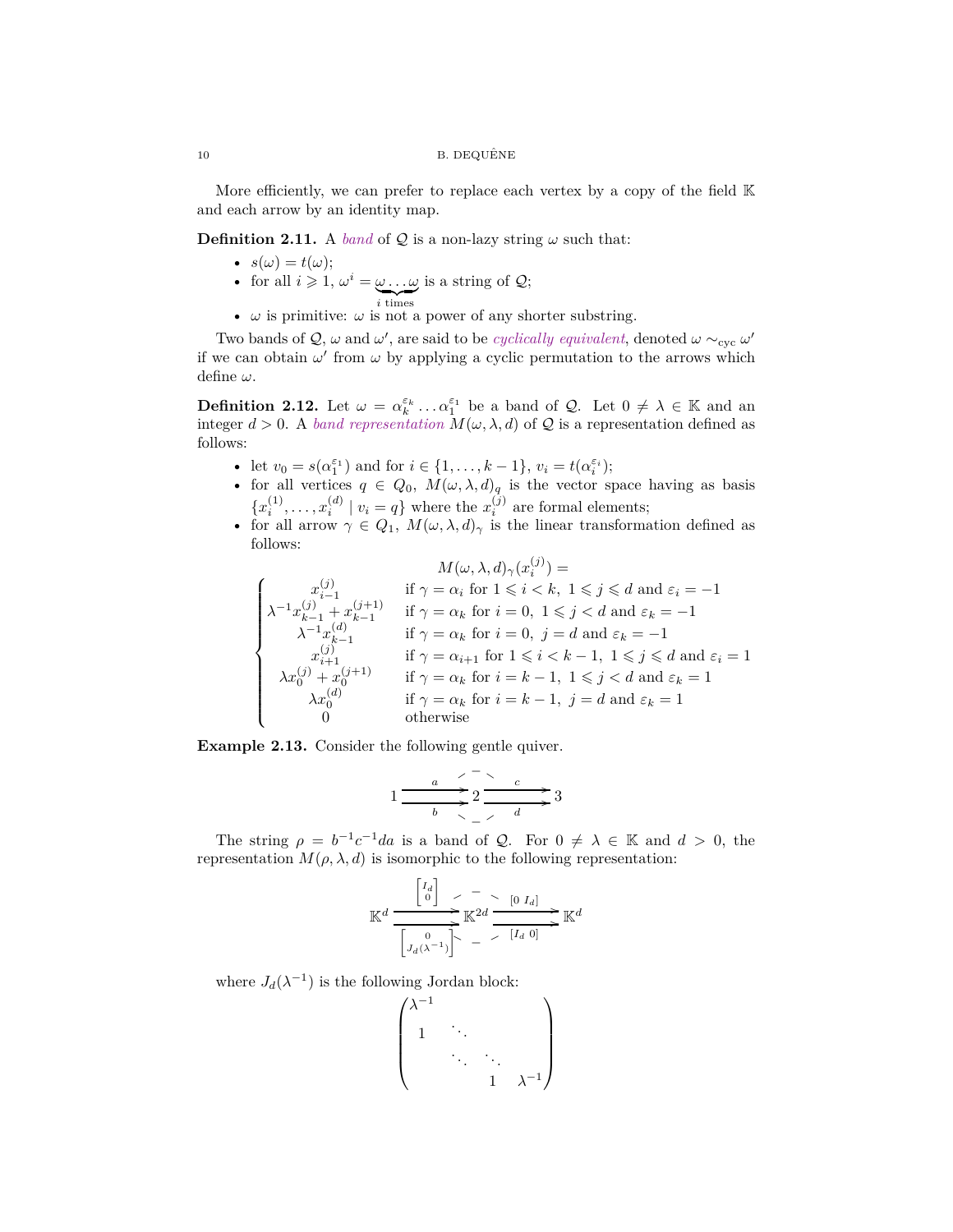*Remark* 2.14*.* Like string representations, we can understand the construction of a band representation by replacing each vertex of the band with a copy of K*<sup>d</sup>* and each arrow with an identity map or a linear transformation associated to a Jordan block  $J_d(\lambda)$  or  $J_d(\lambda^{-1})$ . However, we identify the first and the last vector spaces.



Now we can state the following theorem that gives us the classification of all indecomposable representations of a gentle quiver.

<span id="page-10-0"></span>**Theorem 2.15** (Butler-Ringel [\[BR87\]](#page-40-12))**.** *Let* K *be an algebraically closed field and*  $\mathcal{Q} = (Q, I)$  *a gentle quiver. Any indecomposable representation of*  $\mathcal{Q}$  *is a string or a band representation of* Q*. Moreover :*

- *A string representation is not isomorphic to a band representation ;*
- $M(\rho)$  *is isomorphic to*  $M(\rho')$  *if and only if*  $\rho' = \rho^{\pm 1}$ ;
- $M(\omega, \lambda, d)$  *is isomorphic to*  $M(\omega', \lambda', d')$  *if and only if*  $d = d'$  *and either*  $\omega \sim_{cyc} \omega'$  and  $\lambda = \lambda'$  or  $\omega^{-1} \sim_{cyc} \omega'$  and  $\lambda^{-1} = \lambda'$ .

Remark that M.C.R. Butler and C.M. Ringel provide a classification of indecomposable modules over an arbitrary field. However, for simplicity, we restrict to the case that the field is algebraically closed which is the relevant case for us.

Moreover, we also have a good understanding of the morphisms between two string representations of Q. We just need the following notions.

**Definition 2.16.** Let  $\rho = \alpha_k^{\varepsilon_k} \dots \alpha_1^{\varepsilon_1}$  a string of  $Q$ . A substring  $\sigma = \alpha_j^{\varepsilon_j} \dots \alpha_i^{\varepsilon_i}$  of  $\rho$  is said to be *on the top of*  $\rho$  if  $i = 1$  or  $\varepsilon_{i-1} = -1$ , and  $j = k$  or  $\varepsilon_{j+1} = 1$ . Analogically  $\sigma$  is said to be *at the bottom of*  $\rho$  if  $i = 1$  or  $\varepsilon_{i-1} = 1$ , and  $j = k$  or  $\varepsilon_{j+1} = -1.$ 

We can more easily understand these definitions thanks to the visual representation (mentioned in Example [2.7\)](#page-7-0) of the string *ρ*.

$$
\begin{pmatrix} \alpha_{i-1} \\ \sim \end{pmatrix} \xrightarrow{\sigma} \begin{pmatrix} \alpha_{j+1} \\ \alpha_{j} \end{pmatrix} \qquad \begin{pmatrix} \alpha \\ \alpha_{i-1} \end{pmatrix} \xrightarrow{\sigma} \begin{pmatrix} \alpha \\ \alpha_{j+1} \end{pmatrix}
$$

On the left, we have a representation of a substring  $\sigma$  on the top of  $\rho$ , and on the right a representation of a substring  $\sigma$  at the bottom of  $\rho$ . Parts in parentheses are optional.

<span id="page-10-1"></span>**Proposition 2.17.** *Let*  $\rho$  *and*  $\rho'$  *be two strings of*  $Q$ *. Then*  $\text{Hom}(M(\rho), M(\rho')) \cong$  $\mathbb{K}^{\#[\rho,\rho']}$  where  $[\rho,\rho']$  is the set of couples  $(\sigma,\sigma')$  such that the substring  $\sigma$  is a on *the top of*  $\rho$ *, the substring*  $\sigma'$  *is at the bottom of*  $\rho'$  *and*  $\sigma' = \sigma^{\pm 1}$ *.* 

**Example 2.18.** Consider the same gentle quiver as in Example [2.4.](#page-6-0)

 $Q = 1 \xrightarrow{a} 2$  $2 \xrightarrow{b} 3 \xleftarrow{c} 4$ 

Let *X* and *Y* be the following representations.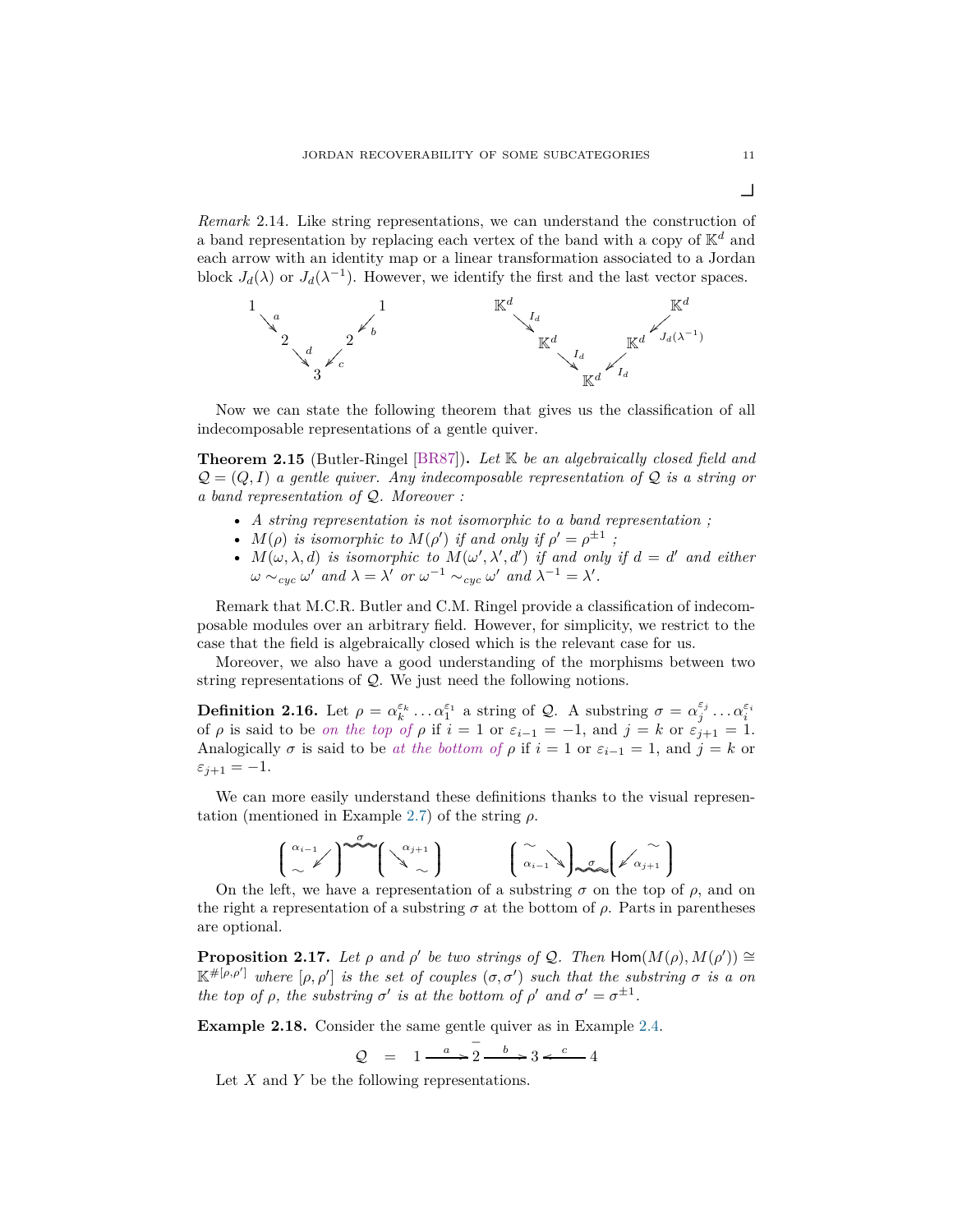$$
X = \mathbb{K}^2 \xrightarrow{\begin{bmatrix} 1 & 0 \end{bmatrix}} \mathbb{K} \xrightarrow{\begin{bmatrix} 0 \\ 0 \end{bmatrix}} \mathbb{K}^2 \xleftarrow{\begin{bmatrix} 1 & 0 \\ 0 & 1 \end{bmatrix}} \mathbb{K}^2
$$

$$
Y = \mathbb{K} \xrightarrow{\begin{bmatrix} 1 \\ 0 \end{bmatrix}} \mathbb{K}^2 \xleftarrow{\begin{bmatrix} 0 & 1 \end{bmatrix}} \mathbb{K} \xleftarrow{0}
$$

We can decompose them as a sum of indecomposable representations using string representations of Q.

$$
X \cong M(e_1) \oplus M(a) \oplus M(c)^2 \qquad Y \cong M(a) \oplus M(b)
$$

We describe  $\text{Hom}(X, Y)$  by:

- Hom $(M(e_1), M(a)) = 0$  because  $e_1$  is the only substring of  $e_1$  (as  $e_1$  is lazy) and *e*<sup>1</sup> is not at the bottom of *a*;
- Hom $(M(e_1), M(b)) = 0$  because  $e_1$  is not a substring of *b*;
- Hom $(M(a), M(a)) \cong \mathbb{K}a$  as *a* is the only substring of *a* which is both on the top and at the bottom of *a*;
- Hom $(M(a), M(b)) = 0$  because the only substring of both *a* and *b*,  $e_2$ , is neither on the top of *a* nor at the bottom of *b*;
- Hom $(M(c), M(a)) = 0$  because there is no substring of both *c* and *a*;
- Hom $(M(c), M(b)) = 0$  because the only substring of both *b* and *c*, *e*<sub>3</sub>, is not on the top of *c*.

Thus  $\text{Hom}(X, Y) \cong \mathbb{K}$  and the only type of morphisms in this set is of the form

$$
\phi = \begin{array}{c}\n\mathbb{K}^2 \xrightarrow{\begin{bmatrix} 1 & 0 \end{bmatrix} < -\frac{1}{K} \leq \begin{bmatrix} 0 \\ 0 \end{bmatrix}} \mathbb{K}^2 \xrightarrow{\begin{bmatrix} 1 & 0 \\ 0 & 1 \end{bmatrix}} \mathbb{K}^2 = X \\
\downarrow{\begin{bmatrix} k & 0 \end{bmatrix}} \\
\mathbb{K} \xrightarrow{\begin{bmatrix} k \\ 0 \end{bmatrix} < k^2 \end{array}} \mathbb{K}^2 \xrightarrow{\begin{bmatrix} k \\ 0 \end{bmatrix}} \mathbb{K}^2 \xrightarrow{\begin{bmatrix} 0 & 1 \end{bmatrix}} \mathbb{K} \xrightarrow{\begin{bmatrix} 0 & 0 \end{bmatrix}} \mathbb{K}^2 \xrightarrow{\begin{bmatrix} 0 & 1 \end{bmatrix}} \mathbb{K} \xrightarrow{\begin{bmatrix} 0 & 0 \end{bmatrix}} \mathbb{K} \xrightarrow{\begin{bmatrix} 0 & 0 \end{bmatrix}} \mathbb{K} \xrightarrow{\begin{bmatrix} 0 & 0 \end{bmatrix}} \mathbb{K} \xrightarrow{\begin{bmatrix} 0 & 0 \end{bmatrix}} \mathbb{K} \xrightarrow{\begin{bmatrix} 0 & 0 \end{bmatrix}} \mathbb{K} \xrightarrow{\begin{bmatrix} 0 & 0 \end{bmatrix}} \mathbb{K} \xrightarrow{\begin{bmatrix} 0 & 0 \end{bmatrix}} \mathbb{K} \xrightarrow{\begin{bmatrix} 0 & 0 \end{bmatrix}} \mathbb{K} \xrightarrow{\begin{bmatrix} 0 & 0 \end{bmatrix}} \mathbb{K} \xrightarrow{\begin{bmatrix} 0 & 0 \end{bmatrix}} \mathbb{K} \xrightarrow{\begin{bmatrix} 0 & 0 \end{bmatrix}} \mathbb{K} \xrightarrow{\begin{bmatrix} 0 & 0 \end{bmatrix}} \mathbb{K} \xrightarrow{\begin{bmatrix} 0 & 0 \end{bmatrix}} \mathbb{K} \xrightarrow{\begin{bmatrix} 0 & 0 \end{bmatrix}} \mathbb{K} \xrightarrow{\begin{bmatrix} 0 & 0 \end{bmatrix}} \mathbb{K} \xrightarrow{\begin{bmatrix} 0 & 0 \end{bmatrix}} \mathbb{K} \xrightarrow{\begin{bmatrix} 0 & 0 \end{b
$$

These kinds of morphisms between representations are called *graph maps*. They provide a basis for the morphisms between string representations. However, morphisms exist between band representations that are not linear combinations of graph maps. We do not need to go into more precise statements to describe all the morphisms between band representations in this article, but if the reader is interested, we can refer to [\[Kra88\]](#page-40-13).

<span id="page-11-0"></span>2.2. **Jordan recoverability and canonical Jordan recoverability.** Let  $Q =$  $(Q, I)$  be a gentle quiver and  $X \in \text{rep}(\mathcal{Q})$ . A *nilpotent endomorphism*  $N : X \longmapsto X$ is a endomorphism such that  $N^k = 0$  for some integer  $k > 0$ . We can remark that *N* is nilpotent if and only if  $N_q$  is a nilpotent linear morphism for all  $q \in Q_0$ . Let  $NEnd(X)$  denote the set of nilpotent endomorphisms of X.

An *integer partition of n* is a finite weakly decreasing sequence  $\lambda = (\lambda_1, \lambda_2, \dots, \lambda_k)$ of strictly positive integers such that  $\lambda_1 + \cdots + \lambda_k = n$ . The *size* of an integer partition  $\lambda$  is  $|\lambda| = \lambda_1 + \cdots + \lambda_k$ . We write  $\lambda \vdash n$  when  $\lambda$  is a partition of *n*.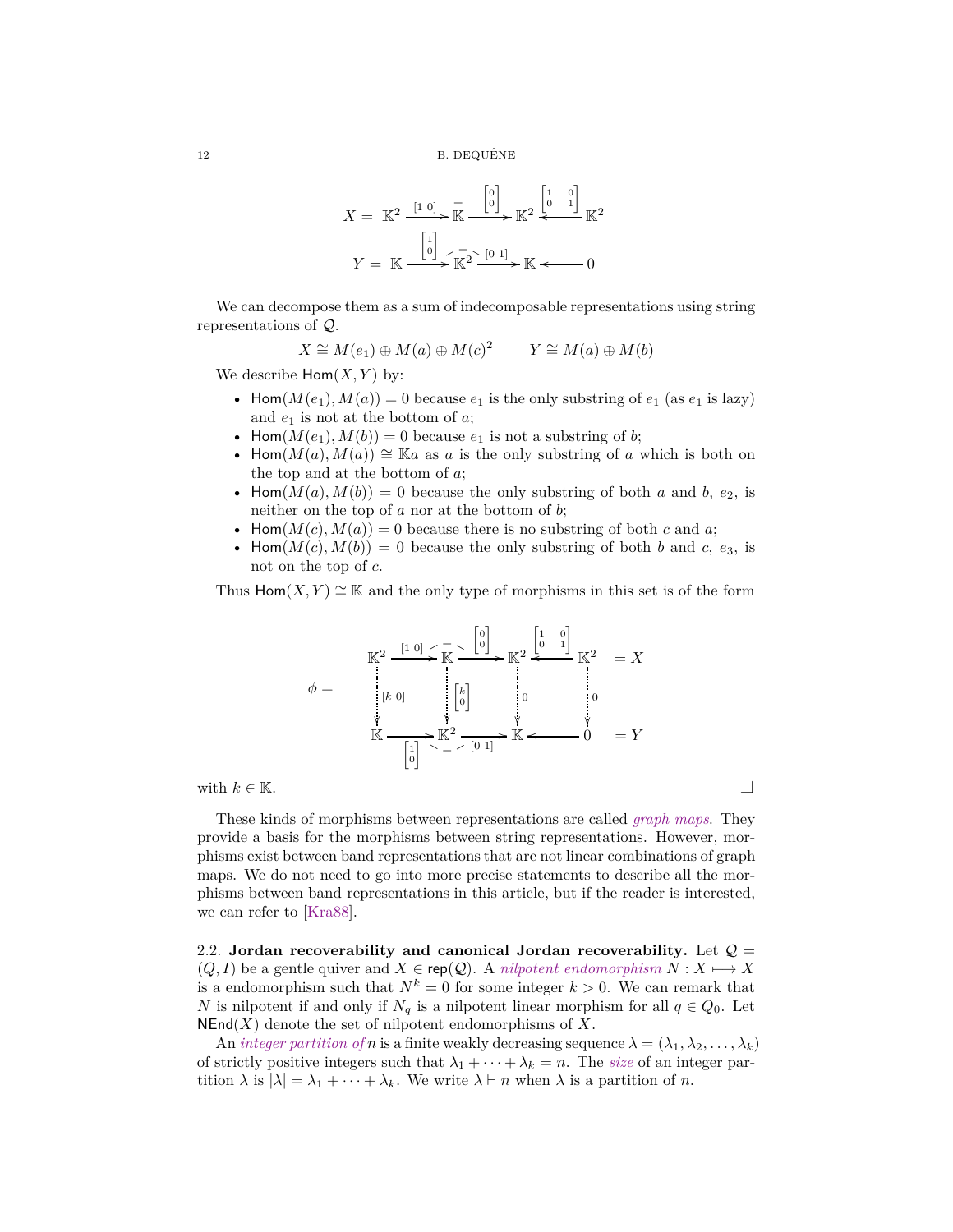Let  $\underline{\dim}(X) = (d_q)_{q \in Q_0}$ . For any  $N \in \text{NEnd}(X)$ , we can consider the Jordan form of  $N_q$  at each vertex *q*. It induces a sequence of partitions  $\lambda^q \vdash d_q$ . Hence  $(\lambda^q)_{q \in Q_0}$  can be considered as the *Jordan form data of N*. We will denote it JF(*N*).

The *dominance order* over partitions of an integer *n* is define by: for any  $\lambda$  and  $\mu$  partitions of *n*,  $\lambda \leq \mu$  if  $\lambda_1 + \ldots + \lambda_k \leq \mu_1 + \ldots + \mu_k$  for each  $k \geq 1$  where we add zero parts to  $\lambda$  and  $\mu$  if necessary. We extend this order to any *p*-tuple of partitions as follows. For  $\underline{\lambda} = (\lambda^1, \dots, \lambda^p)$  and  $\mu = (\mu^1, \dots, \mu^p)$  such that  $\lambda^i$  and  $\mu^{i}$  are partitions of  $m_{i}$ , we say that  $\underline{\lambda} \leq \mu$  for all  $i \in \{1, ..., p\}$   $\lambda^{i} \leq \mu^{i}$ .

A. Garver, R. Patrias, and H. Thomas proved the following statement.

<span id="page-12-1"></span>**Theorem 2.19** (Garver-Patrias-Thomas [\[GPT19\]](#page-40-10))**.** *Let A be a finite-dimensional algebra over an algebraically closed field* K *and X be a finite-dimensional (left) module over A. Then the set of nilpotent endomorphisms of X,* **NEnd**(*X*)*, is an irreducible algebraic variety. Furthermore, there is a maximum value of* JF *on*  $NEnd(X)$  *and it is attained on a dense open set of*  $NEnd(X)$ 

As we work with tools that are satisfying exactly the hypotheses of the previous theorem, we can define  $GenJF(X)$  the *generic Jordan form data of* X as this maximal value of  $JF$  on  $NEnd(X)$ .

For more details about this result, see [\[GPT19,](#page-40-10) Section 2.2].

**Definition 2.20.** A subcategory  $\mathscr{C}$  of rep( $\mathscr{Q}$ ) is called *Jordan recoverable* if from a tuple of partitions  $\lambda$  there is at most a unique (up to isomorphism)  $X \in \mathscr{C}$  such that  $GenJF(X) = \lambda$ .

We can have another look at the Example [1.1](#page-1-0) to see in a simple case how it works. As we understand from this example,  $rep(Q)$  is not Jordan recoverable in general. A question that naturally arises is to determine which subcategories  $\mathscr C$  of  $rep(Q)$  satisfy this property.

In the first instance, any subcategory with the property that the dimension vectors of its indecomposable representations are linearly independent is Jordan recoverable. For such subcategories, we can recover *X* from its dimension vector  $\dim(X)$ .

As we are interested in this kind of subcategory, let  $\mathscr{C}_{Q,m}$  be the subcategory additively generated by all the indecomposable representations  $X$  of  $Q$  which are supported at the vertex *m* (that is to say such that dim  $X_m \geq 1$ ).

<span id="page-12-0"></span>**Example 2.21.** Let us take the following gentle quiver  $Q$ :

$$
Q = \begin{pmatrix} 4 \\ 1 \\ 2 \end{pmatrix}
$$

The subcategory  $\mathcal{C}_{Q,1}$  is generated by the following indecomposable representations.

$$
S_1 = \begin{pmatrix} 0 \\ 0 \\ 0 \end{pmatrix}, \quad R = \begin{pmatrix} 0 \\ 0 \\ 0 \end{pmatrix}, \quad I_2 = \begin{pmatrix} 0 \\ 0 \\ 0 \end{pmatrix}
$$

$$
\mathbb{K} \longrightarrow 0 \longrightarrow 0 \quad \mathbb{K} \longrightarrow \mathbb{K} \longrightarrow 0 \quad \mathbb{K} \longrightarrow \mathbb{K} \longrightarrow \mathbb{K}
$$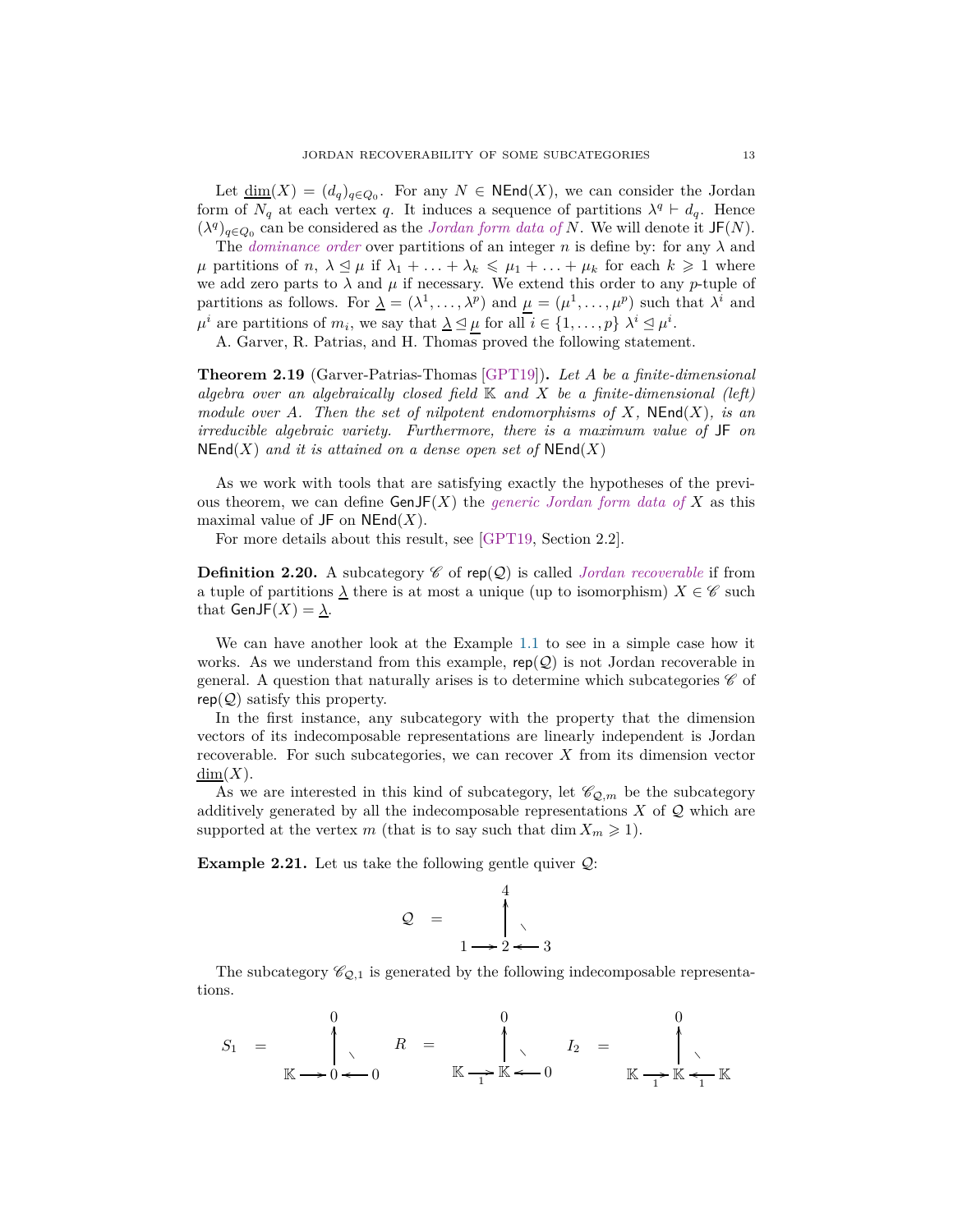

Let  $(x_1, \ldots, x_{a+b+c+d})$  be a basis of  $X_1 = \mathbb{K}^{a+b+c+d}$ . By the linear tranformations defining *X*, we can consider  $(x_{a+1}, \ldots, x_{a+b+c+d})$  as a basis of  $X_2 = \mathbb{K}^{b+c+d}$ ,  $(x_{a+1},...,x_{a+b})$  as a basis of  $X_3 = \mathbb{K}^b$  and  $(x_{a+b+c+1},...,x_{a+b+c+d})$  as a basis of  $X_4 = \mathbb{K}^d$ . Using the commutative square relations that  $N_1$ ,  $N_2$ ,  $N_3$  and  $N_4$  have to satisfy, we get:

- $N_2(x_i) = [0_{a \times (b+c+d)} \ I_{b+c+d}] N_1(x_i)$  for all  $i \in \{a+1, \ldots, a+b+c+d\};$
- $N_3(x_i) = N_2(x_i)$  for all  $i \in \{a+1, \ldots, a+b\};$
- $N_4(x_i) = [0_{(b+c)\times d} I_d] N_2(x_i)$  for all  $i \in \{a+b+c+1,\ldots,a+b+c+d\}.$

We deduce that once we define *N*<sup>1</sup> we define the nilpotent endormorphism *N*. Let us take  $N_1$  defined by:

$$
N_1(x_i) = \begin{cases} x_{i-1} & \text{for } 2 \leq i \leq a+b+c+d \\ 0 & \text{for } i=1 \end{cases}
$$

We can see that  $N_1$  allows us to define  $N \in \mathsf{NEnd}(X)$  and:

$$
JF(N) = ((a+b+c+d), (b+c+d), (c), (d))
$$

Moreover *N* is a nilpotent endomorphism that attained the maximal element (by the size of the Jordan blocks that involve, following the order given by  $\trianglelefteq$ ) of  $NEnd(X)$  that we can have. Hence, by [\[GPT19,](#page-40-10) Theorem 2.3], we can conclude that

$$
GenJF(X) = ((a + b + c + d), (b + c + d), (c), (d))
$$

It is easy to see that we can recover  $X$  from  $\mathsf{GenJF}(X)$  just by the fact that from  $\underline{\dim}(X)$  we can already recover the representation in  $\mathcal{C}_{\mathcal{Q},1}$ . Thus  $\mathcal{C}_{\mathcal{Q},1}$  is Jordan recoverable.

However we can ask ourselves in general how we can recover *X* from its generic Jordan form data.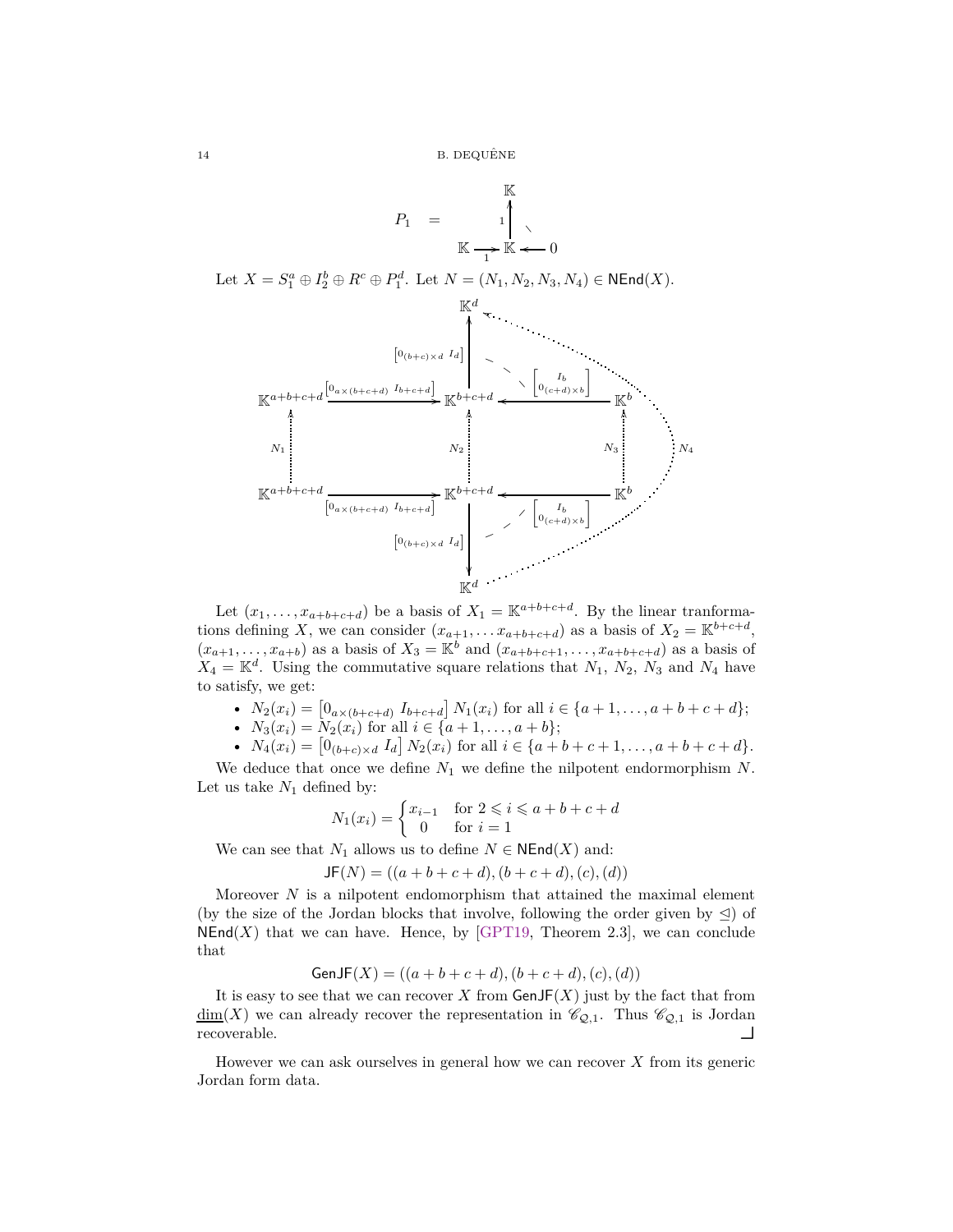Suppose that  $\lambda = \text{GenJF}(X) = (\lambda^q)_{q \in Q_0}$ . From that we get a tuple  $d_q = |\lambda^q|$ the dimension of the vector space  $X_q$  at each vertex *q*. Let  $Y_q$  be a vector space of dimension  $d_q$  and  $N_q$  a nilpotent endomorphism of  $Y_q$  with Jordan blocks size given by  $\lambda^q$ .

Let  $\mathsf{rep}(\mathcal{Q}, \underline{\lambda})$  be the representations  $Y = ((Y_q)_{q \in Q_0}, (Y_\alpha)_{\alpha \in Q_1})$  such that the  $Y_q$ are defined as above and  $N = (N_q)_{q \in Q_0}$  define a nilpotent endomorphism of *Y*. [\[GPT19\]](#page-40-10) show that, under some conditions,  $\text{rep}(\mathcal{Q}, \underline{\lambda})$  is an irreducible variety and then they deduce that there exists a dense open set  $O \subset \text{rep}(\mathcal{Q}, \underline{\lambda})$  such that for any representation in  $O$ , the dimension vectors of the indecomposable summands are well-defined. However, in our general case, this statement does not hold.

**Example 2.22.** Let  $Q$  be the Kronecker quiver.

Let 
$$
Y \in \text{rep}(\mathcal{Q}, \underline{\lambda} = ((1), (1))).
$$
 So  $Y$  is of the following form  

$$
\mathbb{K} \xrightarrow{Y_a} \mathbb{K}
$$

with  $Y_a: x \longmapsto k_1x$  and  $Y_b: x \longmapsto k_2x$  and  $k_1, k_2 \in \mathbb{K}$ .

Hence *Y* is isomorphic to one of the following isomorphism classes:

$$
\mathbb{K} \xrightarrow{\hspace{.2cm} 0 \hspace{.2cm} 0 \hspace{.2cm} \mathbb{K}} \qquad \mathbb{K} \xrightarrow{\hspace{.2cm} 0 \hspace{.2cm} 1 \hspace{.2cm} \mathbb{K}} \qquad \mathbb{K} \xrightarrow{\hspace{.2cm} 1 \hspace{.2cm} 1 \hspace{.2cm} \mathbb{K}} \qquad (\alpha \in \mathbb{K})
$$

with each distinct value of  $\alpha$  (up to inverse if  $\alpha$  is nonzero) rasing a distinct isomorphism class of representations from Theorem [2.15.](#page-10-0)

More concretly:

- one isomorphism class is given by taking  $k_1 = 0$  and  $k_2 = 0$ ;
- another one by taking  $k_1 = 0$  and  $k_2 \neq 0$ : it corresponds to take  $k_1 = 0$ and  $k_2 = 1$  up to isomorphism;
- for each specific value of  $\alpha$ , we have an isomorphism class by taking  $k_2 =$  $\alpha^{\pm 1}k_1$  (if  $\alpha = 0$ , we put  $k_2 = 0$ ) and  $k_1 \neq 0$ : it corresponds to take  $k_1 = 1$ and  $k_2 = \alpha^{\pm 1}$  up to isomorphism.

None of those classes gives a dense set in  $rep(Q, \underline{\lambda})$ . Thus there is no generic choice of a representation which have a generic Jordan form  $((1), (1))$ .

All is not lost. Depending on the tuple of partitions  $\lambda$  and the gentle quiver we study, we can still have a generic choice of a representation  $Y \in \text{rep}(\mathcal{Q})$ . One of the purposes of this article is to prove the study of a specific kind of subcategories, and under some conditions on the quiver, we still have this property.

**Definition 2.23.** A subcategory  $\mathscr{C}$  of rep( $\mathscr{Q}$ ) is said to be *canonically Jordan recoverable* if, for any *X* ∈  $\mathscr{C}$ , there exists a dense open set  $O \subset \text{rep}(\mathcal{Q}, \text{GenJF}(X))$ such that all the representations in *O* are isomorphic to *X*.

Note that to have canonical Jordan recoverability we need Jordan recoverability. However canonical Jordan recoverability is a more restrictive condition (see Example [1.2\)](#page-2-0)

<span id="page-14-0"></span>**Example 2.24.** Let  $Q = (Q, I)$  be the following gentle quiver.

$$
1 \xrightarrow{\phantom{1}} 2 \xrightarrow{\phantom{1}} 3
$$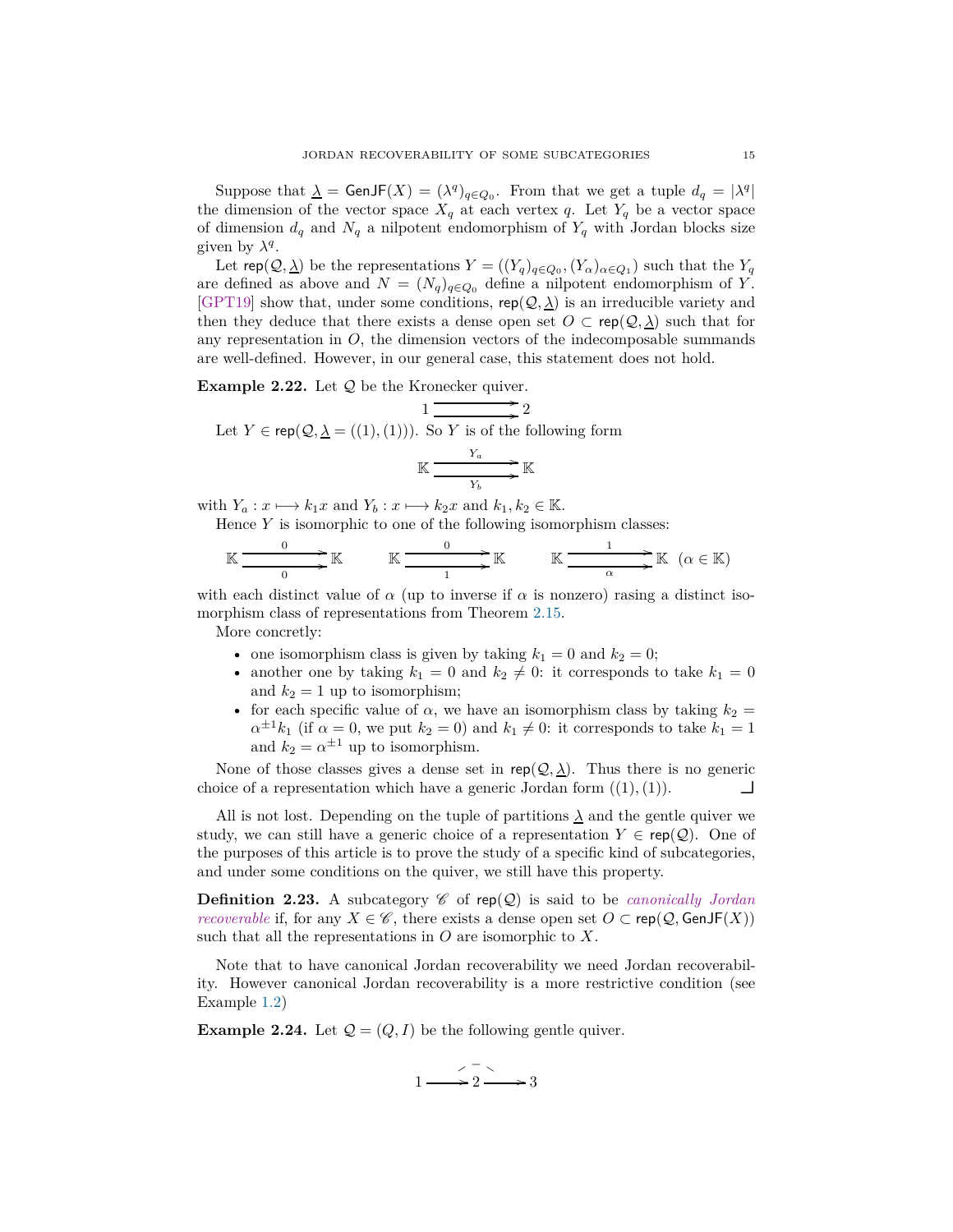We have  $\mathcal{C}_{Q,2} = \text{add}(I_2, S_2, P_2)$  where :

$$
I_2 = \mathbb{K} \xrightarrow{--} \mathbb{K} \longrightarrow 0 \ , \ S_2 = 0 \longrightarrow \mathbb{K} \longrightarrow 0 \ , \ P_2 = 0 \longrightarrow \mathbb{K} \xrightarrow{--} \mathbb{K}
$$

Let  $X = I_2^a \oplus S_2^b \oplus P_2^c \in \mathscr{C}_{\mathcal{Q},2}$ .

Let  $N = (N_1, N_2, N_3)$  a generic nilpotent endomorphism.



By direct calculation, inspired by Example [1.3,](#page-2-1) we get

$$
GenJF(X) = ((a), (a+b+c), (c)).
$$

Let  $Y \in \mathscr{C}_{Q,2}$  such that  $\mathsf{GenJF}(Y) = \mathsf{GenJF}(X)$ . Clearly we can recover the vector spaces that we have at each vertex. By linear independence of dimension vectors of indecomposable representations that generate  $\mathcal{C}_{Q,2}$ , and by the following

$$
\underline{\dim}(Y) = \begin{pmatrix} a \\ a+b+c \\ c \end{pmatrix} = a \times \underline{\dim}(I_2) + b \times \underline{\dim}(S_2) + c \times \underline{\dim}(P_2)
$$

we can conclude that  $Y = I_2^a \oplus S_2^b \oplus P_2^c$ . That is why  $\mathscr{C}_{Q,2}$  is Jordan recoverable.

We will prove now that  $\mathcal{C}_{Q,2}$  is canonically Jordan recoverable. Let us take a generic nilpotent endomorphism of the form  $\lambda = ((a), (a + b + c), (c)), N =$  $(N_1, N_2, N_3)$ . By the dimension vector we can extract from  $\lambda$ , we can assure that *Y* is of the form

$$
Y \cong \mathbb{K}^a \xrightarrow[Y_\alpha]{} \mathbb{K}^{a+b+c} \xrightarrow[Y_\beta]{} \mathbb{K}^c
$$

with  $Y_\alpha$ ,  $Y_\beta$  still to find.

Let  $(x_1, \ldots, x_a)$ ,  $(y_1, \ldots, y_{a+b+c})$  and  $(z_1, \ldots, z_c)$  be adapted bases for the respective nilpotent endormorphisms  $N_1, N_2$  and  $N_3$  associated to each vector space *Y*1*, Y*<sup>2</sup> and *Y*3.

By commutativity relations, we have:

- $Y_\alpha$  is completely defined by the image of  $x_1$ ;
- $Y_\alpha(x_1) \in \text{Ker}(N^a)$ , which means
	- *Y*<sub>α</sub> $(x_1) = \alpha_1 y_{1+b+c} + \ldots + \alpha_a y_{a+b+c}$  for  $\alpha_i \in \mathbb{K}$  for  $1 \leq i \leq a$ ;
- As  $Y_\alpha$  has to be choosen generically, we have  $\alpha_1 \neq 0$  and  $Y_\alpha$  is injective;
- *Y<sup>β</sup>* is completely defined by the image of *y*<sup>1</sup> ;
- $Y_{\beta}(y_1) = \beta_1 z_1 + \ldots + \beta_c z_c$  with  $\beta_j \in \mathbb{K}$  for  $1 \leqslant j \leqslant c$ ;
- As  $Y_\beta$  has to be choosen generically, we have  $\beta_1 \neq 0$  and  $Y_\beta$  is surjective;
- The relation  $Y_\beta \circ Y_\alpha = 0$  is satified for free.

The following diagram sums up the previous points.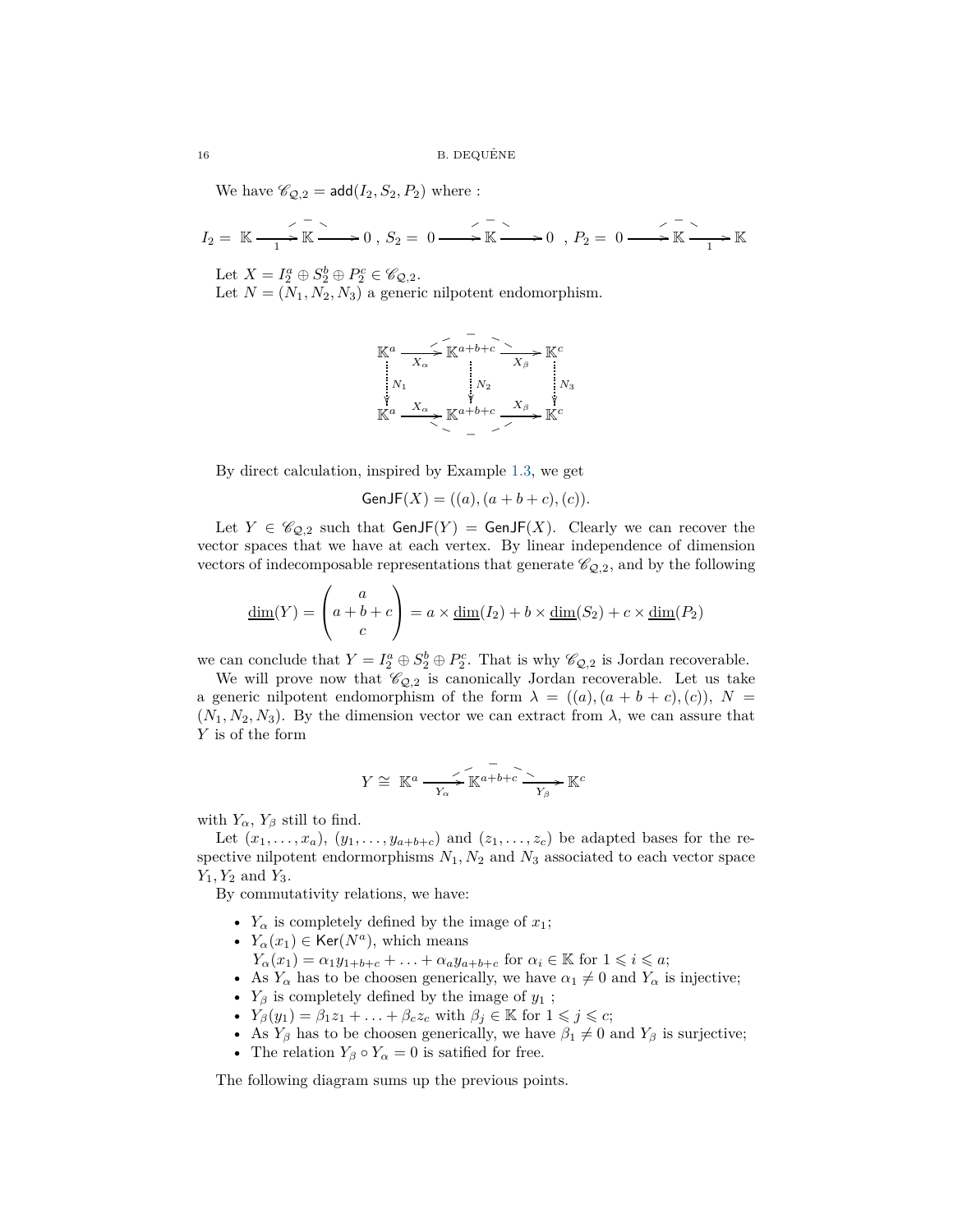

Hence we conclude that  $Y \cong I_2^a \oplus S_2^b \oplus P_2^c = X$ . Thus  $\mathcal{C}_{\mathcal{Q},2}$  is canonically Jordan recoverable.

*Remark* 2.25*.* It is surprising to see that from any generic Jordan form we can get in the last example, we can recover the representation. Moreover, the fact that the relation  $(Y_\beta Y_\alpha = 0)$  is obtained automatically from generic choices of morphisms is noteworthy. The reader is invited to have another look at the remarks done below Example [1.3.](#page-2-1)

<span id="page-16-0"></span>*Remark* 2.26*.* We can also take notice that if we add an arrow *γ* between 1 and 3 whatever its orientation and relations that we could add, then we lost the fact that  $\mathscr{C}_{Q,2}$  is canonically Jordan recoverable. More explicitly, let us take the following quiver.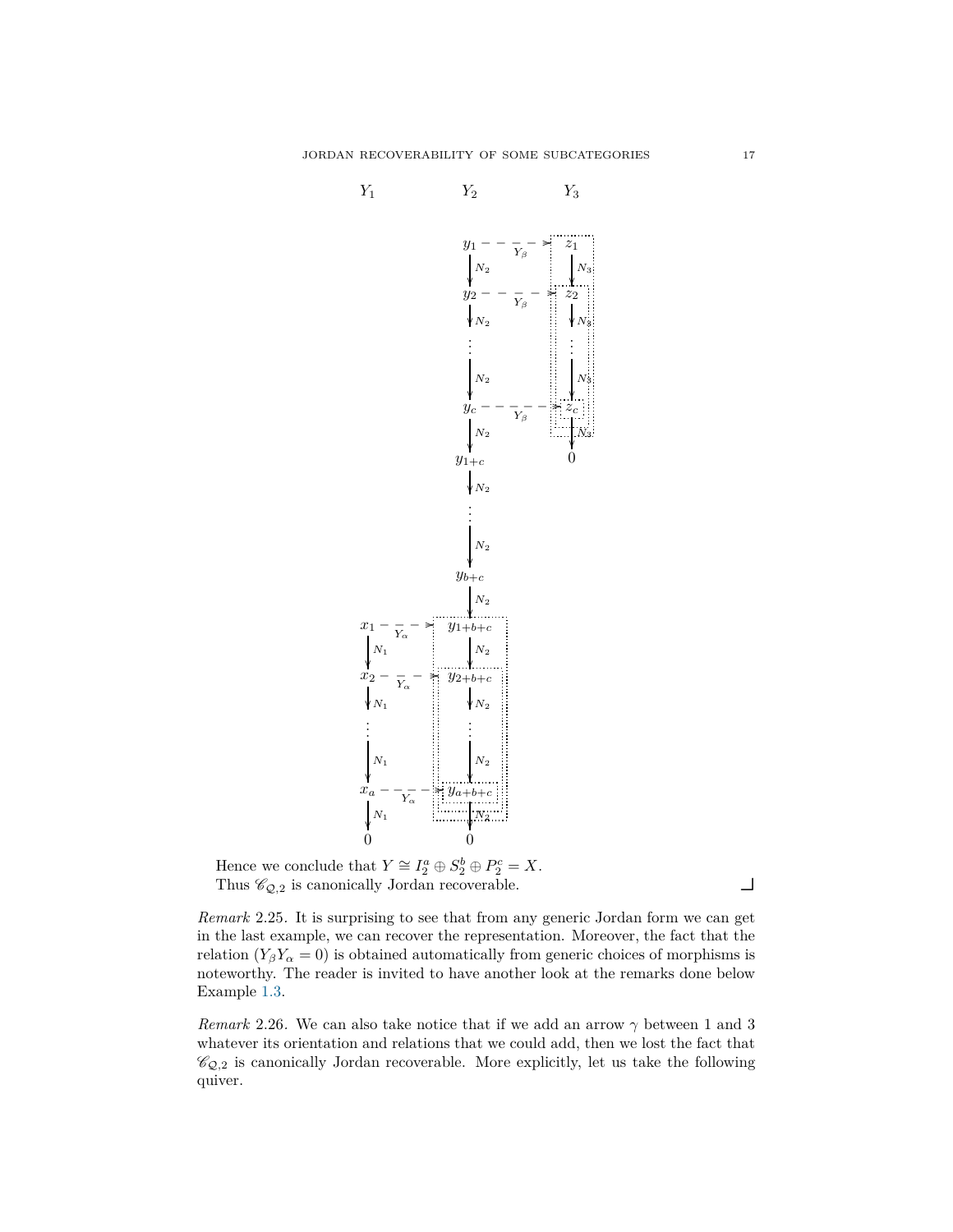

The subcategory  $\mathcal{C}_{Q,2}$  is Jordan recoverable as the dimension vectors of the indecomposable objects  $(I_2, P_2 \text{ and } S_2)$  are linearly independant. Note that if we take  $X = I_2^a \oplus S_2^b \oplus P_2^c$  then we have  $\textsf{GenJF}(X) = ((a), (a + b + c), (c)).$ 

However, by taking  $X = I_2 \oplus P_2$ , there is no generic choice in rep( $Q$ , ((1), (2), (1)). After some calculus, we note that we have the two isomorphism classes which comes naturally from generic restrictions:



We have  $X_1 \cong X \ncong X_2$ . So we conclude that there is no dense open set O in  $rep(Q, ((1), (2), (1))$  such that any representation *Y* is isomorphic to *X*. Hence  $\mathscr{C}_{Q,2}$ is not canonically Jordan recoverable.

Now we introduce the following remarkable notion.

**Definition 2.27.** A *minuscule* vertex  $m \in Q_0$  of  $Q$  is a vertex such that, for any indecomposable representation  $X \in \text{rep}(Q)$ , we have  $\dim(X_m) \leq 1$ .

For gentle algebras, we can characterize minuscule vertices using combinatorial tools introduced at the end of the previous subsection.

<span id="page-17-0"></span>**Proposition 2.28.** *Let*  $Q = (Q, I)$  *be a gentle algebra.* A vertex  $m \in Q_0$  *is minuscule if and only if any string of* Q *passes through m at most once.*

*Proof.* This is a trivial consequence of the definition above and Theorem [2.15.](#page-10-0)  $\Box$ 

**Example 2.29.** Consider the following gentle quiver.



The string  $\rho = \alpha \beta^{-1} \gamma$  is the only maximal string of Q and all the strings of Q are substrings of  $\rho$ . Hence 1 and 3 are minuscule vertices of  $\mathcal{Q}$ , but 2 is not.

The fact that a vertex *m* is minuscule seems to be a crucial criterion to get the subcategory  $\mathscr{C}_{\mathcal{Q},m}$  be canonically Jordan recoverable. The following recent result highlights this fact.

<span id="page-17-1"></span>**Theorem 2.30** (Garver-Patrias-Thomas [\[GPT19\]](#page-40-10))**.** *If Q is a Dynkin quiver and m is a minuscule vertex, then*  $\mathcal{C}_{Q,m}$  *is canonically Jordan recoverable.*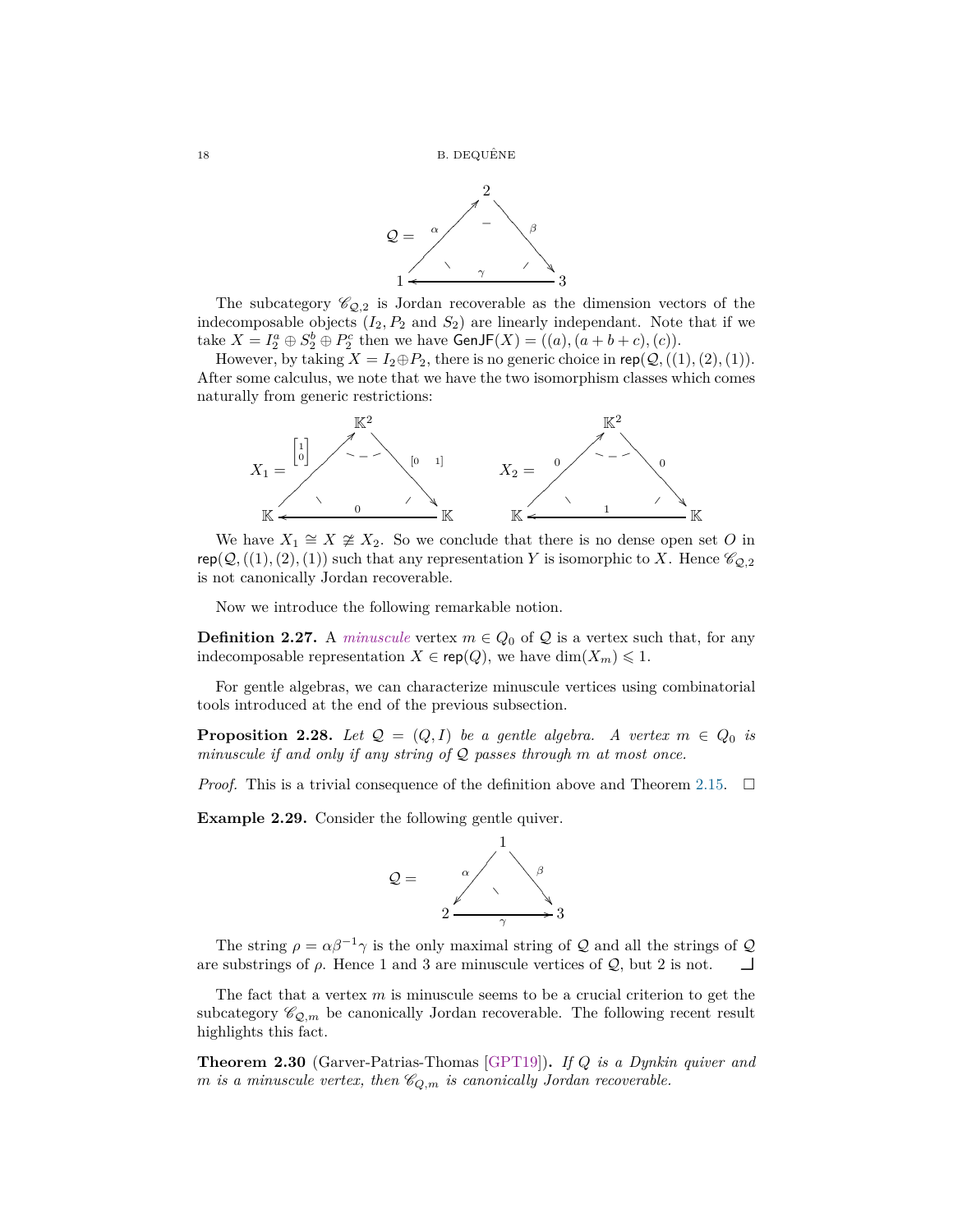It seems that *m* has to be minuscule if we want to have canonical Jordan recoverability or Jordan recoverability of  $\mathcal{C}_{Q,m}$ ; we will notice this point at the beginning of the proof (see Remark [3.4\)](#page-20-0). However, in our gentle case, this condition is not sufficient.

<span id="page-18-0"></span>**Example 2.31.** Let us take again the gentle quiver from the previous example.

For any vertex  $m \in \{1, 2, 3\}$ , we have the following indecomposable representations that are in  $\mathscr{C}_{\mathcal{Q},m}$ .



We can check easily that  $GenJF(X) = GenJF(Y) = ((1), (1), (1))$  and consequently  $\mathscr{C}_{\mathcal{Q},m}$  is not Jordan recoverable, even though 1 and 3 are minuscule.  $\Box$ 

Let us see a less trivial example.

<span id="page-18-1"></span>**Example 2.32.** Consider the following gentle quiver.

$$
1 \xrightarrow{a} 2 \xrightarrow{b} 3
$$

We can check easily that the only vertex which is minuscule is 1. If we take the following representations

$$
X = \underbrace{\mathbb{K} \longrightarrow 0 \longrightarrow 0 \longrightarrow 0}_{=\mathcal{M}(1)} \oplus \underbrace{\mathbb{K} \longrightarrow \mathbb{K}^2 \longrightarrow 0}_{=\mathcal{M}\begin{pmatrix} 1 \\ 0 \end{pmatrix} \longrightarrow \mathbb{K}^2 \longrightarrow 0 \longrightarrow 0}
$$

$$
= \mathcal{M}\begin{pmatrix} 1 & a & b \\ & 2 & a \\ & & 3 & b \\ & & & 3 \end{pmatrix} \longrightarrow \mathbb{K}^2
$$

and

*Y* = ( K 1 / r ❴ ▲ K <sup>0</sup> / 1 /K | {z } *M* <sup>1</sup> *<sup>a</sup>* ❂ ❂ <sup>2</sup> *<sup>c</sup>* ❂ ❂ 3 ) 2

then we get  $GenJF(X) = GenJF(Y) = ((2), (2), (2))$ 

From these last examples, it could seem that we have to work with a special kind of quivers to get what we want, those which have only minuscule vertices. However it is more complicated than that. We can have gentle quivers with only minuscule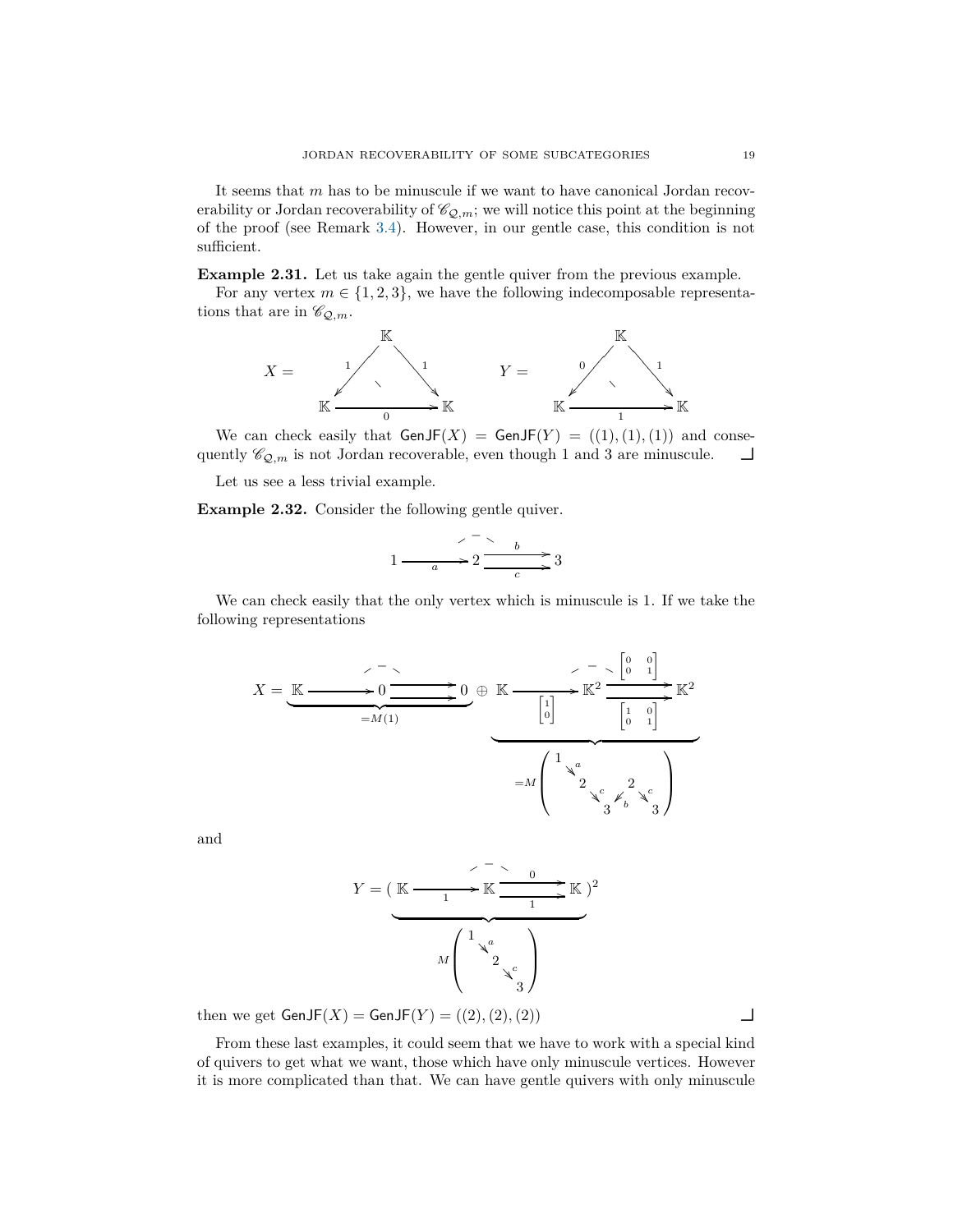vertices but with some  $\mathcal{C}_{Q,m}$  which are still neither canonically Jordan recoverable (as we already saw in Remark [2.26\)](#page-16-0) nor Jordan recoverable.

<span id="page-19-3"></span>**Example 2.33.** Let us take again the quiver of Example [2.21.](#page-12-0)

$$
Q = \begin{pmatrix} 4 \\ b \\ 1 \end{pmatrix}
$$

We can check that all the vertices of  $\mathcal{Q}$  are minuscule.

We can see easily that  $\mathcal{C}_{\mathcal{Q},3}$  and  $\mathcal{C}_{\mathcal{Q},4}$  are (canonically) Jordan recoverable for the same reasons that  $\mathcal{C}_{Q,1}$  is. However, surprisingly,  $\mathcal{C}_{Q,2}$  is not Jordan recoverable, even if 2 is a minuscule vertex and  $\mathcal Q$  is derived equivalent to an  $A_4$ -Dynkin type quiver. Indeed with these two following representations in  $\mathcal{C}_{Q,2}$ :

• 
$$
X = M \begin{pmatrix} 2 \ x^b \ 4 \end{pmatrix} \oplus M \begin{pmatrix} 1 \ x^a \ 2 \end{pmatrix} \oplus M \begin{pmatrix} 1 \ x^a \ 2 \end{pmatrix} \oplus M \begin{pmatrix} 3 \ x^c \ 2 \end{pmatrix} ;
$$
  
\n•  $X' = M \begin{pmatrix} 1 \ x^a \ 2 \ x^b \ 4 \end{pmatrix} \oplus M(2) \oplus M \begin{pmatrix} 1 \ x^a \ x^c \ 2 \end{pmatrix} \oplus M \begin{pmatrix} 3 \ x^c \ 2 \end{pmatrix};$   
\nwe get GenJF(X) = GenJF(X') = ((2), (3, 1), (2), (1)).

<span id="page-19-0"></span>

## 3. Proof of the main results

We recall and reformulate the main results that we will prove.

<span id="page-19-2"></span>**Theorem 3.1.** *Let*  $Q = (Q, I)$  *be a finite connected gentle quiver and*  $m \in Q_0$ *. The subcategory*  $\mathcal{C}_{\mathcal{Q},m}$  *is canonically Jordan recoverable if and only if m satifies the following conditions:*

- (*i*) *For any pair of strings*  $\rho$  *<i>and*  $\nu$  *passing through*  $m$ *, there is no arrow*  $\alpha \in Q_1$  $such that \alpha \notin \text{Supp}_1(\rho) \cup \text{Supp}_1(\nu), \ s(\alpha) \in \text{Supp}_0(\rho) \ and \ t(\alpha) \in \text{Supp}_0(\nu);$
- (*ii*) *At least one of the two following conditions:*
	- (*a*) *There is at most one arrow*  $\alpha \in Q_1$  *such that*  $s(\alpha) = m$ *, and there is at most one arrow*  $\beta \in Q_1$  *such that*  $t(\beta) = m$ ; *if*  $\alpha$  *and*  $\beta$  *both exist then*  $\alpha\beta \in I$ *;*
	- (*b*) *There is at most one string of* Q *maximal by inclusion and passing through m.*

<span id="page-19-5"></span>**Theorem 3.2.** *Let*  $Q = (Q, I)$  *be a finite connected gentle quiver and*  $m \in Q_0$ *. The subcategory*  $\mathcal{C}_{\mathcal{Q},m}$  *is Jordan recoverable if and only if m satifies the point* (*ii*) *of Theorem [3.1](#page-19-2) and :*

(*i*\*) *There is no pair of disctinct strings*  $(\rho, \nu)$  *such that*  $s(\rho) = s(\nu) = m$  *and*  $t(\rho) = t(\nu)$ .

<span id="page-19-1"></span>3.1. **Proof of Theorem [1.5.](#page-4-0)** To begin with, we will prove the following little lemma.

<span id="page-19-4"></span>**Lemma 3.3.** *Let m be a vertex of the quiver* Q*. We have the following assertions:*

- If *m* satisfies (*i*) then *m* satisfies  $(i*)$ ;
- *If m satisfies* (*i*∗) *then m satisfies the following:*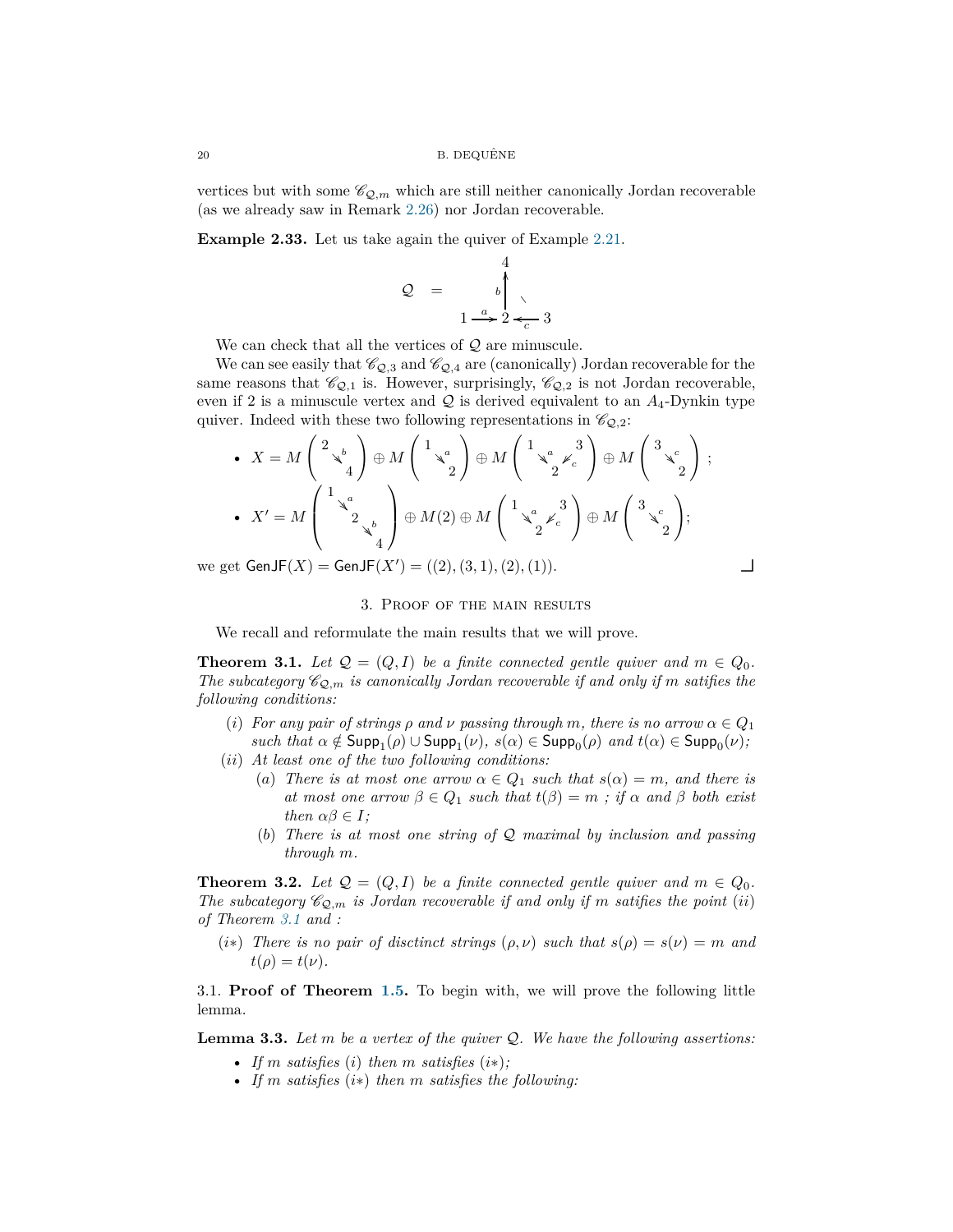- (*o*) *Any string passing through m passes through any vertex of* Q *at most once.*
- *If m satisfies* (*o*) *then m is minuscule.*

*Proof.* Let us prove first that  $(i)$  implies  $(i*)$  by proving the contrapositive. Let us assume that *m* does not satisfy (*i*∗).

By hypothesis, there exist  $\rho$  and  $\nu$  two distinct strings such that  $s(\nu) = s(\rho) = m$ and  $t(\nu) = t(\rho)$ . In the set *S* of such pairs of strings  $(\rho, \nu)$ , let us consider a pair  $(\rho_0, \nu_0) \in S$  minimal with respect to the sum of the lengths of the strings. Up to exchanging the role of  $\rho_0$  and  $\nu_0$ , we can assume that  $\ell(\rho_0) \leq \ell(\nu_0)$ .

First we can note that  $\nu_0$  cannot be a lazy path. Next, by construction of our strings, there exist an arrow  $\alpha$ ,  $\varepsilon \in \{\pm 1\}$  and a substring  $\nu'$  such that  $\nu_0 = \alpha^{\varepsilon} \nu'$ and  $\alpha \notin \text{Supp}_1(\nu') \cup \text{Supp}_1(\rho_0)$ ; else we could construct a substring  $\sigma$  of  $\rho_0$  such that  $(\sigma, \nu') \in S$  – which leads us to a contradiction.

Thus  $\rho_0$  and  $\nu'$  are two strings such that there is an arrow  $\alpha$  which satisfies:

- $s(\alpha^{\varepsilon}) = t(\nu')$ , and so  $s(\alpha^{\varepsilon}) \in \text{Supp}_0(\nu')$ ;
- $t(\alpha^{\varepsilon}) = t(\rho_0)$  and consequently  $t(\alpha^{\varepsilon}) \in \mathsf{Supp}_0(\rho_0)$ ;
- $\alpha \notin \mathsf{Supp}_1(\nu') \cup \mathsf{Supp}_1(\rho_0)$ .

We can conclude that *m* does not satisfy (*i*).

Secondly we show that  $(i*)$  implies  $(o)$  by proving the contrapositive. Let us assume that *m* does not satisfy (*o*).

Then there exists a string  $\mu$  passing through  $m$  and passing through a vertex at least twice. Let *T* be the set of such strings. We can consider a string  $\mu_0$  minimal by inclusion in *T*. By hypothesis,  $\mu_0$  is not lazy and there is only one vertex in  $Q_0$ which  $\mu_0$  is passing through at least twice. Up to replacing  $\mu_0$  by its inverse, we can affirm this vertex is  $t(\mu_0)$  and  $\mu_0$  is passing through it exactly twice.

Let us construct two distinct strings  $\rho$  and  $\nu$  such that  $s(\rho) = s(\nu) = m$  and  $t(\rho) = t(\nu)$  from  $\mu_0$ . We have to distinguish the following cases:

- if  $s(\mu_0) = m = t(\mu_0)$ : we can take  $\rho = e_m$  and  $\nu = \mu_0$ ;
- if  $s(\mu_0) = m \neq t(\mu_0)$ : we can consider  $\rho$  to be the substring of  $\mu_0$  minimal by inclusion such that  $s(\rho) = m$  and  $t(\rho) = t(\mu_0)$ , and  $\nu = \mu_0$ ;
- if  $s(\mu_0) \neq m \neq t(\mu_0)$ : hence  $s(\mu_0) = t(\mu_0)!$  That is why we can write  $\mu_0 = \rho \nu^{-1}$  where  $\rho$  and  $\nu$  are two strings satisfying what we want.

Thus *m* does not satisfy (*i*∗).

Finally (*o*) implies minusculeness by using Proposition [2.28.](#page-17-0)

<span id="page-20-0"></span>*Remark* 3.4*.* We can note that if *m* satifies (*i*), then *m* is minuscule. Hence Theorem [3.1](#page-19-2) implies that *m* must be minuscule in order to get  $\mathcal{C}_{Q,m}$  canonically Jordan recoverable. We already saw that is not sufficient (see Remark [2.26](#page-16-0) or Example [2.33\)](#page-19-3).

Now let us prove the main theorem. First we show that these conditions are sufficient.

<span id="page-20-1"></span>**Proposition 3.5.** Let m be a vertex of Q satisfying (*i*) and (*ii*)(*b*). Then  $\mathcal{C}_{Q,m}$  is *canonically Jordan recoverable.*

*Proof.* Let *m* be as supposed. By (*i*), which implies (*o*) by the previous lemma, and the finiteness of  $\mathcal{Q}$ , there exists at least one string maximal by inclusion in the set of strings that pass through  $m$ . By  $(ii)(b)$ , it is unique.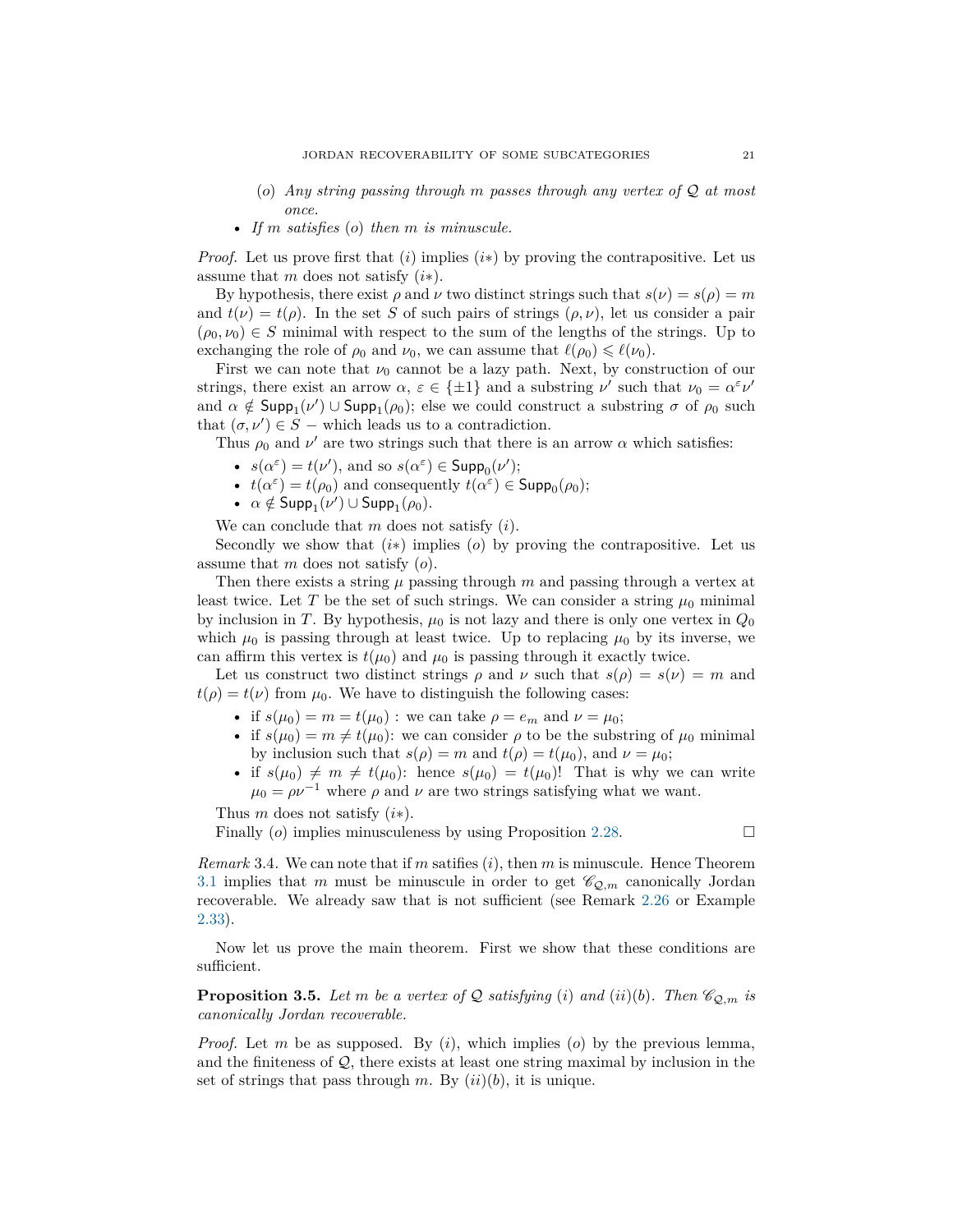#### $22$  B. DEQUÊNE

Let  $\rho$  be the obtained string. If  $\rho$  is  $e_m$ , it means that  $\mathcal{Q} \cong A_1$  and we conclude easily. If  $\ell(\rho) > 0$ , we can consider the (gentle) quiver  $\mathcal{R} = (R, J)$  with:

- $R_0 = \text{Supp}_0(\rho)$  and  $R_1 = \text{Supp}_1(\rho);$
- $\sigma, \tau : R_1 \longrightarrow R_0$  the source and target functions which coincide with *s* and *t* on  $R_1$  ⊂  $Q_1$ ;
- $J = \{0\}.$

By construction  $\mathcal R$  is a  $A_n$ -Dynkin type quiver (where  $n = \ell(\rho)+1$ ) and by (*i*), for any arrow  $\alpha \in Q_1 \setminus \textsf{Supp}_1(\rho)$  and for any  $X \in \mathscr{C}_{\mathcal{Q},m}$ , we get  $X_{s(\alpha)} = 0$  or  $X_{t(\alpha)} = 0$ . So  $X_\alpha$  is a zero-morphism. Thus any  $Y \in \text{rep}(\mathcal{Q})$  such that  $\text{GenJF}(Y) = \text{GenJF}(X)$ has to satisfy  $Y_\alpha = 0$ . Such an observation allows us to say that we only have to focus on what is going on in  $\mathcal{R}$ .

Then to know if  $\mathscr{C}_{Q,m}$  is canonically Jordan recoverable amounts to knowing if  $\mathscr{C}_{\mathcal{R},m}$  is. By Theorem [2.30,](#page-17-1) we can conclude that  $\mathscr{C}_{\mathcal{Q},m}$  is canonically Jordan recoverable.

<span id="page-21-0"></span>**Lemma 3.6.** Let m be a vertex of Q satisfying  $(i*)$  and  $(ii)(a)$ . Let  $\Sigma_{\mathcal{Q}}(m)$  be the *set of all the strings of* Q *that pass through m. Then:*

- *for any string*  $\rho \in \Sigma_{\mathcal{Q}}(m)$ ,  $s(\rho) = m$  *or*  $s(\rho^{-1}) = m$ ;
- *for any pair of strings*  $\rho, \mu \in \Sigma_{\mathcal{Q}}(m)$ , *if*  $s(\rho) = s(\mu)$  *and*  $t(\rho) = t(\mu)$  *then*  $\rho = \mu$ .

*Proof.* This follows immediately from the hypotheses.  $\Box$ 

<span id="page-21-1"></span>**Proposition 3.7.** Let m be a vertex of Q satisfying  $(i*)$  and  $(ii)(a)$ . Then for  $any X ∈ ℓQ,m$ , GenJF( $X$ ) = ((dim  $X_q$ ))<sub>q∈ $Q_0$ </sub>. That is to say, the Jordan form of a *generic nilpotent endomorphism of X at each vertex consists of a single block.*

*Proof.* Let *m* be as supposed. By the previous lemma, we get that any string of  $\Sigma_{\mathcal{Q}}(m)$ , up to inverse, starts at *m* and can be identified by its ending vertex.

Now we will define a total order on  $\Sigma_{\mathcal{Q}}(m)$ . This order was first introduced by Sheila Brenner [\[Bre86\]](#page-40-14) and then reformulated and used in particular by Jan Schroër in his thesis [\[Sch98\]](#page-40-15). Let  $\mu = \alpha_k^{\varepsilon_k} \dots \alpha_1^{\varepsilon_1}$  and  $\nu = \beta_p^{\xi_p} \dots \beta_1^{\xi_1}$  be two strings of  $\Sigma_{\mathcal{Q}}(m)$ . If  $\alpha_1 = \beta_1$ , let *j* be the maximal integer such that  $\alpha_i = \beta_i$  for all  $1 \leq i \leq j$ ; otherwise put  $j = 0$ . We will say that  $\mu \leq \nu$  if and only if:

- if  $j < \min(k, p)$  then  $\varepsilon_{j+1} = -1$  and  $\xi_{j+1} = 1$ ;
- if  $j = k < p$  then  $\xi_{j+1} = 1$ ;
- if  $j = p < k$ , then  $\varepsilon_{j+1} = -1$ ;
- or if  $j = p = k$ .

We can have in mind the following drawing.



We can check easily that we have a total order relation.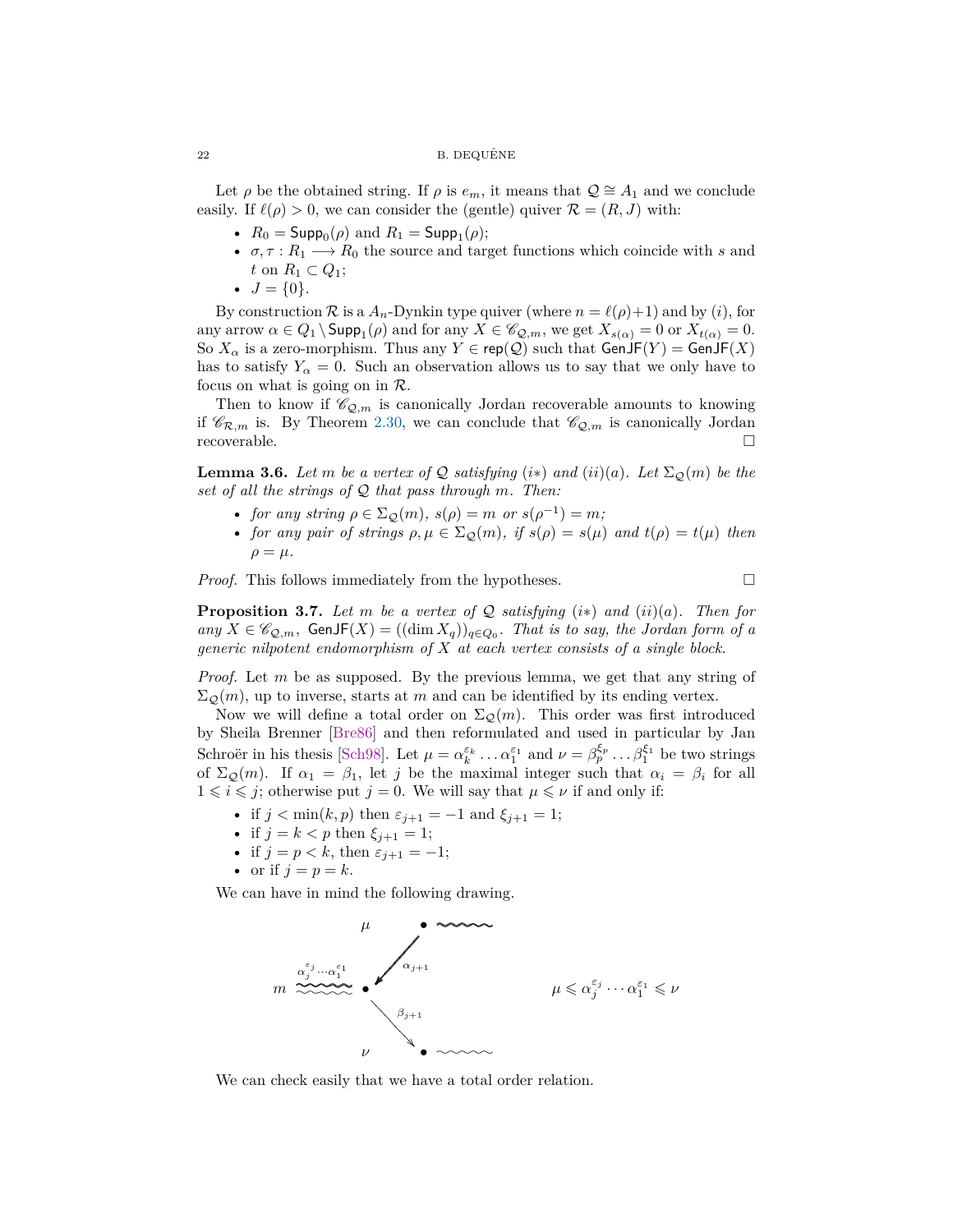By Theorem [2.15,](#page-10-0) any string of  $\Sigma_{\mathcal{Q}}(m)$  corresponds to an indecomposable representation of  $\mathscr{C}_{\mathcal{Q},m}$ , and vice-versa. Moreover, by  $(i*)$ , for any pair of strings  $\mu, \nu \in \Sigma_{\mathcal{Q}}(m)$  such that  $\mu \leq \nu$ , there is a unique common substring  $\alpha_j^{\varepsilon_j} \cdots \alpha_1^{\varepsilon_1}$ which is at the bottom of  $\mu$  and on the top of  $\nu$ .

Such observations allow us to define a relation  $\leq$  on indecomposable representations of  $\mathscr{C}_{\mathcal{Q},m}$  as follows: for any pair of indecomposable representations  $X, Y \in \mathscr{C}_{\mathcal{Q},m}$ , we have  $X \leqslant Y$  if and only if there exists a non-zero morphism from *Y* to *X*. Then  $\mu \leq \nu$  if and only if  $M(\mu) \leq M(\nu)$  as the only non-zero morphism (up to a scalar) from  $M(\nu)$  to  $M(\mu)$  corresponds to the substring  $\alpha_j^{\varepsilon_j} \cdots \alpha_1^{\varepsilon_1}$ , by Proposition [2.17.](#page-10-1) Indeed we note that  $\alpha_j^{\varepsilon_j} \cdots \alpha_1^{\varepsilon_1}$  is the unique common substring, maximal by inclusion, of  $\mu$  and  $\nu$  as a direct consequence of Lemma [3.6.](#page-21-0) As a result, we translate the total order on strings of  $\Sigma_{\mathcal{Q}}(m)$  to a total order on indecomposable representations of  $\mathscr{C}_{\mathcal{Q},m}$ .

Let  $X(d) \leq \ldots \leq X(1)$  be the indecomposable representations contained in  $\mathscr{C}_{\mathcal{Q},m}$ . Consider a decomposition of  $X = ((X_q)_{q \in Q_0}, (X_\alpha)_{\alpha \in Q_1}) \in \mathscr{C}_{\mathcal{Q},m}$  as a sum of string modules

$$
X = \bigoplus_{i=1}^{d} X(i)^{\delta_i}
$$

with  $\delta_i \in \mathbb{Z}_{\geqslant 0}$  for  $1 \leqslant i \leqslant d$ . We choose a basis for each  $X_q$  adapted to this decomposition, so that the maps  $X_{\alpha}$  are given by matrices with at most one nonzero entry in each row or column, and all the non-zero entries are equal to 1. Note that this implies that the chosen basis of each  $X_q$  can be identified with a subset of the basis of *Xm*.

We now define an order on the basis of  $X_m$  (and thus by restriction on the basis of each  $X_q$ ). Each basis element belongs to a particular string in the string decomposition. Then we fix a total order extending the total order  $\leq$  we already defined on strings. In other words, the basis elements of  $X_m$  corresponding to  $X(i)$ are  $x_{\delta_1+\ldots+\delta_{i-1}+1},\ldots,x_{\delta_1+\ldots+\delta_{i-1}+\delta_i}$ . By our definition of the order  $\leq$ , we observe that the basis of  $X_q$  consists of an interval from  $x_1, \ldots, x_{\delta_1 + \ldots + \delta_d}$ .

Let us consider the following linear transformations at each vertex  $q$ , inspired by Example [2.21:](#page-12-0)

$$
N_q(x_k) = \begin{cases} x_{k-1} & \text{if } \delta_1 + \dots + \delta_i + 2 \leq k \leq \delta_1 + \dots + \delta_j \\ 0 & \text{otherwise.} \end{cases}
$$

and we define  $N_q = 0$  if  $X_q = 0$ .

By construction, if  $N = (N_q)$  is a well-defined endomorphism, then it is nilpotent. Let us check that *N* is a endomorphism of *X*. So we want to prove that for any  $\alpha \in Q_1$ ,

$$
(\diamond) : X_{\alpha} N_{s(\alpha)} = N_{t(\alpha)} X_{\alpha}
$$

Let  $\alpha \in Q_1$ . We can note that if  $X_{s(\alpha)} = 0$  or  $X_{t(\alpha)} = 0$  then  $(\diamond)$  is automatically satisfied. Suppose that  $X_{s(\alpha)} \neq 0$  and  $X_{t(\alpha)} \neq 0$ . So there is a pair of strings  $\mu, \nu \in \Sigma_{\mathcal{Q}}(m)$  such that  $t(\mu) = s(\alpha)$  and  $t(\nu) = t(\alpha)$ . As any string of  $\Sigma_{\mathcal{Q}}(m)$  is characterized by its ending vertex, then we have  $(A): \mu = \alpha^{-1} \nu$  or  $(B): \nu = \alpha \mu$ .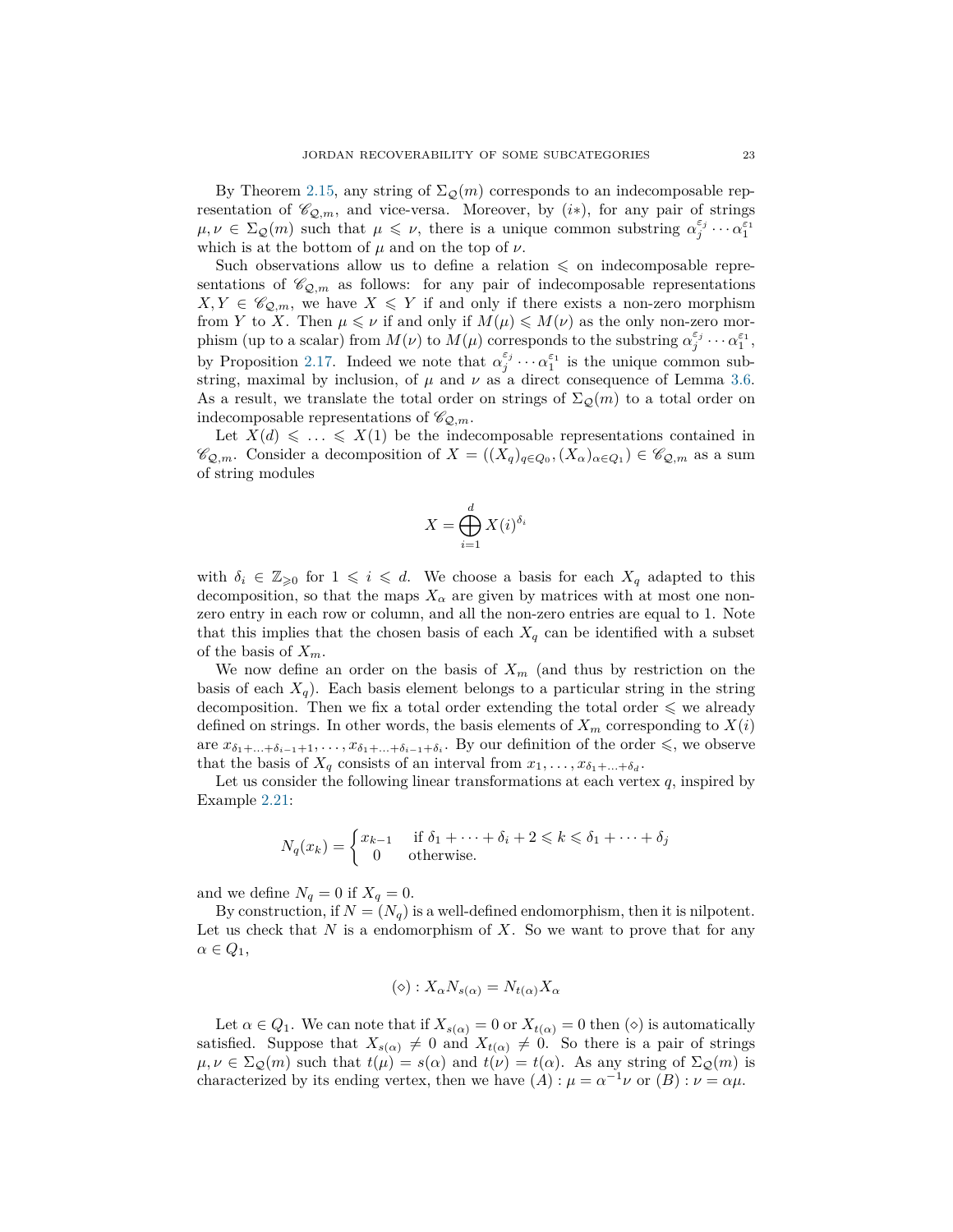$24$  B. DEQUÊNE

(A)  
\n
$$
\underbrace{m \xrightarrow{\omega} \underbrace{\omega}_{\mu} t(\alpha) \xrightarrow{\alpha} s(\alpha)}_{\mu}
$$
\n(B)  
\n $\underbrace{m \xrightarrow{\infty} s(\alpha) \xrightarrow{\alpha} t(\alpha)}_{\nu}$ 

In either configuration we get  $\mu \leq \nu$ . Hence, as strings correspond to indecomposable representations, if  $X_{s(\alpha)}$  is generated by  $(x_{\delta_1+\cdots+\delta_{i_1}+1},...,x_{\delta_1+\cdots+\delta_{j_1}})$  and if  $X_{t(\alpha)}$  is generated by  $(x_{\delta_1+\cdots+\delta_{i_2}+1},\ldots,x_{\delta_1+\cdots+\delta_{j_2}})$ , then :

- if we are in the configuration  $(A)$ :  $i_1 = i_2 < j_1 < j_2$ ;
- otherwise in the configuration  $(B)$ :  $i_1 < i_2 < j_1 = j_2$ .

We easily check in each configuration, the square corresponding to the arrow  $\alpha$  is commutative. Consequently we get  $(\diamond)$  for any  $\alpha$ , and we conclude N is a nilpotent endomorphism.

By construction, we get easily that  $JF(N) = ((\dim(X_q)))_{q \in Q_0}$ . This  $\#Q_0$ -tuple of partitions is the maximal one (in the sense of  $\leq$  order) that we can attain among all the Jordan forms we can have from any  $N' \in \mathsf{NEnd}(X)$ . Hence  $\mathsf{GenJF}(X) =$  $((\dim(X_q)))_{q \in Q_0}$  as claimed (see Theorem [2.19](#page-12-1) or [\[GPT19,](#page-40-10) Section 2.2]). □

<span id="page-23-1"></span>*Remark* 3.8*.* As it will be useful to prove Theorem [1.6,](#page-5-2) we can check the dimension vectors of the indecomposable representations of  $\mathcal{C}_{\mathcal{Q},m}$  are linearly independent. So we get for free that  $\mathscr{C}_{\mathcal{Q},m}$  is Jordan recoverable.

Here we want to establish a stronger result.

<span id="page-23-0"></span>**Lemma 3.9.** *Let m be a vertex of*  $Q$  *satisfying* (*i*\*) *and* (*ii*)(*a*)*. Define*  $\Delta$  :  $Q_0 \rightarrow$  $\mathbb{Z}_{\geq 0} \cup \{\infty\}$  *such that for any*  $q \in Q_0$ *:* 

 $\Delta(q) = \begin{cases} k & \text{if there exists a string } \rho \text{ such that } \ell(\rho) = k, \ s(\rho) = m \text{ and } t(\rho) = q \end{cases}$ ∞ *otherwise*

*Then*  $\Delta$  *is well-defined. Moreover for any pair of arrows*  $\alpha$ ,  $\beta$  *such that*  $\beta \alpha \in I$  *and*  $\Delta(s(\beta)) \leq \min(\Delta(t(\beta)), \Delta(s(\alpha)))$  *and for any*  $X \in \mathscr{C}_{Q,m}$ *:* 

$$
(\circledast) : \dim X_{s(\beta)} \geqslant \dim X_{t(\beta)} + \dim X_{s(\alpha)}
$$

*Proof.* Let *m* be as supposed. As *m* satisfies (*i*∗) by Lemma [3.3,](#page-19-4) then any string of  $\Sigma_{\mathcal{Q}}(m)$ , up to inverse, starts at *m* and is characterized by its ending vertex by Lemma [3.6.](#page-21-0) So  $\Delta$  is well-defined.

Let  $\alpha, \beta \in Q_1$  such that  $\beta\alpha \in I$  and  $(\otimes) : \Delta(s(\beta)) \leq \min(\Delta(t(\beta)), \Delta(s(\alpha))).$ Put  $q = s(\beta) = t(\alpha)$ . Obviously if  $\Delta(q) = \infty$  then for any representation *X* in  $\mathscr{C}_{\mathcal{Q},m}$  we have  $X_q = X_{s(\alpha)} = X_{t(\beta)} = 0$  and we conclude  $\circledast$ .

Assume that  $\Delta(q) < \infty$ . There exists a string  $\rho_q \in \Sigma_{\mathcal{Q}}(m)$  unique by  $(i*)$  such that  $t(\rho_q) = q$ . Note that  $s(\alpha)$  and  $t(\alpha)$  is not in  $\text{Supp}_0(\rho_q)$  by  $(\otimes)$ . Then  $\rho_q$  does not end by  $\alpha$  or  $\beta^{-1}$ .

By gentleness of  $Q$ ,  $\beta \rho_q$  and  $\alpha^{-1} \rho_q$  are strings of  $\Sigma_Q(m)$ . Thus  $\Delta(s(\alpha))$  =  $\Delta(t(\beta)) = \Delta(q) + 1.$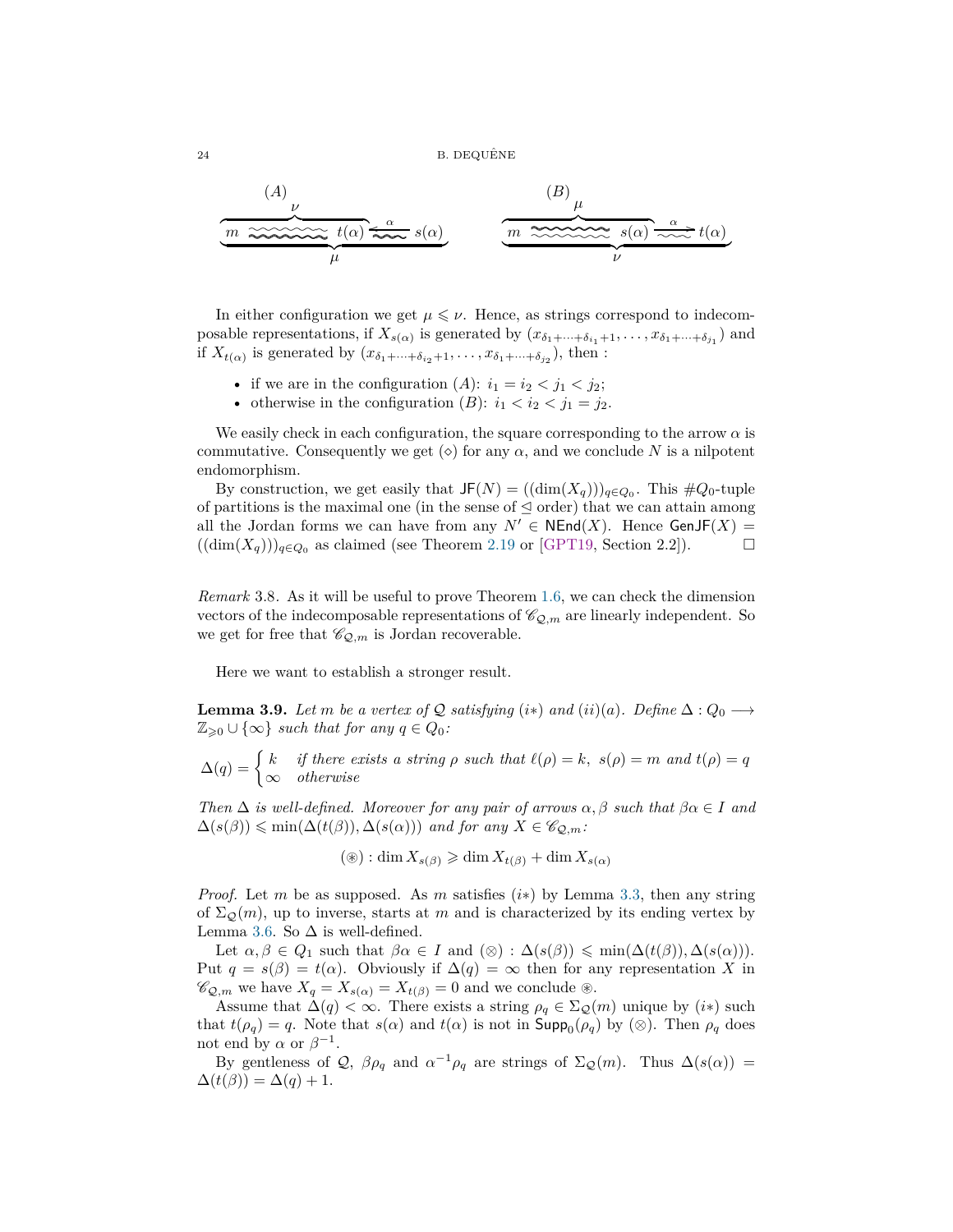

Moreover, by  $(i*)$  we can assert that:

- there is no string  $\nu \in \Sigma_{\mathcal{Q}}(m)$  such that  $s(\alpha)$  and  $t(\beta)$  are both in  $\mathsf{Supp}_0(\nu)$ ;
- For any string  $\mu$  such that either  $t(\beta) \in \text{Supp}_0(\mu)$  or  $s(\alpha) \in \text{Supp}_0(\mu)$ , then  $q \in \mathsf{Supp}_0(\mu)$ .

Let us consider  $\pi_m(r) = \{ \rho \in \Sigma_{\mathcal{Q}}(m) \mid r \in \mathsf{Supp}_0(\rho) \}$  for  $r \in Q_0$ . Following our previous assertions, we have  $\pi_m(s(\alpha)) \cap \pi_m(t(\beta)) = \varnothing$  and  $\pi_m(s(\alpha)) \cup \pi_m(t(\beta)) \subseteq$  $\pi_m(q)$ .

Let  $X \in \mathscr{C}_{\mathcal{Q},m}$ . Then we can decompose X and write

$$
X = \bigoplus_{\rho \in \Sigma_{\mathcal{Q}}(m)} M(\rho)^{d_{\rho}}
$$

for some  $d_{\rho} \in \mathbb{Z}_{\geqslant 0}$  for any  $\rho \in \Sigma_{\mathcal{Q}}(m)$ . Again thanks to  $(i*)$ , for any  $\rho \in \Sigma_{\mathcal{Q}}(m)$ and for any  $r \in \mathsf{Supp}_0(\rho)$ , dim  $M(\rho)_r = 1$ . Thus:

$$
\dim X_q = \sum_{\rho \in \pi_m(q)} d_{\rho} \ge \sum_{\rho \in \pi_m(s(\alpha))} d_{\rho} + \sum_{\rho \in \pi_m(t(\beta))} d_{\rho} = \dim X_{s(\alpha)} + \dim X_{t(\beta)}
$$

*Remark* 3.10*.* As an obvious consequence of Lemma [3.9,](#page-23-0) we can note that for all  $\beta \in Q_1$  such that  $\Delta(s(\beta)) \leq \Delta(t(\beta))$  then dim  $X_{s(\beta)} \geq \dim X_{t(\beta)}$ , and for all  $\alpha \in Q_1$  such that  $\Delta(t(\alpha)) \leq \Delta(s(\alpha))$  then dim  $X_{t(\alpha)} \geq \dim X_{s(\alpha)}$ .

<span id="page-24-0"></span>**Lemma 3.11.** *Let m be a vertex of*  $Q$  *satisfying* (*i*) *and* (*ii*)(*a*)*. For any*  $X \in \mathscr{C}_{Q,m}$ *and for any*  $\alpha \in Q_1$ *, we have*  $X_{\alpha}$  *is either injective or surjective.* 

*Proof.* Let *m* be as assumed. Let  $X \in \mathscr{C}_{\mathcal{Q},m}$  and  $\alpha \in Q_1$ . We have to treat two cases.

First assume that there is no string  $\rho \in \Sigma_{\mathcal{Q}}(m)$  such that  $\alpha \in \mathsf{Supp}_1(\rho)$ . Hence by  $(i*)$  either  $s(\alpha)$  is not in the vertex support of any string of  $\Sigma_{\mathcal{Q}}(m)$ , or  $t(\alpha)$  is not in the vertex support of any string of  $\Sigma_{\mathcal{Q}}(m)$ . Thus either  $X_{s(\alpha)} = 0$  or  $X_{t(\alpha)} = 0$ which implies either way that  $X_\alpha$  is either injective or surjective respectively.

Now assume that there exists a string  $\rho \in \Sigma_{\mathcal{Q}}(m)$  such that  $\alpha \in \mathsf{Supp}_1(\rho)$ . Using bases adapted to the decomposition of *X* by string modules of  $\Sigma_{\mathcal{Q}}(m)$  as described in the proof of Proposition [3.7,](#page-21-1) we can note that  $X_\alpha$  is a linear transformation of maximal rank. Hence  $X_{\alpha}$  is either injective or surjective.

<span id="page-24-1"></span>**Lemma 3.12.** Let *m* be a vertex of Q satisfying (i) and (ii)(a). Let  $X \in \mathscr{C}_{\mathcal{Q},m}$ *and*  $\lambda$  = GenJF(*X*)*. Then there exists a dense open set*  $\Omega \subseteq \text{rep}(\mathcal{Q}, \lambda)$  *such that any representation*  $Y \in \Omega$  *has all its maps*  $Y_{\alpha}$  *to be either injective or surjective for*  $any \alpha \in Q_1$ .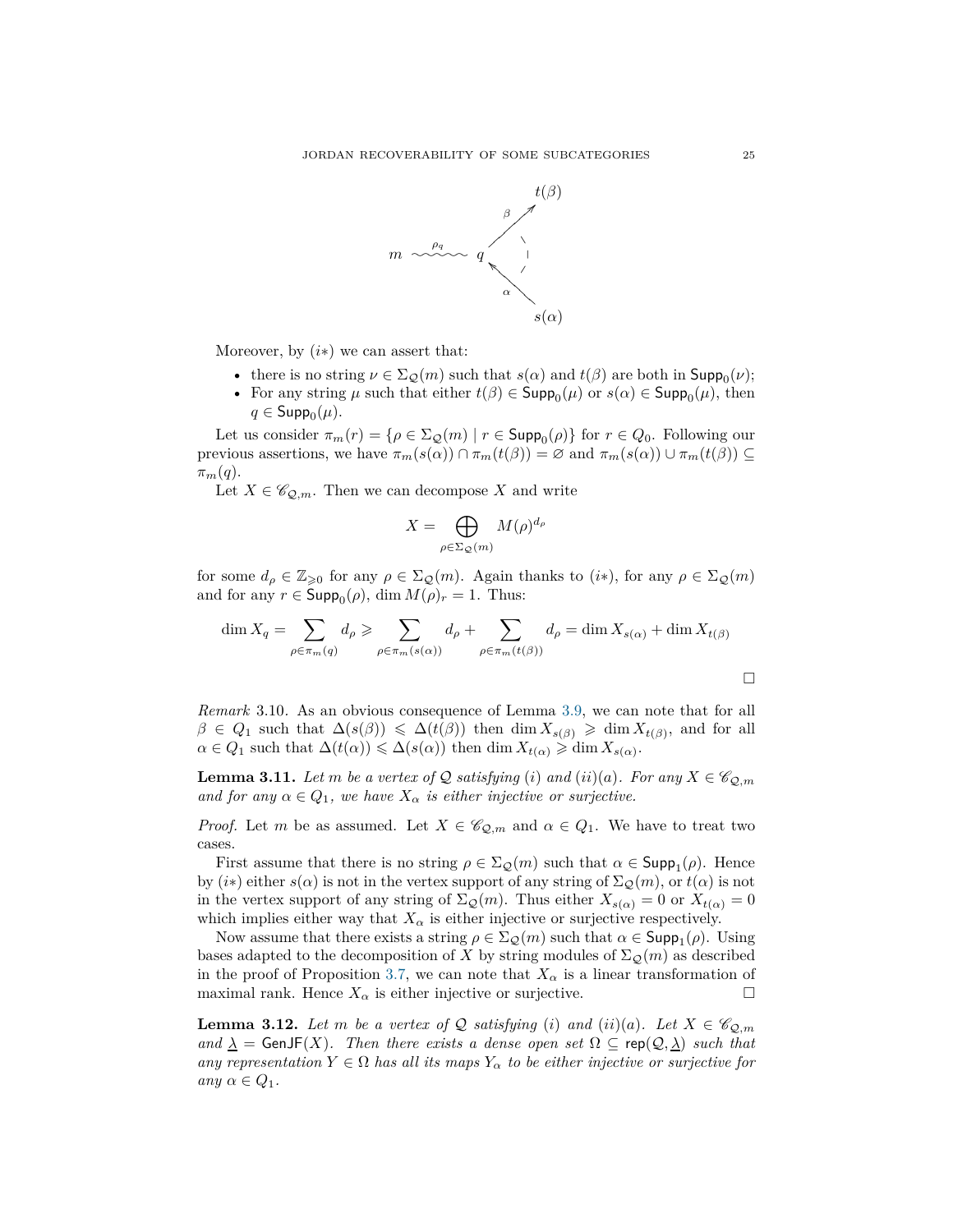*Proof.* Let *X* and  $\lambda$  be as assumed. By Proposition [3.7,](#page-21-1) we have  $\lambda = ((\dim X_q))_{q \in Q_0}$ . For  $q \in Q_0$ , consider  $Z_q = \mathbb{K}^{\dim X_q}$  endowed with a fixed nilpotent endomorphism *N*<sup>*q*</sup> of type  $\lambda^q = (\dim X_q)$  for all  $q \in Q_0$ . We also fix for each  $Z_q$  an adapted basis to  $N_q$ .

To study the set  $\mathsf{rep}(\mathcal{Q}, \underline{\lambda})$ , we consider representations  $Y = ((Z_q)_{q \in Q_0}, (Y_\alpha)_{\alpha \in Q_1})$ such that  $N = (N_q)_{q \in Q_0}$  is a well-defined endomorphism. We can show that there exists a dense open set  $\Omega$  in rep( $\mathcal{Q}, \underline{\lambda}$ ) in which any representation  $Y_\alpha$  is either injective or surjective.

For any  $\alpha \in Q_1$ :

- if  $\Delta(s(\alpha)) = \infty$  or  $\Delta(t(\alpha)) = \infty$ , then  $Y_{\alpha} = 0$  and either way  $Y_{\alpha}$  is injective in the first case or surjective in the second one. In this case, we take  $O_{\alpha} = \mathsf{rep}(\mathcal{Q}, \lambda);$
- if  $\Delta(s(\alpha)) = \Delta(t(\alpha)) + 1$ : by (⊛) which allows us to assume that  $Z_{s(\alpha)} \cong \mathbb{K}^a$ and  $Z_{t(\beta)} \cong \mathbb{K}^{a+b+c}$  with  $a > 0$  and  $b, c \geq 0$ , and by taking  $(x_1, \ldots, x_a)$  and  $(y_1, \ldots, y_{a+b+c})$  as adapted bases of respectively  $Z_{s(\alpha)}$  and  $Z_{t(\alpha)}$  for  $N_{s(\alpha)}$ and  $N_{t(\alpha)}$ , we have  $Y_{\alpha}(x_1) = k_1 y_{1+b+c} + \cdots + k_a y_{a+b+c}$  with  $k_1, \ldots, k_a \in \mathbb{K}$ . By commutative square relations ( $\diamond$ ) :  $Y_{\alpha}N_{s(\alpha)} = N_{t(\alpha)}Y_{\alpha}$  that *N* have to satisfy, we can deduce a total description of  $\overline{Y}_{\alpha}$  from  $\overline{Y}_{\alpha}(x_1)$ . Then, by a generic restriction  $k_1 \neq 0$ , there exists a dense open set  $O_\alpha$  in rep( $\mathcal{Q}, \lambda$ ) such that  $Y_\alpha$  is injective.
- if  $\Delta(t(\alpha)) = \Delta(s(\alpha)) + 1$ : by (⊛) which allows us to assume that  $Z_{s(\alpha)} \cong$  $\mathbb{K}^{a+b+c}$  and  $Z_{t(\beta)} \cong \mathbb{K}^c$  with  $a, b \geqslant 0$  and  $c > 0$ , an by taking  $(y_1, \ldots, y_{a+b+c})$ and  $(z_1, \ldots, z_c)$  as adapted bases of respectively  $Z_{s(\alpha)}$  and  $Z_{t(\alpha)}$  for  $N_{s(\alpha)}$ and  $N_{t(\alpha)}$ , we have  $Y_{\alpha}(y_1) = k_1' z_1 + \cdots + k_c' z_c$  with  $k_1', \ldots, k_c' \in \mathbb{K}$ . Again by commutative square relations  $\circ$  that *N* and  $Y_\alpha$  have to satisfy, we can deduce a total description of  $Y_\alpha$  from  $Y_\alpha(y_1)$ . Then, by a generic restriction  $k'_1 \neq 0$ , there exists a dense open set  $O_\alpha$  in rep( $\mathcal{Q}, \lambda$ ) such that  $Y_\alpha$  is surjective.

Moreover, for any  $\alpha, \beta \in Q_1$  such that  $\alpha\beta \in I$ , we have for free that  $Y_\alpha Y_\beta = 0$ thanks to (⊛). Thus by taking  $\Omega = \bigcap_{\alpha \in Q_1} O_\alpha$ , and by noting from Lemma [3.11](#page-24-0) that  $X \in \Omega \neq \emptyset$ , we get our wanted dense open set.

**Lemma 3.13.** Let m be a vertex of  $Q$  satisfying (*i*) and (*ii*)(*a*)*,* and an integer *l* > 0*. Let Y* ∈ rep( $Q$ ) *such that for any*  $q ∈ Q$ <sup>0</sup> *with*  $\Delta(q) > l$ *, we have* dim( $Y_q$ ) = 0*, and let*  $\rho \in \Sigma_{\mathcal{O}}(m)$  *such that*  $\ell(\rho) = l$ *. If there exists an injective map*  $\iota : M(\rho) \hookrightarrow$ *Y*, then  $M(\rho)$  *is a summand of Y*.

*Proof.* Let *m*, *Y*,  $\rho$  and *l* be as assumed. Let us denote  $\Sigma_{\mathcal{Q}}(m)_{\leq l} = {\rho \in \Sigma_{\mathcal{Q}}(m)}$  $\ell(\rho) \leq l$ . By Theorem [2.15](#page-10-0) and by hypothesis *(i)* (which allows us to say that *Y* has no band representation as a summand), we can write

$$
Y \cong \bigoplus_{\nu \in \Sigma_{\mathcal{Q}}(m)_{\leqslant l}} M(\nu)^{d_{\nu}}.
$$

where  $d_{\nu} \geqslant 0$  for any  $\nu \in \Sigma_{\mathcal{Q}}(m)_{\leqslant l}$ .

First, if  $l = 0$ , then  $Y \cong M(e_m)^d$  and the lemma becomes trivial. From now until the end of the proof, we will assume that  $l > 0$ .

Let us suppose that there exists an injective map  $\iota : M(\rho) \hookrightarrow Y$ . Then there exists a string  $\nu \in \Sigma_{\mathcal{Q}}(m)_{\leq \ell}$  such that  $\rho$  is at the bottom of  $\nu$ . Let us assume that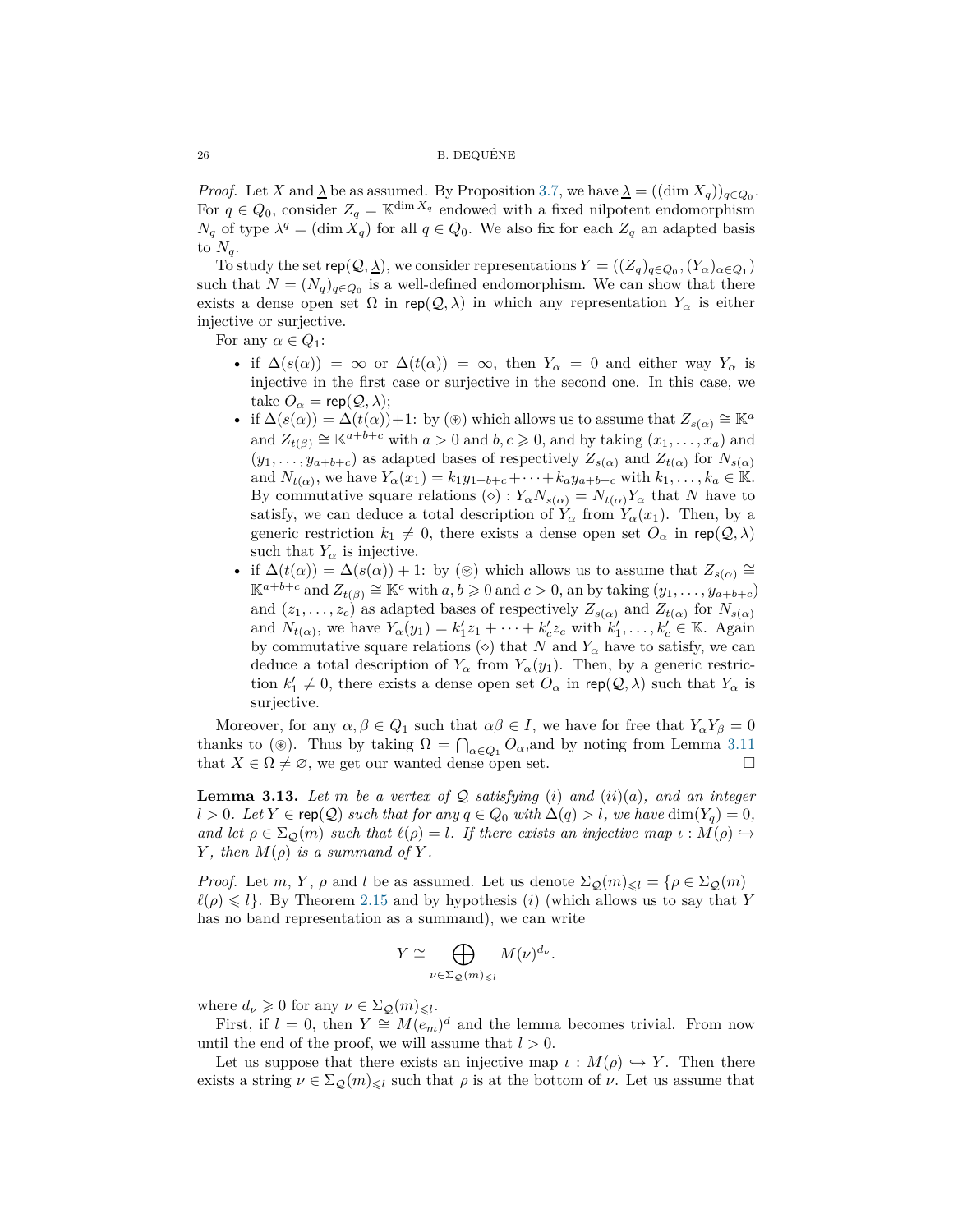*ρ* is a strict substring of *ν*, i.e. there exists an arrow  $\alpha$  such that either  $\alpha \rho$ ,  $\alpha^{-1} \rho$ ,  $\rho \alpha$  or  $\rho \alpha^{-1}$  is a substring of *ν*.

On one hand, as  $s(\rho) = m$ , and by  $(ii)(a)$ , there is no arrow  $\alpha$  such that  $\rho \alpha$  or  $\rho \alpha^{-1}$  is a string. On the other hand, if  $\alpha^{\varepsilon} \rho$  is a string, then  $\ell(\nu) \geqslant \ell(\rho) + 1 > l$  and so  $\Delta(t(\nu)) > l$ . Hence we get a contradiction between the fact that dim  $Y_{t(\nu)} = 0$ and the fact that  $M(\nu)$  is a summand of Y.

We conclude that  $M(\rho)$  is a summand of *Y*.

*Remark* 3.14*.* Under the same conditions over *Y* , and by dual arguments, we can prove that if there exists a surjective map  $\pi : Y \twoheadrightarrow M(\rho)$ , then  $M(\rho)$  is a summand of *Y* .

<span id="page-26-0"></span>**Proposition 3.15.** Let m be a vertex of Q satisfying (*i*) and (*ii*)(*a*). Then  $\mathscr{C}_{\mathcal{O},m}$ *is canonically Jordan recoverable.*

*Proof.* Let  $\mathcal{C}_{Q,m}(l)$  for any integer  $l \geq 0$  be the subcategory of  $\mathcal{C}_{Q,m}$  additively generated by representations  $M(\rho)$  such that  $\ell(\rho) \leq l$ . We will prove by induction on *l* that  $\mathscr{C}_{\mathcal{Q},m}(l)$  is canonically Jordan recoverable. As  $\mathscr{C}_{\mathcal{Q},m} = \mathscr{C}_{\mathcal{Q},m}(l_0)$  for some  $l_0 \geqslant 0$ , we will be able to conclude.

It is easy to check that  $\mathcal{C}_{\mathcal{Q},m}(0) = \text{add}(S_m)$  is canonically Jordan recoverable.

Now let us assume that for a fixed  $l \geq 0$  then  $\mathcal{C}_{Q,m}(l)$  is canonically Jordan recoverable. Let  $X \in \mathscr{C}_{\mathcal{Q},m}(l+1)$ . First, if  $X \in \mathscr{C}_{\mathcal{Q},m}(l)$ , by induction, there exists a dense open set *O* in rep( $Q$ , GenJF( $X$ )) such that any representation in *O* is isomorphic to *X*. Let us assume that  $X \notin \mathscr{C}_{\mathcal{Q},m}(l)$ . This implies in particular that there exists a vertex  $w \in Q_0$  such that  $\Delta(w) = l + 1$  and dim  $X_w > 0$ .

By the fact that  $\mathscr{C}_{\mathcal{Q},m}(l+1) \subset \mathscr{C}_{\mathcal{Q},m}$ , we saw that  $\text{GenJF}(X) = ((\dim X_q))_{q \in Q_0}$ by Lemma [3.7](#page-21-1) and there exists a dense open set  $\Omega$  of  $\text{rep}(\mathcal{Q},((\dim X_q))_{q\in Q_0})$  in which any representation  $Y \in \Omega$  we have  $Y_\alpha$  either injective or surjective for any  $\alpha \in Q_1$  by Lemma [3.12.](#page-24-1)

Let  $\rho = \alpha_{l+1}^{\varepsilon_{l+1}} \cdots \alpha_1^{\varepsilon_1}$  be the unique string of  $\Sigma_{\mathcal{Q}}(m)$  such that  $s(\rho) = m$  and  $t(\rho) = w$ . Let  $v_0 = m$  and  $v_i = t(\alpha_i^{\varepsilon_i})$  for  $i \in \{1, \ldots, l + 1\}$ . Let us assume that  $\dim X_w = \delta$ . For any  $i \in \{0, \ldots, l+1\}$ , we consider a sequence  $z_1^{(i)}, \ldots, z_\delta^{(i)}$ *δ* of vectors such that:

- we choose  $z_1^{(l+1)}, \ldots, z_{\delta}^{(l+1)}$  $\delta^{(t+1)}$  such that it forms a basis of  $Y_w$  adapted to  $N_w$ . • recursively, once we have defined  $z_1^{(i+1)}, \ldots, z_{\delta}^{(i+1)}$ *δ* :
	- if  $\varepsilon_{i+1} = -1$ , we define  $z_j^{(i)} = Y_{\alpha_{i+1}}(z_j^{(i+1)})$  for all  $j \in \{1, ..., \delta\};$ note that for  $Y \in \Omega$ ,  $Y_{\alpha_{i+1}}$  is injective and so  $z_1^{(i)}, \ldots z_\delta^{(i)}$  $\delta$ <sup>(*i*</sup>) are linearly independent;
	- else if  $\varepsilon_{i+1} = 1$ , we know that for  $Y \in \Omega$ ,  $Y_{\alpha_{i+1}}$  is surjective; so there exists a  $z_1^{(i)}$  such that  $Y_{\alpha_{i+1}}(z_1^{(i)}) = z_1^{(i+1)}$ . Hence once we choose such a  $z_1^{(i)}$ , we define  $z_j^{(i)} = N_{v_i}^{j-1}(z_1^{(i)})$  for  $j \in \{2, ..., \delta\}$ . Again, we can note that  $z_1^{(i)}, \ldots z_\delta^{(i)}$  $\delta$ <sup>(*i*</sup>) are linearly independent.

We can define, for  $i \in \{0, \ldots, l+1\}$ ,  $W_{v_i} = \langle z_j^{(i)} \mid 1 \leqslant j \leqslant \delta \rangle$  and for  $q \notin$  $\textsf{Supp}_0(\rho)$ ,  $W_q = 0$ . By construction, we can easily check that for any  $\alpha \in Q_1$ ,  $Y_{\alpha}(W_{s(\alpha)}) \subseteq W_{t(\alpha)}$  and more precisely, for  $\alpha \in \text{Supp}_1(\rho)$ ,  $Y_{\alpha}(W_{s(\alpha)}) = W_{t(\alpha)}$ .

Let us consider the following representation  $W = ((W_q)_{q \in Q_0}, (W_\alpha)_{\alpha \in Q_1})$  where *W*<sub>*q*</sub> are vector spaces as we defined previously and  $W_{\alpha} = Y_{\alpha}|_{W_{\alpha}}$ . Then, we can easily verify that  $W \cong M(\rho)^\delta$  following our construction.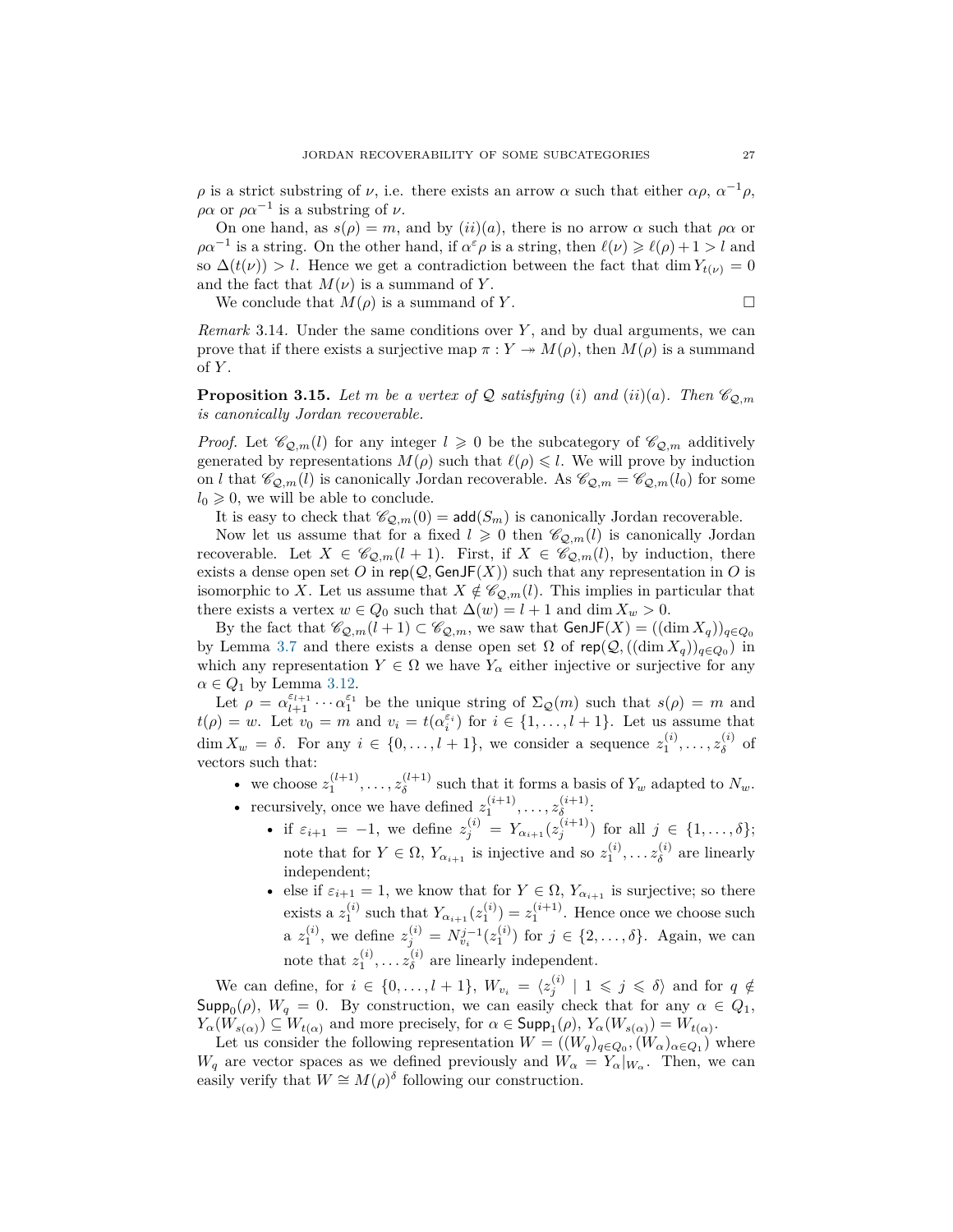Thanks to the  $z_j^{(i)}$ , we can construct an injective map  $\iota : M(\rho)^\delta \hookrightarrow Y$ . By applying the previous lemma, then we can write that for any  $Y \in \Omega$ , then  $Y \cong$  $M(\rho)^{\delta} \oplus Y'$  where dim  $Y'_{w} = 0$ .

By reproducing the same construction for any vertex *w* such that  $\Delta(w) = l + 1$ and dim  $X_w > 0$ , we have for any  $Y \in \Omega$ ;

$$
Y \cong Z \oplus \left( \bigoplus_{\rho \in \Sigma_Q(m) | \ell(\rho) = l+1} M(\rho)^{\dim X_{t(\rho)}} \right)
$$

where  $Z_q = 0$  for any  $q \in Q_0$  such that  $\Delta(q) > l$ . In addition, we can note that  $\mathsf{GenJF}(Z) = ((\dim Z_q))_{q \in Q_0}.$ 

On the other side, we have :

$$
X \cong X' \oplus \left( \bigoplus_{\rho \in \Sigma_Q(m) | \ell(\rho) = l+1} M(\rho)^{\dim X_{t(\rho)}} \right).
$$

with  $X' \in \mathscr{C}_{\mathcal{Q},m}(l)$  and thus  $\textsf{GenJF}(X') = ((\dim X'_q))_{q \in Q_0}$ . We can check easily that  $\mathsf{GenJF}(X') = \mathsf{GenJF}(Z)$ , by the fact that  $\underline{\dim}(X') = \underline{\dim}(Z)$ .

By induction, as  $\mathcal{C}_{Q,m}(l)$  is canonically Jordan recoverable, there exists a dense open set  $\Omega' \subset \text{rep}(\mathcal{Q}, \text{GenJF}(X'))$  such that any  $Z \in \Omega'$  is isomorphic to X'.

So there exists a dense open set  $O \subset \text{rep}(\mathcal{Q}, \text{GenJF}(X))$  such that  $Y \cong X$ .

Hence we conclude that  $\mathcal{C}_{\mathcal{Q},m}(l+1)$  is canonically Jordan recoverable, and finally  $\mathscr{C}_{\mathcal{Q},m}(l)$  is canonically Jordan recoverable for any integer  $l \geqslant 0$ . In particular,  $\mathscr{C}_{\mathcal{Q},m}$ is canonically Jordan recoverable.

Now we will prove that these conditions are necessary.

We start by showing that if *m* does not satisfy  $(i)$ , then  $\mathcal{C}_{Q,m}$  is not canonically Jordan recoverable.

<span id="page-27-0"></span>**Proposition 3.16.** *Let m be a vertex which does not satisfy* (*i*)*. Then*  $\mathcal{C}_{Q,m}$  *is not canonically Jordan recoverable.*

*Proof.* Let *m* be as supposed. It means we have  $\rho$  and  $\nu$  two distincts strings passing through *m* such that there exists an arrow  $\gamma$  satisfying  $\gamma \notin \textsf{Supp}_1(\rho) \cup \textsf{Supp}_1(\nu)$ ,  $s(\gamma) \in \mathsf{Supp}_0(\rho)$  and  $t(\gamma) \in \mathsf{Supp}_0(\nu)$ .

In such a configuration, if we take the representation  $X = M(\rho) \oplus M(\nu) \in \mathscr{C}_{\mathcal{Q},m}$ , then  $X_{s(\gamma)}$  and  $X_{t(\gamma)}$  are non-zero vector spaces, and  $X_{\gamma}$  is a zero morphism.

Now let us assume that  $\mathscr{C}_{Q,m}$  is canonically Jordan recoverable. It implies that there exists a open dense set  $O \subset \text{rep}(\mathcal{Q}, \text{GenJF}(X))$  such that any representation Z in *O* is isomorphic to *X*. Thus any representation *Y* of rep( $Q$ , GenJF( $X$ )) satisfies  $Y_{\gamma} = 0.$ 

It follows that there is at least one irreducible component of  $rep(Q, GenJF(X))$ for which any representation *Y* satisfies  $Y_{\gamma} \neq 0$ . Consequently, either *O* is not a dense set or none of the representations in *O* is isomorphic to *X*. In either case, we conclude a contradiction and  $\mathscr{C}_{\mathcal{Q},m}$  is not canonically Jordan recoverable.

*Remark* 3.17. We recall that if *m* does not satisfy (*i*) then we could still have  $\mathcal{C}_{\mathcal{Q},m}$ Jordan recoverable (see Remark [2.26\)](#page-16-0).

Finally, we have to prove that if *m* does not satisfy (*ii*), then  $\mathscr{C}_{\mathcal{Q},m}$  is not canonically Jordan recoverable.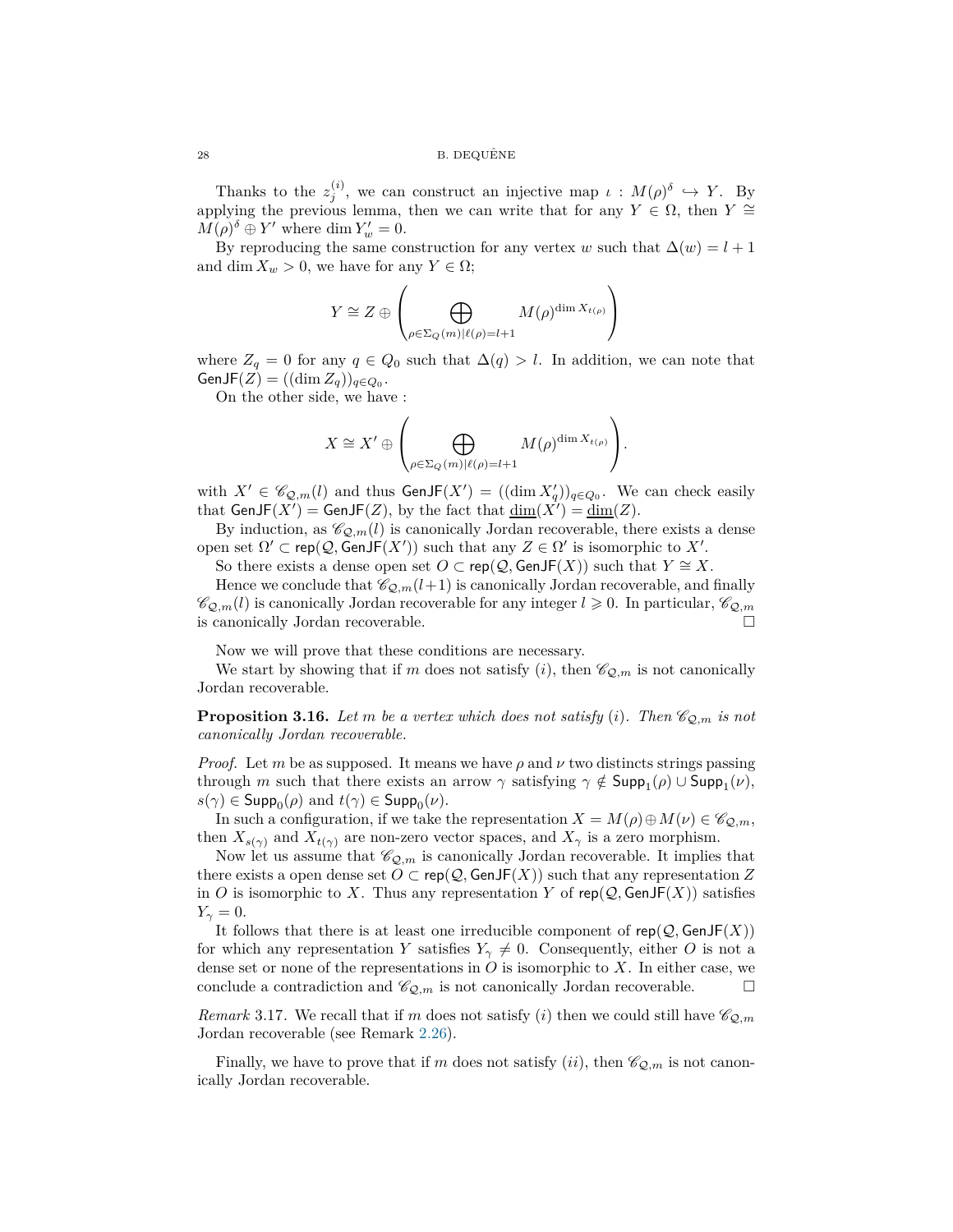Here we need first to know the existence of a certain kind of string.

<span id="page-28-0"></span>**Lemma 3.18.** Let  $m$  be a vertex of  $Q$  satisfying (*o*) that does not satisfy (*ii*). Then *there exist a string*  $\nu$  *with*  $s(\nu) = m$  *and three distinct arrows*  $\alpha, \gamma$  *and*  $\delta$  *such that δν*,  $\gamma^{-1}$ *ν and να*<sup>*ε*</sup> *are strings of*  $Q$  *and*  $\delta \gamma \in I$ *.* 

*Proof.* Let *m* be as supposed. Note that none of the arrows incident to *m* are loops by (*o*). Since  $(ii)(a)$  is not satisfied, there is no maximal string  $\mu$  such that  $s(\mu) = m$ . By (*o*), there must be at least one maximal string passing through *m*, and since  $(ii)(b)$  is not satisfied, there must be more than one.

Let  $\mu$  and  $\rho$  be two such strings. As they both pass through  $m$  at least once, we can divide each of them into two strings – let say  $\mu_1, \mu_2$  and  $\rho_1, \rho_2$  – such that:

• 
$$
\mu = \mu_2 \mu_1^{-1}
$$
 and  $\rho = \rho_2 \rho_1^{-1}$ ;

• 
$$
s(\rho_i) = s(\mu_i) = m
$$
 for  $i = 1, 2$ .

Note that none of these strings are lazy.

If three of these strings start with diffent arrows, then by gentleness of  $\mathcal{Q}$ , there exists  $\alpha, \delta, \gamma \in Q_1$  such that  $t(\gamma) = s(\delta) = s(\alpha^{\varepsilon}) = m$  and  $\delta \gamma \in I$ . Hence, by taking  $\nu = e_m$ , we conclude.



Otherwise, among those strings, there exist at least two strings, say  $\mu_1$  and  $\rho_1$ , that leave *m* by the same arrow. We can assume that  $\mu_1 \neq \rho_1$ ; otherwise, we could replace  $\mu_1$  and  $\rho_1$  by  $\mu_2$  and  $\rho_2$  which must be distinct as  $\rho \neq \mu$ . Let  $\nu$  be the common substrings of  $\rho_1$  and  $\mu_1$  maximal by inclusion such that  $s(\nu) = m$ . We can write  $\rho_1 = \rho' \nu$  and  $\mu_1 = \mu' \nu$ . Remark that  $\rho'$  and  $\mu'$  are not lazy: both of them cannot be lazy as  $\mu_1 \neq \rho_1$  and if for instance  $\rho'$  is lazy then  $\rho$  is not maximal by inclusion, as  $\mu_1 \rho_2^{-1}$  is a string passing through *m* strictly containing  $\rho$  as a substring.

By gentleness of  $Q$ , up to exchanging the roles of  $\mu_1$  and  $\rho_1$ , we have  $\rho'$  starting with  $\delta \in Q_1$  and  $\mu'$  starting with  $\gamma \in Q_1$  such that  $s(\delta) = t(\gamma) = t(\nu)$  and  $\delta \gamma \in I$ . So  $\delta \nu$  and  $\gamma^{-1} \nu$  are strings.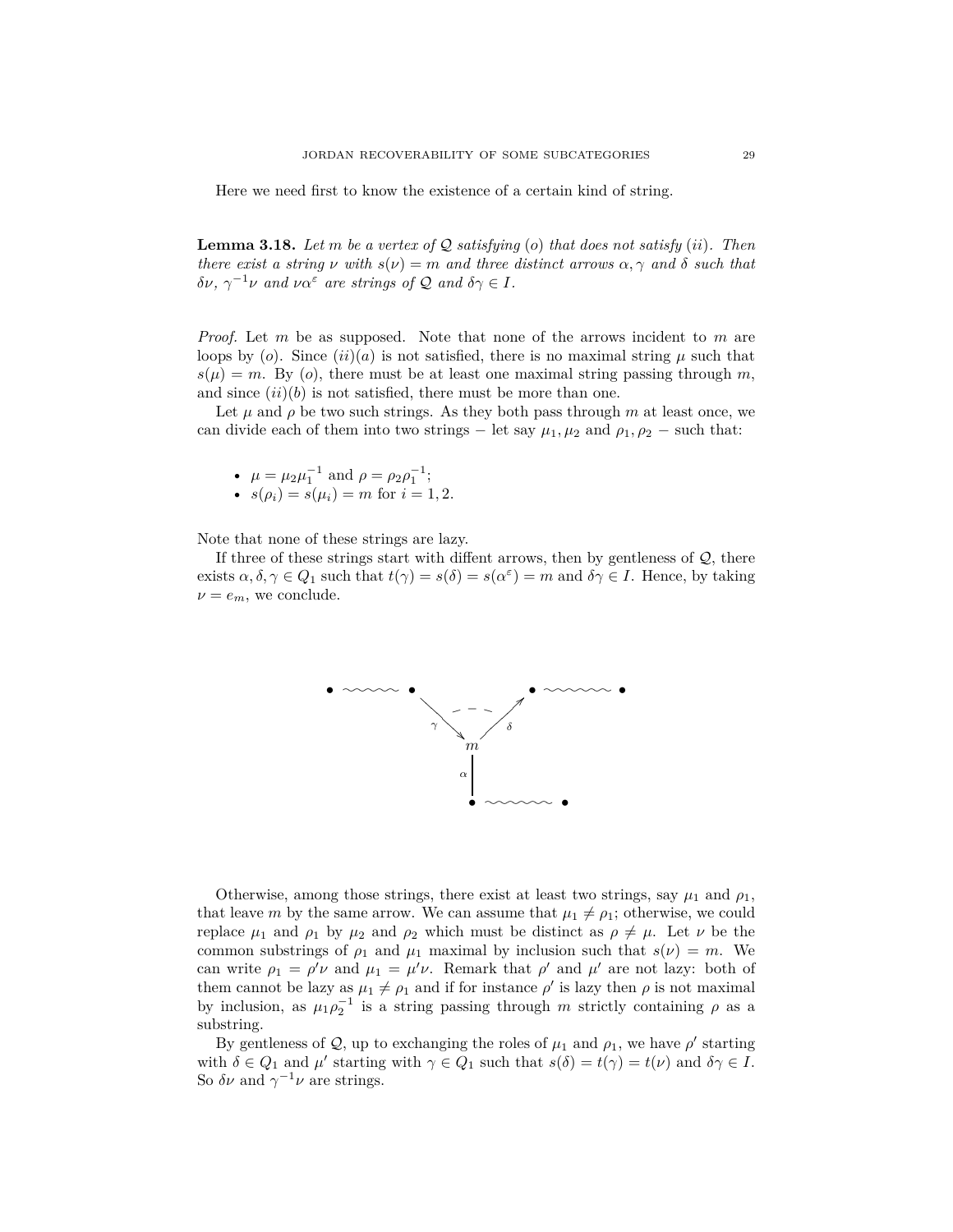

Moreover by using the fact that there is no maximal string starting at *m*, then there exists  $\alpha \in Q_1$  such that  $\mu_1 \alpha^{\varepsilon}$  is a string. So  $\nu \alpha^{\varepsilon}$  is a string. We conclude.  $\square$ 

<span id="page-29-0"></span>**Proposition 3.19.** Let *m* be a vertex of Q that does not satisfy (*ii*). Then  $\mathcal{C}_{\mathcal{Q},m}$ *is not canonically Jordan recoverable.*

*Proof.* Thanks to the Proposition [3.16,](#page-27-0) we know that if *m* does not satisfy (*i*), then  $\mathscr{C}_{\mathcal{Q},m}$  is not canonically Jordan recoverable.

So suppose that *m* satisfies (*i*). Hence we have, from properties of *m* and the previous lemma, there exist a string  $\nu$  with  $s(\nu) = m$  and three distinct arrows  $\alpha, \gamma, \delta \in Q_1$  such that  $\delta \nu, \gamma^{-1} \nu$  and  $\nu \alpha^{\varepsilon}$  are strings and  $\delta \gamma \in I$ .

From that fact, inspired by Example [2.33,](#page-19-3) we can consider in  $\mathscr{C}_{\mathcal{Q},m}$ :

• 
$$
X = M(\delta \nu) \oplus M(\nu \alpha^{\varepsilon}) \oplus M(\gamma^{-1} \nu \alpha^{\varepsilon}) \oplus M(\gamma^{-1} \nu);
$$

•  $Y = M(\delta \nu \alpha^{\varepsilon}) \oplus M(\nu) \oplus M(\gamma^{-1} \nu \alpha^{\varepsilon}) \oplus M(\gamma^{-1} \nu).$ 

Let us suppose that  $\alpha$  is an incoming arrow of  $m$  ( $\varepsilon = -1$ ). By hypothesis, we can note that the only substring of *ν* that is both on the top and at the bottom of *ν* is itself. In the following figures, we highlight the significant substrings that give us the endomorphisms of *X* and of *Y* that can be defined from the morphisms between their summands. We specify the morphisms by their substrings (via Proposition [2.17\)](#page-10-1). In addition, we recall we read a string like a sequence of compositions of functions.

Here is the form of the indecomposable summands of *X*



and here is a description of the morphisms between summands of *X*.

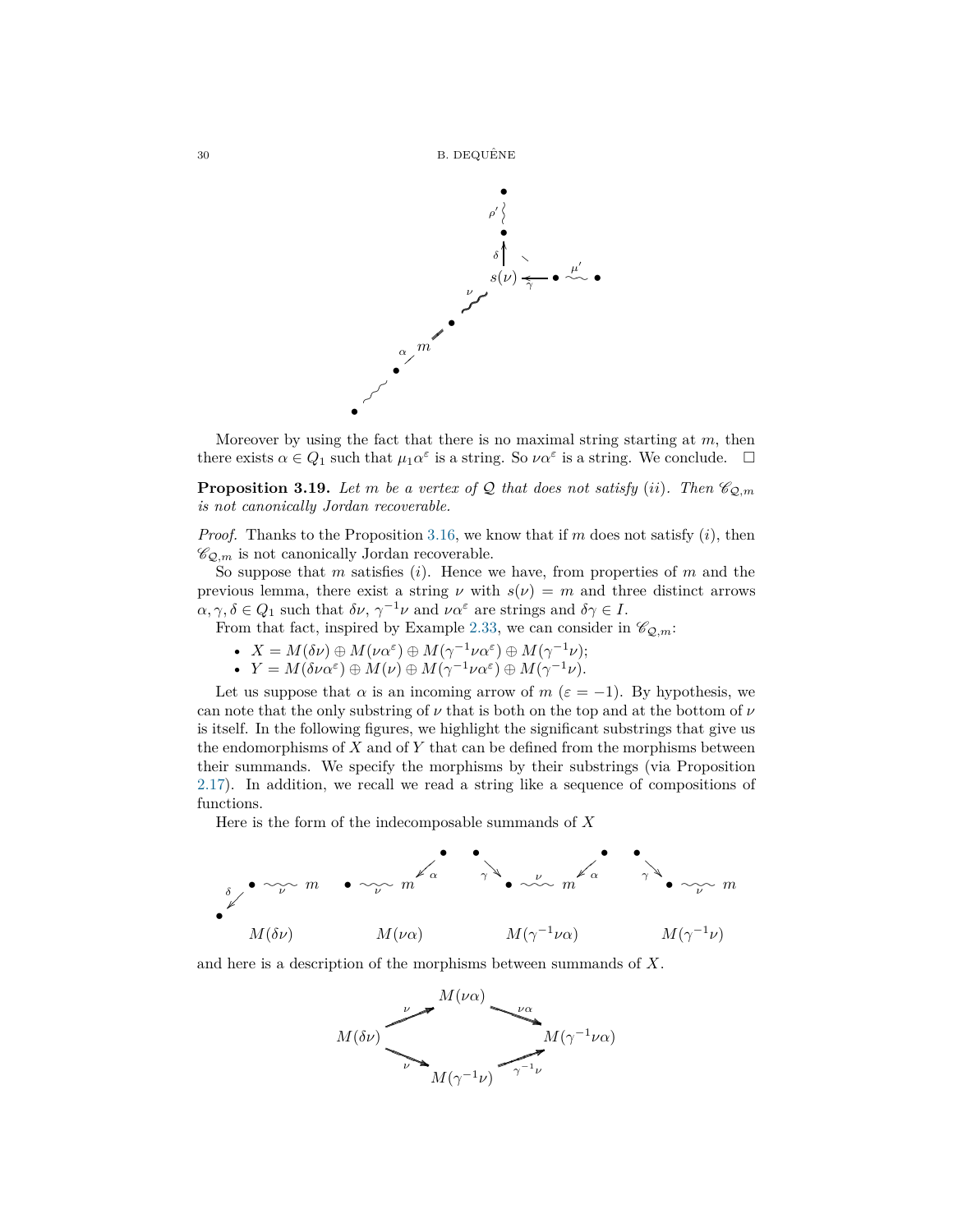Now let us see the form of the indecomposable summands of *Y*



and a description of the morphisms between summands of *Y* .



Thanks to these descriptions, after calculations, we get  $GenJF(X) = GenJF(Y) =$  $(\lambda^q)$  with:

- $\lambda^q = (3, 1)$  for  $q \in \text{Supp}(\nu)$ ;
- $\lambda^q = (2)$  for  $q = s(\beta)$  or  $q = s(\gamma)$ ;
- $\lambda^q = (1)$  for  $q = t(\delta);$
- $\lambda^q = (0)$  otherwise.

If  $\alpha$  was an outgoing arrow ( $\varepsilon = 1$ ), a similar observation can be made and we can construct *X* and *Y* with the same behavior.

That is why  $\mathscr{C}_{\mathcal{Q},m}$  is not canonically Jordan recoverable.

<span id="page-30-1"></span>*Remark* 3.20*.* If we read carefully the previous proof, we can highlight we proved that if *m* satisfies (*o*) but not (*ii*), then  $\mathcal{C}_{Q,m}$  is not Jordan recoverable.

Let us recap the proof of the main result.

*Proof of Theorem [3.1.](#page-19-2)* Thanks to Proposition [3.15](#page-26-0) and Proposition [3.5,](#page-20-1) we highlighted that the conditions (*i*) and (*ii*) are sufficient. Moreover we proved with Proposition [3.16](#page-27-0) and Proposition [3.19](#page-29-0) these conditions are necessary. We conclude we have the desired equivalence.  $\Box$ 

<span id="page-30-0"></span>3.2. **Proof of Theorem [1.6.](#page-5-2)** From the previous work, we can deduce the following proposition.

<span id="page-30-2"></span>**Proposition 3.21.** Let  $m$  be a vertex of  $Q$  such that  $m$  satisfies (*i*\*) and (*ii*). *Then*  $\mathcal{C}_{\mathcal{Q},m}$  *is Jordan recoverable.* 

*Proof.* If *m* satisfies  $(i*)$  and  $(ii)(b)$ , we can note that the proof of Proposition [3.5](#page-20-1) still works because we do not care about all the other arrows that could interact with the quiver  $\mathcal R$  as these arrows cannot be reached by any string passing through *m*. As Theorem [2.30](#page-17-1) gives us the Jordan recoverability of  $\mathcal{C}_{\mathcal{R},m}$ , we conclude.

If *m* satisfies  $(i*)$  and  $(ii)(a)$ , we can apply Proposition [3.7](#page-21-1) and recall that we get Jordan recoverability of  $\mathcal{C}_{Q,m}$  by Remark [3.8.](#page-23-1) Hence we conclude that  $\mathcal{C}_{Q,m}$  is Jordan recoverable in either way.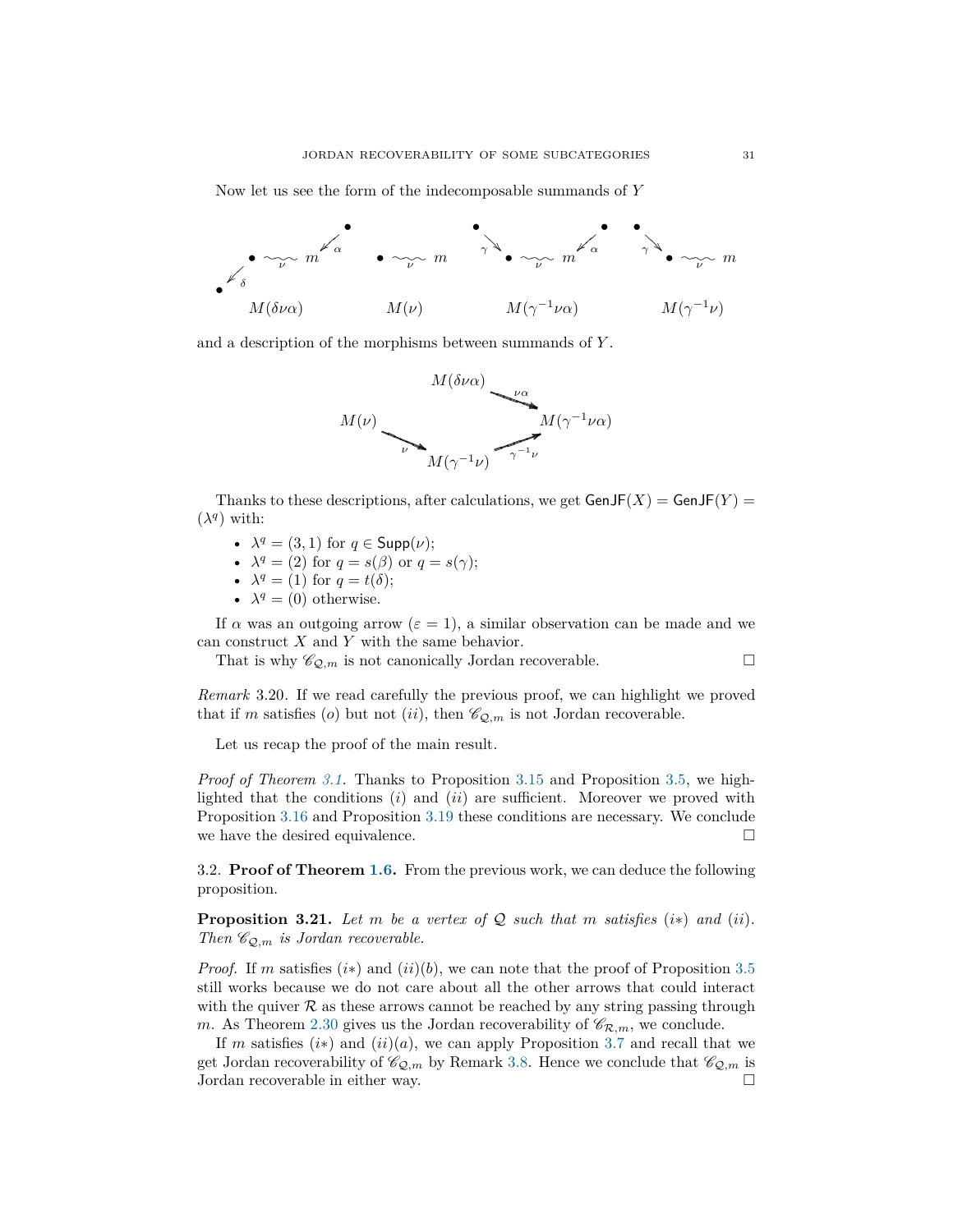#### $32$  B. DEQUÊNE

Like we did to prove the first theorem, now we have to show that if *m* does not satisfy  $(i*)$  or  $(ii)$  then  $\mathscr{C}_{\mathcal{Q},m}$  is not Jordan recoverable.

To begin with, we will show that if *m* does not satisfy  $(i*)$  then  $\mathcal{C}_{Q,m}$  is not Jordan recoverable. To do it properly, we need to know the existence of certain sorts of strings when (*i*∗) is not satisfied by first making stronger assumptions about *m*. Then, by relaxing hypotheses over *m*, we will conclude what we want.

With these ideas in mind, let first assume that *m* is not minuscule.

**Lemma 3.22.** *Let m be a non minuscule vertex of* Q*. Then there exists a string*  $\rho = \phi^{-1} \Gamma \phi$  *with:* 

- (*α*) *φ is a string such that:*
	- $(\alpha 1)$   $s(\phi) = m$ ;

 $(\alpha 2)$   $\phi$  *is passing through any vertex of*  $\mathcal Q$  *at most once;* 

- (*β*) Γ *is a non-lazy string such that:*
	- $(\beta 1)$   $s(\Gamma) = t(\Gamma) = t(\phi);$
	- (*β*2) *if*  $\phi$  *is not lazy, then the first and the last arrow of*  $\Gamma$  *are in relation;*
	- (*β*3) Γ *is passing through t*(*φ*) *exactly twice;*
	- (*β*4)  $\Gamma$  *is passing through any vertex*  $q \neq t(\phi)$  *at most once*;
	- $(\beta 5)$  Supp<sub>0</sub> $(\phi)$   $\cap$  Supp<sub>0</sub> $(\Gamma)$  = {*t*( $\phi$ )}.

*Proof.* Let *m* be as assumed. By Proposition [2.28,](#page-17-0) there exists a string  $\Xi$  passing through *m* at least twice. Among all the substrings of  $\Xi$ , there exists a string  $\mu$ such that  $s(\mu) = t(\mu) = m$  and  $\mu$  is passing exactly twice through m. Thus the set *S*(*m*) of strings starting and ending at *m*, and passing through *m* exactly twice is not empty. Let us consider  $\chi$  to be a string minimal by the length of  $S(m)$ . Note that  $\chi$  is not lazy. We will prove that from  $\chi$  we can extract a string  $\rho$  as claimed.

Let us write  $\chi = \alpha_k^{\varepsilon_k} \cdots \alpha_1^{\varepsilon_1}$ . Consider  $v_0 = m$  and  $v_i = t(\alpha_i^{\varepsilon_i})$  for any  $i \in$ {1*, . . . , k*}. Let:

- *p* = min(*i* ∈ {1*, . . . , k*} | *v<sup>i</sup>* ∈ {*v*0*, . . . , v<sup>i</sup>*−1});
- *j* be the only integer in  $\{0, \ldots, p-1\}$  such that  $v_j = v_p$ .

Note that  $p$  is well-defined as  $\chi$  passes at least twice through  $m$ . Consider  $\phi = \alpha_j^{\varepsilon_j} \cdots \alpha_1^{\varepsilon_1}$  and  $\Gamma = \alpha_p^{\varepsilon_p} \cdots \alpha_{j+1}^{\varepsilon_{j+1}}$ .



Now we will check that  $\phi$  and  $\Gamma$  satisfy the claimed conditions.

First let us show that  $\rho = \phi^{-1} \Gamma \phi$  is a string. If  $\phi$  is lazy, then we can conclude clearly. Assume that  $\phi$  is not lazy. Note that  $p < k$ . At the vertex  $v_j = v_p$ , if  $p > j + 1$ , we have at least three distinct incident arrows  $\alpha_j$ ,  $\alpha_{j+1}$  and  $\alpha_p$ . By gentleness of Q, this means that exactly one between those following words  $\alpha_{j+1}^{\varepsilon_{j+1}} \alpha_j^{\varepsilon_j}, \, \alpha_p^{\varepsilon_p} \alpha_j^{\varepsilon_j}$  or  $\alpha_{j+1}^{\varepsilon_{j+1}} \alpha_p^{\varepsilon_p}$  is not a string.

Obviously  $\alpha_{j+1}^{\varepsilon_{j+1}} \alpha_j^{\varepsilon_j}$  is a string by construction, as  $\chi$  is a string. If  $\alpha_p$  and  $\alpha_j$  are in relation at  $v_j$ , then, by gentleness of  $\mathcal{Q}$ ,  $\alpha_{p+1}$  and  $\alpha_j$  are not in relation at  $v_j$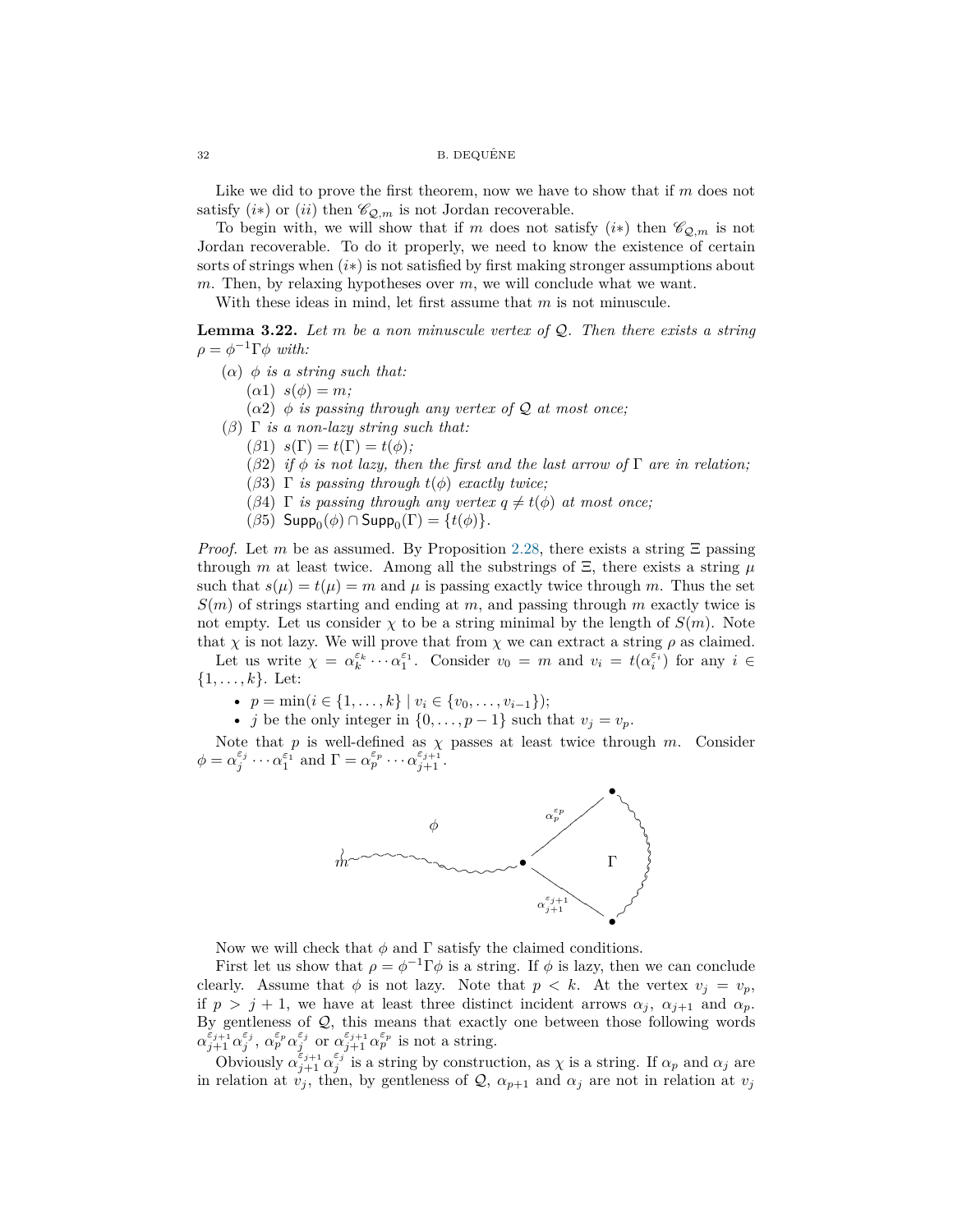and so  $\chi' = \alpha_k^{\varepsilon_k} \cdots \alpha_{p+1}^{\varepsilon_{p+1}} \alpha_j^{\varepsilon_j} \cdots \alpha_1^{\varepsilon_1}$  is a string of  $S(m)$  and  $\ell(\chi') < \ell(\chi)$ . This is a contradiction with the minimality of  $\chi$ .



Hence  $\alpha_{j+1}$  and  $\alpha_p$  are in relation at  $v_j$  and  $\rho = \phi^{-1} \Gamma \phi$  is a string. Note that we come to the same conclusion if  $p = j + 1$ . Finally we can check easily by our construction that  $\phi$  and  $\Gamma$  satsfies the conditions we claimed.



<span id="page-32-0"></span>**Proposition 3.23.** Let *m* be a vertex of Q which is not minuscule. Then  $\mathcal{C}_{\mathcal{Q},m}$  is *not Jordan recoverable.*

*Proof.* Let *m* be as supposed. Thanks to the previous lemma, there exists a string  $\rho = \phi^{-1} \Gamma \phi$  satisfying the conditions stated in the previous lemma.

If  $\ell(\Gamma) = 1$ , let  $X = M(\phi)^2$  and  $Y = M(\rho)$  two representations of  $\mathscr{C}_{\mathcal{Q},m}$ . By the fact that *Y* admits an endomorphism defined by the substring  $\phi$  (Proposition [2.17\)](#page-10-1), we can clearly get  $\mathsf{GenJF}(X) = \mathsf{GenJF}(Y) = (\lambda^q)_{q \in Q_0}$  such that:

- $\lambda^q = (2)$  for  $q \in \mathsf{Supp}(\rho);$
- $\lambda^q = (0)$  otherwise.

Thus  $\mathscr{C}_{\mathcal{Q},m}$  is not Jordan recoverable.

Otherwise, inspired by Example [2.31,](#page-18-0) recalling that we wrote  $\Gamma = \beta_p^{\xi_p} \cdots \beta_1^{\xi_1}$ , let  $X = M(\phi^{-1}\beta_p^{\xi_p} \cdots \beta_2^{\xi_2})$  and  $Y = M(\beta_{p-1}^{\xi_{p-1}} \cdots \beta_1^{\xi_1} \phi)$  be two representations of  $\mathscr{C}_{\mathcal{Q},m}$ . In this case, we get  $\mathsf{GenJF}(X) = \mathsf{GenJF}(Y) = (\lambda^q)_{q \in Q_0}$  such that:

- $\lambda^q = (1)$  for  $q \in \mathsf{Supp}(\rho);$
- $\lambda^q = (0)$  otherwise.

Again, we conclude that  $\mathscr{C}_{\mathcal{Q},m}$  is not Jordan recoverable. Hence in each case, we get what we want.  $\Box$ 

 $\Box$ 

Now we can prove that for any vertex *m* which does not satisfy  $(o)$ ,  $\mathscr{C}_{\mathcal{Q},m}$  is not Jordan recoverable.

We need to prove beforehand the following lemma.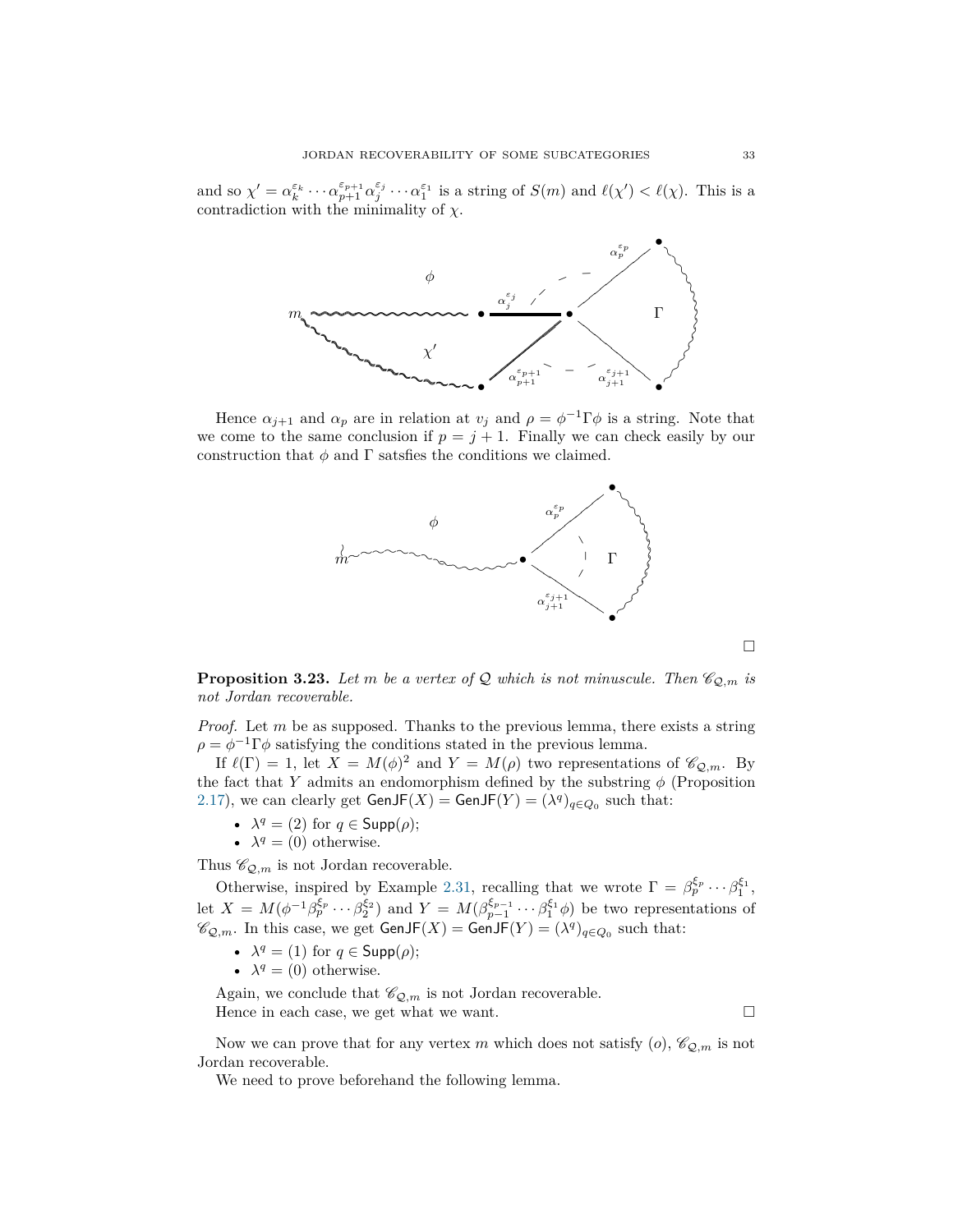**Lemma 3.24.** *Let m be a minuscule vertex of* Q *which is not satisfying* (*o*)*. Then at least one of the following assertions is true:*

- ( $\alpha$ ) *There exist two non-lazy strings*  $\nu$  *and*  $\mu$  *such that:* 
	- $(a_1)$   $s(\nu) = s(\mu) = m$  and  $t(\nu) = t(\mu) \neq m$ ;
	- (*α*2) *µν*−<sup>1</sup> *is a string;*
	- ( $\alpha$ 3) *The last arrows of*  $\nu$  *and*  $\mu$  *are in relation;*
	- (*α*4) *ν and µ are strings that are passing through any vertex of* Q *at most once;*
	- $(\alpha 5)$  Supp<sub>0</sub> $(\nu)$   $\cap$  Supp<sub>0</sub> $(\mu)$  =  $\{m, t(\nu)\}.$
- (*β*) *There exist a non-lazy string φ and a band* Γ *such that:*
	- (*β*1)  $s(\phi) = m$  *and*  $t(\phi) = s(\Gamma) = t(\Gamma) \neq m$ ;
	- (*β*2) Γ*φ is a string;*
	- (*β*3) *the last arrows of* Γ *and φ are in relation;*
	- ( $\beta$ 4)  $\phi$  *is a string that is passing through any vertex of*  $\mathcal Q$  *at most once*;
	- (*β*5)  $\Gamma$  *is a string which is passing through any vertex*  $q \neq t(\phi)$  *of*  $\mathcal Q$  *at most once and is passing through*  $t(\phi)$  *exactly twice*;
	- $(\beta 6)$  Supp<sub>0</sub> $(\phi)$   $\cap$  Supp<sub>0</sub> $(\Gamma)$  = {*t*( $\phi$ )}.

*Proof.* Let *m* be as supposed. Then there exists a string Ξ passing through *m* and passing through another vertex at least twice. Let us consider  $\chi$  a minimal substring of  $\Xi$  by inclusion such that  $\chi$  is passing through *m* and there exists another vertex  $-$  let us say  $q \neq m$  – such that  $\chi$  is passing through it at least twice.

First, it is easy to check that  $\chi$  passes through *q* exactly twice and either  $s(\chi) = q$ or  $t(\chi) = q$ . Then we have two cases.

(*α*) If  $s(\chi) = t(\chi) = q$ , then we can write  $\chi = \mu \nu^{-1}$  where  $\nu$  and  $\mu$  are the two distinct non-lazy strings such that  $s(\nu) = s(\mu) = m$  and  $t(\nu) = t(\mu) = q$ . We claim that  $\nu$  and  $\mu$  are satisfying what we want.



- $(a_1)$   $s(\nu) = s(\mu) = m$  and  $t(\nu) = t(\mu) = q \neq m$  for free;
- ( $\alpha$ 2)  $\chi = \mu \nu^{-1}$  is a string for free;
- ( $\alpha$ 3) if the last arrows of  $\nu$  and  $\mu$  are not in relation, then  $\nu^{-1}\mu$  is a non-lazy string starting and ending at *m*; this is a contradiction with the fact that *m* is minuscule. So the last arrows of  $\nu$  and  $\mu$  are in relation;
- ( $\alpha$ 4) if  $\nu$  is passing through a vertex  $\nu$  at least twice, as  $\nu$  is a substring of  $\chi$ , we get a contradiction with the minimality of  $\chi$ . As the same argument works for  $\mu$ , then  $\nu$  and  $\mu$  are passing through any vertex at most once;
- $(\alpha 5)$  if there exists  $v \in \textsf{Supp}_0(v) \cap \textsf{Supp}_0(u)$  and  $v \neq q, m$ , we could consider *ν*<sub>0</sub> a substring of *ν* and  $\mu_0$  a substring of  $\mu$  such that  $s(\nu_0) = s(\mu_0) = m$ and  $t(\nu_0) = t(\mu_0) = v$ . Thus  $\mu_0 \nu_0^{-1}$  is a strict substring of  $\chi$  and that is a contradiction with the minimality of  $\chi$ .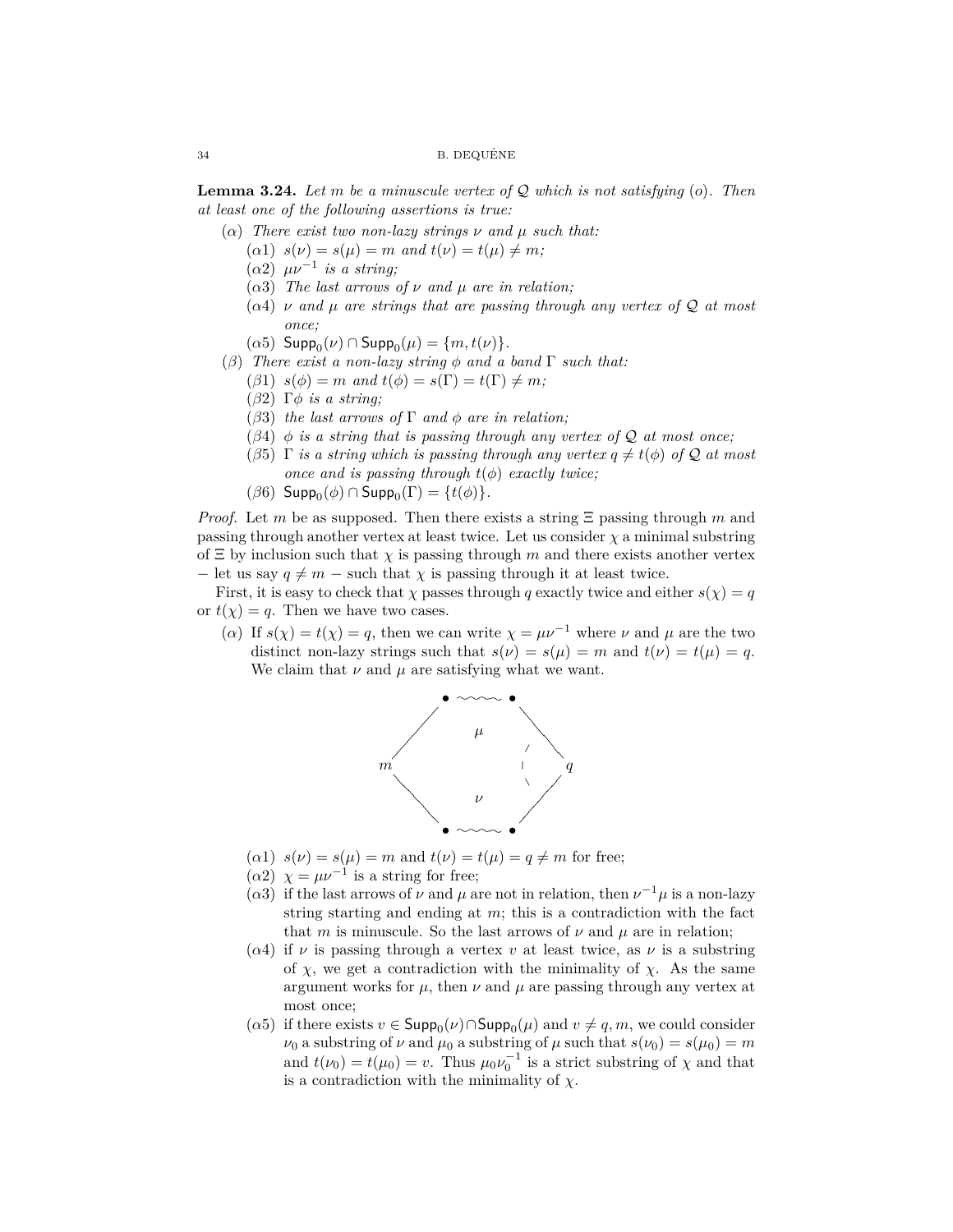(*β*) Otherwise, up to inversing *χ*, we can consider that  $s(\chi) = m$  and  $t(\chi) = q$ . Let  $\phi$  be the minimal substring of  $\chi$  such that  $s(\phi) = m$  and which is passing through *q*. Let  $\Gamma$  be the string such that  $\chi = \Gamma \phi$ . We claim that  $\phi$ and  $\Gamma$  are satisfying what we want.



- (*β*1) For free, we have  $s(\phi) = m$  and  $t(\phi) = s(\Gamma) = t(\Gamma) = q \neq m$ ;
- (*β*2)  $μ' = Γφ$  for free;
- (*β*3) if the last arrows of  $\Gamma$  and  $\phi$  are not in relation at *q*, then  $\phi^{-1}\Gamma\phi$  is a string which starts and ends at *m*. This is a contradiction with the fact that *m* is minuscule. Thus the last arrows of  $\Gamma$  and  $\phi$  are in relation. Futhermore we can prove that  $\Gamma$  is a band:
	- $s(\Gamma) = t(\Gamma);$
	- As the last arrows of  $\Gamma$  and  $\phi$  are in relation at  $t(\Gamma)$  and the first arrow of  $\Gamma$  is not in relation with the last arrow of  $\phi$  at  $t(\Gamma)$ , by the gentleness of  $\mathcal{Q}$ , the last and the first arrow of  $\Gamma$  are not in relation. Then  $\Gamma^j$  is a string;
	- If  $\Gamma$  is not primitive, we can write  $\Gamma = \Upsilon^j$  for some  $j > 1$ . So  $\Upsilon \phi$ is a substring of *χ* which passes through a vertex  $t(\Gamma) = s(\Upsilon)$  $t(\Upsilon)$  at least twice. This is a contradiction with the minimality of  $\chi$ . So  $\Gamma$  is primitive.
- (*β*4)  $\phi$  cannot pass through a vertex at least twice as  $\phi$  is a strict substring of *χ*;
- (*β*5) if Γ passes through another vertex  $v \neq q$  at least twice, let Γ<sub>0</sub> be the substring of Γ obtained by deleting its last arrow. Then  $\Gamma_0 \phi$  is a substring of  $\chi$  which is passing through  $v$  at least twice. This is a contradiction.

If Γ passes through *q* at least thrice, then  $\Gamma_0$  passes through *q* at least twice and we conclude again with a contradiction. Consequently  $\Gamma$  is a string passing through any vertex  $v \neq t(\phi)$  at most once and passing through  $t(\phi)$  exactly twice;

 $(\beta 6)$  Trivially,  $\{t(\phi)\}\subseteq \mathsf{Supp}_0(\phi) \cap \mathsf{Supp}_0(\Gamma)$ . Let us assume that there exists a vertex  $v \neq t(\phi)$  such that  $v \in \mathsf{Supp}_0(\phi) \cap \mathsf{Supp}_0(\Gamma)$ . Let  $\Gamma_1$ be a substring of  $\Gamma$  starting with the first arrow of  $\Gamma$  and such that  $t(\Gamma_1) = v$ . Then  $\Gamma_1 \phi$  is a substring of  $\chi$  which is passing through a vertex at least twice. This is a contradiction again with the minimality of *χ*.

Either way, we conclude.

<span id="page-34-0"></span>**Proposition 3.25.** Let m be a vertex of Q which does not satisfy (*o*). Then  $\mathcal{C}_{Q,m}$ *is not Jordan recoverable.*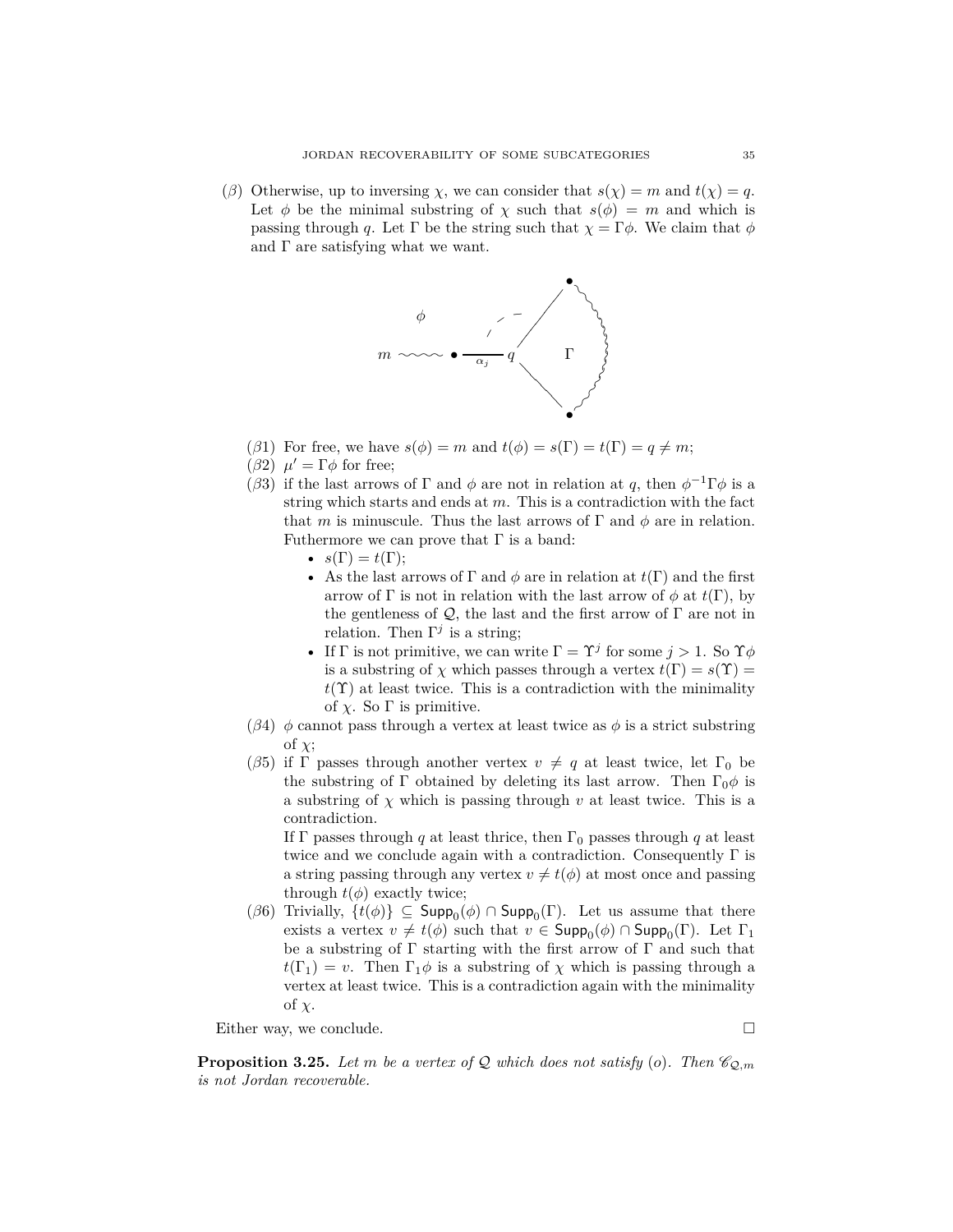*Proof.* If *m* is not minuscule, we can conclude from the Proposition [3.23.](#page-32-0)

Let us suppose that *m* is minuscule. By the previous lemma, we can construct a certain kind of string, and we have to distinguish the two cases.

If (*α*) is true, then let us write  $\mu = \alpha_k^{\varepsilon_k} \cdots \alpha_1^{\varepsilon_1}$  and  $\nu = \beta_p^{\varepsilon_p} \cdots \beta_1^{\varepsilon_1}$ . Consider  $X = M(\alpha_{k-1}^{\varepsilon_{k-1}} \cdots \alpha_1^{\varepsilon_1} \nu^{-1})$  and  $Y = M(\mu(\beta_{p-1}^{\varepsilon_{p-1}} \cdots \beta_1^{\varepsilon_1})^{-1})$ . We can check easily that  $\mathsf{GenJF}(X) = \mathsf{GenJF}(Y) = (\lambda^q)_{q \in Q_0}$  with:

- $\lambda^q = (1)$  for any  $q \in \mathsf{Supp}_0(\mu) \cup \mathsf{Supp}_0(\nu);$
- $\lambda^q = (0)$  otherwise.

Thus  $\mathscr{C}_{\mathcal{Q},m}$  is not Jordan recoverable.

If  $(\beta)$  is true, then let  $\Gamma'$  be the string obtained from  $\Gamma$  by deleting the last arrow of  $\Gamma$  – called  $\delta$  in the drawing below – and  $\phi'$  be the string obtained for  $\phi$  by deleting the last arrow – called *β*. Note that by (*β*3) *β* and *δ* are in relation at *t*(*φ*). If *β* is ingoing to *t*(*φ*) then *δ* is outgoing from *t*(*φ*) and vice-versa. Inspired by Example [2.32,](#page-18-1) we can consider  $X = M(\Gamma' \phi)^2$  and  $Y = M(\phi') \oplus M(\Gamma' \Gamma \phi)$ .

It is clear enough how the endomorphisms of *X* go. Let us see the morphisms between the summands of *Y* . We label the morphisms by substrings as an application of Theorem [2.17.](#page-10-1)



From that, by simple calculation, we get  $\mathsf{GenJF}(X) = \mathsf{GenJF}(Y) = (\lambda^q)_{q \in q_0}$ where:

- $\lambda^q = (2)$  for all  $q \in \mathsf{Supp}(\rho)$ ;
- $\lambda^q = (0)$  otherwise.

In other cases (for example if  $\beta$  is an outgoing arrow of  $m'$ , or if  $\delta$  is an incoming arrow of *m*′ ), we can make similar observations, construct representations *X* and *Y* analogously, and we will obtain the same result.

That is why  $\mathscr{C}_{\mathcal{Q},m}$  is not Jordan recoverable.

Now let us show another translation of the condition (*i*∗). By the previous proposition, we can suppose that *m* satisfies (*o*).

<span id="page-35-0"></span>**Lemma 3.26.** Let m be a vertex of  $Q$  satisfying (o) but not (*i*\*). Then there exist *three strings*  $\phi$ *,*  $\nu$  *and*  $\mu$  *such that:* 

- (*γ*1) *ν and µ are non-lazy;*
- $(\gamma 2)$   $s(\phi) = m$ ,  $t(\phi) = s(\nu) = s(\mu)$  and  $t(\nu) = t(\mu)$ ;
- (*γ*3) *νφ and µφ are strings of* Q*;*
- (*γ*4) *φ, ν and µ are passing through any vertex of* Q *at most once;*
- (*γ*5) *the first arrows and the last arrows of ν and µ are in relation at s*(*ν*) *and t*(*µ*) *respectively;*
- $(γ6)$  Supp<sub>0</sub> $(φ) ∩$  Supp<sub>0</sub> $(ν) =$  Supp<sub>0</sub> $(φ) ∩$  Supp<sub>0</sub> $(μ) = {s(ν)}$  *and* Supp<sub>0</sub> $(ν) ∩$  $\mathsf{Supp}_0(\mu) = \{s(\nu), t(\nu)\};$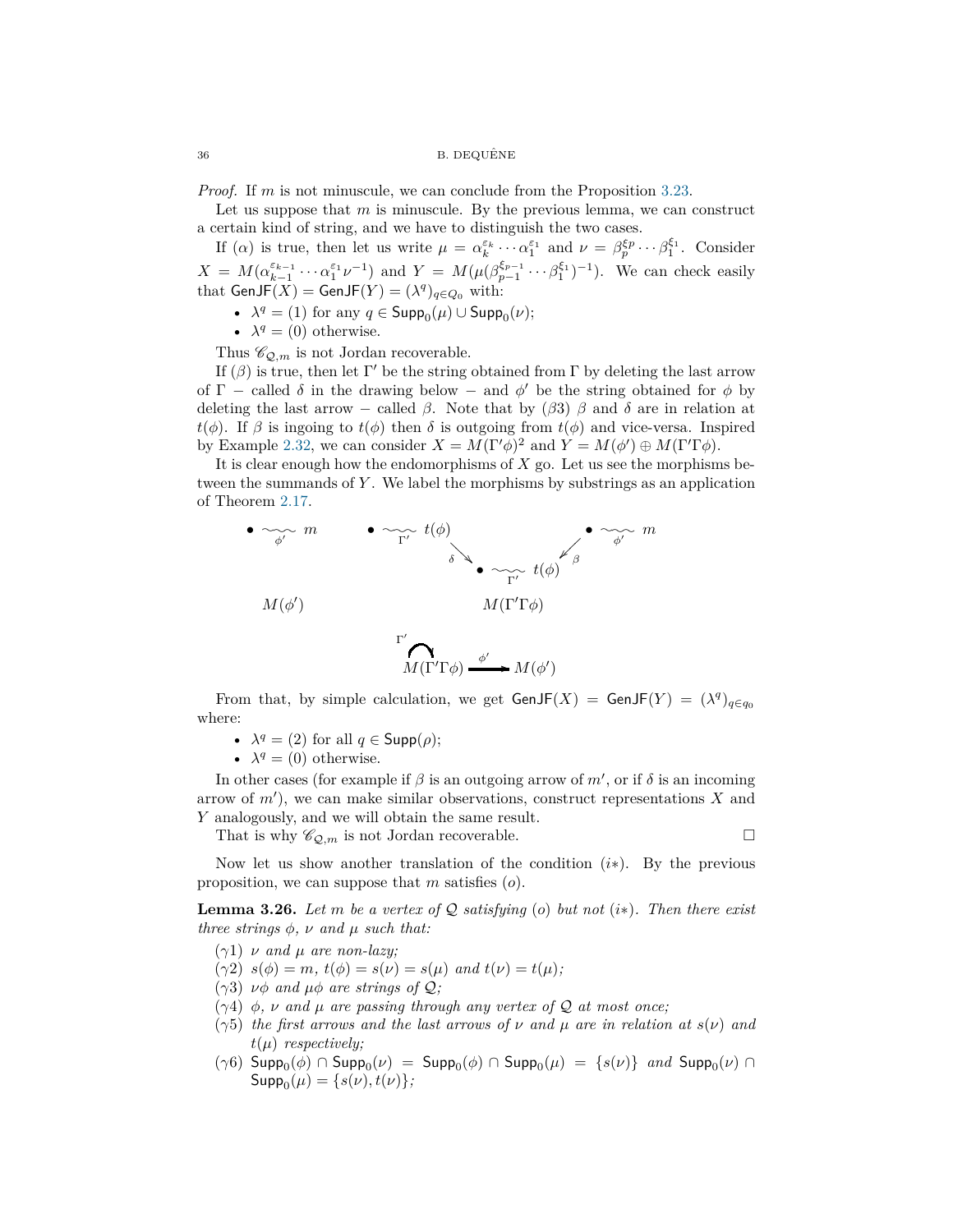*Proof.* Let *m* be as supposed. By the fact that *m* does not satisfy (*i*∗), there exist two distinct strings  $\Xi$  and  $\Psi$  such that  $s(\Xi) = s(\Psi) = m$  and  $t(\Psi) = t(\Xi)$ . Let us consider such a pair  $(\chi, \psi)$  to be minimal in the following way: for any pair of distinct strings  $(\sigma, \tau)$  such that  $s(\sigma) = s(\tau) = m$  and  $t(\sigma) = t(\tau)$ , we have  $\ell(\sigma) \geq \ell(\chi)$  and if  $\ell(\sigma) = \ell(\chi)$  then  $\ell(\tau) \geq \ell(\psi)$ . Consequently  $\ell(\chi) \leq \ell(\psi)$ .

Let  $\phi$  be the common string maximal by inclusion of  $\chi$  and  $\psi$  such that  $s(\phi) = m$ . Let *ν* and  $\mu$  be the strings such that  $\chi = \nu \phi$  and  $\psi = \mu \phi$ . We will show that  $\phi$ , *ν* and  $\mu$  are three strings as claimed.



- (*γ*1) As  $\ell(\psi) \geq \ell(\chi)$ , if  $\mu$  is lazy then  $\psi = \chi$  which is a contradiction with the fact that  $\psi$  and  $\chi$  are distinct. If  $\nu$  is lazy, then  $\psi = \mu \phi$  is a string passing through  $s(\mu)$  at least twice. This is a contradiction with the fact that m satisfies (*o*). So  $\nu$  and  $\mu$  are non-lazy.
- (*γ*2) By construction we have  $s(\phi) = m$ ,  $t(\phi) = s(\nu) = s(\mu)$  and  $t(\nu) = t(\mu)$  for free;
- ( $\gamma$ 3) By construction  $\chi = \nu \phi$  and  $\psi = \mu \phi$  are strings of  $\mathcal{Q}$ ;
- ( $\gamma$ 4) If there exists a vertex *q* of Q such that one of the three strings  $\phi$ , *ν* or *µ* is passing through *q* at least twice, then either  $\chi$  or  $\psi$  is passing through *q* at least twice. This is a contradiction with the fact that *m* satisfies (*o*). So  $\phi$ ,  $\nu$ , and  $\mu$  are passing through any vertex of  $\mathcal Q$  at most once;
- ( $\gamma$ 5) If the last arrows of  $\nu$  and  $\mu$  are not in relation at  $t(\nu)$ , then  $\mu^{-1}\nu\phi$  is a string passing through  $m$  and through  $s(\nu)$  at least twice. This is a contradiction with the fact that *m* satisfies (*o*). By noting that  $\nu\phi$  and  $\mu\phi$  are strings of Q, and the first arrows of  $\nu$  and  $\mu$  have to be distinct by maximality of *φ*, if *φ* is non-lazy then the last arrow of *φ* is in relation with neither the first arrow of  $\nu$  nor the first arrow of  $\mu$  at  $t(\phi)$ ; by gentleness of  $\mathcal Q$  the first arrows of  $\nu$  and  $\mu$  have to be in relation at  $s(\nu)$ .

If  $\phi$  is lazy and if the first arrows are not in relation at  $s(\nu) = m$ , then  $\mu\nu^{-1}$  is a well-defined string of Q passing through *m* and through  $t(\nu)$  at least twice. This is a contradiction with the fact that *m* satifies (*o*). Hence we conclude that the first arrows and the last arrows of  $\nu$  and  $\mu$  are in relation at  $s(\nu)$  and  $t(\nu)$  respectively;

 $(\gamma 6)$  It is clear that  $\{s(\nu)\}\subseteq \mathsf{Supp}_0(\phi) \cap \mathsf{Supp}_0(\nu)$ . If there exists a vertex  $q \neq s(\nu)$  in  $\mathsf{Supp}_0(\phi) \cap \mathsf{Supp}_0(\nu)$ , then  $\chi = \nu \phi$  is a string passing through  $q$ at least twice. This is a contradiction with the fact that *m* satisfies (*o*). So  $\mathsf{Supp}_0(\phi) \cap \mathsf{Supp}_0(\nu) = \{s(\nu)\}.$  Analogously we have  $\mathsf{Supp}_0(\phi) \cap \mathsf{Supp}_0(\mu) = \emptyset$  $\{s(\nu)\}.$ 

It is also clear that  $\{s(\nu), t(\nu)\} \subseteq \mathsf{Supp}_0(\nu) \cap \mathsf{Supp}_0(\mu)$ . Assume that there exists a vertex  $t(\nu) \neq q \neq s(\nu)$  in  $\mathsf{Supp}_0(\nu) \cap \mathsf{Supp}_0(\mu)$ . Thanks to ( $\gamma$ 4), we can consider  $\nu_q$  (respectively  $\mu_q$ ) the substring of  $\nu$  (respectively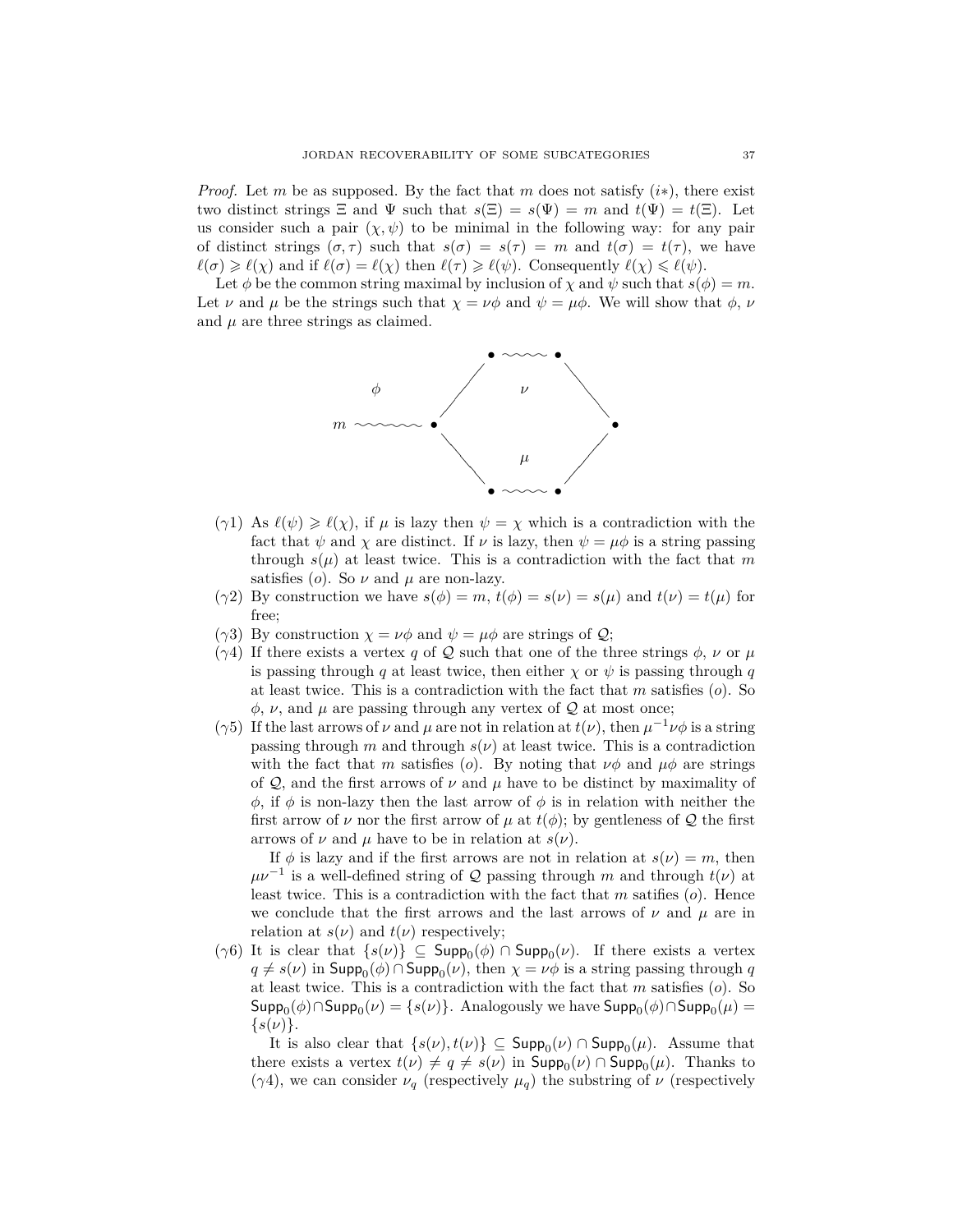#### B. DEQUÊNE

*µ*) starting at *s*(*v*) and ending at *q*. Then  $(\chi_q = \nu_q \phi, \psi_q = \mu_q \phi)$  is a pair of distinct strings such that  $s(\chi_q) = s(\psi_q)$  and  $t(\chi_q) = t(\psi_q) = q$ . But  $\ell(\chi_q) < \ell(\chi)$  by construction, which is a contradiction with the minimality of  $(\chi, \psi)$ .

Hence we conclude that  $\mathsf{Supp}_0(\nu) \cap \mathsf{Supp}_0(\mu) = \{s(\nu), t(\nu)\}.$ 

<span id="page-37-0"></span>**Proposition 3.27.** *Let m be a vertex of*  $Q$  *which does not satisfy* (*i*\*)*. Then*  $\mathcal{C}_{Q,m}$ *is not Jordan recoverable.*

*Proof.* Let *m* be as supposed. We already know that if *m* does not satisfy (*o*) then  $\mathscr{C}_{\mathcal{Q},m}$  is not Jordan recoverable thanks to Proposition [3.25.](#page-34-0)

Let us assume that *m* does satisfy (*o*). By Lemma [3.26,](#page-35-0) there exist three strings  $\phi$ ,  $\nu$ , and  $\mu$  satisfying the conditions stated in the previous lemma.

Without loss of generality, we can assert that the first arrow  $\alpha$  of  $\nu$  is ingoing to  $s(\nu)$  and the first arrow  $\beta$  of  $\mu$  is therefore outgoing from  $s(\nu)$ . Define  $\nu'$ (respectively  $\mu'$ ) the string obtained from  $\nu$  (respectively  $\mu$ ) by deleting its last arrow.

Consider  $X = M(\nu' \phi) \oplus M(\mu \phi)$  and  $Y = M(\nu \phi) \oplus M(\mu' \phi)$ . We can see that the only significant substring that is on the top of  $\mu \phi$  (respectively  $\mu' \phi$ ) and at the bottom of  $\nu'$  (respectively  $\nu \phi$ ) is  $\phi$ . In the following figures, we highlighted the morphisms between summands of *X* and *Y* like previously.

Here is what we have for *X*.



$$
M(\mu\phi) \xrightarrow{\phi} M(\nu'\phi)
$$

And here is what we have for *Y* .



Hence, after calculations, we have  $\textsf{GenJF}(X) = \textsf{GenJF}(Y) = (\lambda^q)_{q \in Q_0}$  such that:

- $\lambda^q = (2)$  if  $q \in \mathsf{Supp}_0(\phi)$ ;
- $\lambda^q = (1)$  if  $q \in \mathsf{Supp}_0(\mu) \cup \mathsf{Supp}_0(\nu) \setminus \mathsf{Supp}_0(\phi);$
- $\lambda^q = (0)$  otherwise.

Thus we conclude that  $\mathscr{C}_{\mathcal{Q},m}$  is not Jordan recoverable.

$$
38 \\
$$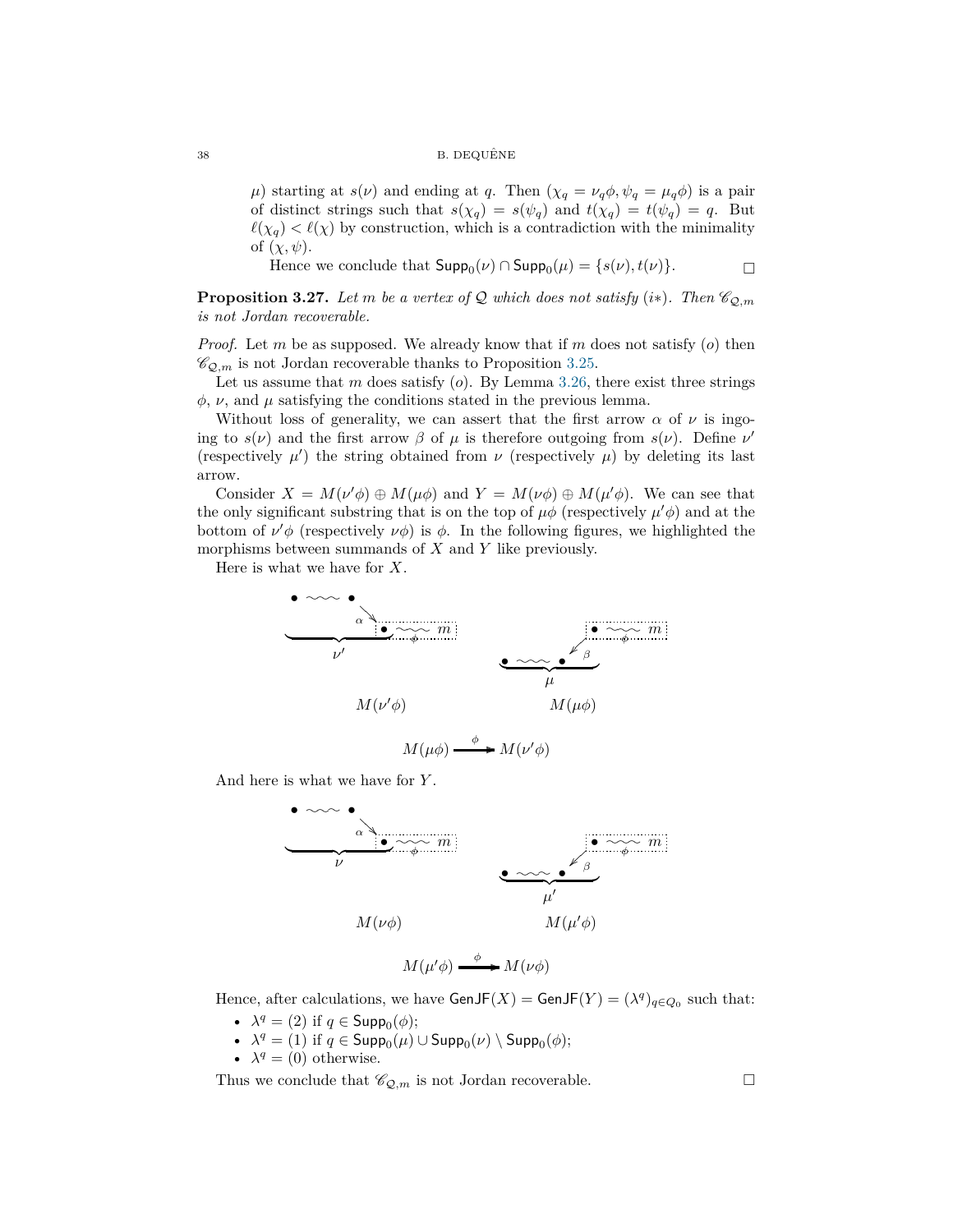Finally we still have to prove that if *m* does not satisfy (*ii*), then  $\mathcal{C}_{Q,m}$  is not Jordan recoverable.

<span id="page-38-1"></span>**Proposition 3.28.** Let *m* be a vertex which does not satisfy (*ii*). Then  $\mathcal{C}_{Q,m}$  is *not Jordan recoverable.*

*Proof.* Let *m* be as supposed. We already know that if *m* does not satify  $(i*)$  then  $\mathscr{C}_{\mathcal{Q},m}$  is not Jordan recoverable. Let us assume that *m* satisfies (*i*\*).

From Lemma [3.3,](#page-19-4) we know that (*i*∗) implies (*o*). Futhermore if we pay attention to the proof of Proposition [3.19,](#page-29-0) thanks to Lemma [3.18,](#page-28-0) we proved in fact that if *m* satisfies (*o*) but not (*ii*), then  $\mathcal{C}_{\mathcal{Q},m}$  is not Jordan recoverable (as we said in Remark [3.20\)](#page-30-1). Thus we conclude.  $\square$ 

Let us recap the proof of the second main result.

*Proof of Theorem [3.2.](#page-19-5)* Thanks to Proposition [3.21,](#page-30-2) we showed that (*i*∗) and (*ii*) are sufficient. Then we showed with Proposition [3.27](#page-37-0) and Proposition [3.28](#page-38-1) that these conditions are necessary. As a result, we have the equivalence we wished for.

# 4. To go further

<span id="page-38-0"></span>Here are some ideas or questions that we could ask ourselves based on our work.

• *As the proof of the main result uses string combinatorics, can we extend that result to string algebras or skew-gentle algebras ?*

We can also think about string algebras and skew-gentle algebras that are algebras which have a similar description of their indecomposable representations. However working with them does not seem as easy as the gentle case. We can at least expect that the description of vertices *m* such that  $\mathcal{C}_{Q,m}$  is canonically Jordan recoverable could be something of the same flavor, with a few more restrictions.

Nonetheless, we can notice that the results can be easily extended to the case of locally gentle algebras.

• *What are exactly all the canonically Jordan recoverable subcategories of modules over a gentle algebra given by a gentle quiver* Q *?*

From a bit more work over  $A_n$ -type quivers, we have a conjecture that could characterize all the subcategories that are canonically Jordan recoverable.

<span id="page-38-2"></span>**Conjecture 4.1.** Let  $\mathcal Q$  be an  $A_n$ -type quiver. A subcategory  $\mathscr C$  of rep( $\mathcal Q$ ) is canon*ically Jordan recoverable if and only if for any pair of strings* (*ρ, ν*) *which are associated to indecomposable representations of*  $\mathscr{C}$ *, we do not have an arrow*  $\alpha \in Q_1$  $such that s(\alpha) \in \mathsf{Supp}_{0}(\rho), t(\alpha) \in \mathsf{Supp}_{1}(\nu) \text{ and } \alpha \notin \mathsf{Supp}_{1}(\rho) \cup \mathsf{Supp}_{1}(\nu).$ 

Thanks to ideas coming from the Example [1.2](#page-2-0) and the familiarity with the hypothesis (*i*) of the Theorem [3.1,](#page-19-2) we can highlight the fact that it is a necessary condition. Actually, we can use the proof of Proposition [3.16](#page-27-0) in this particular case to conclude.

However it is still difficult to explain why it is sufficient. Hopefully, if this statement is true, we could expect that we extend that result to characterize all the canonically Jordan recoverable subcategories of representations over a gentle quiver.

• *Can we translate our combinatorial condition on the vertex m into conditions in terms of quiver representation theory on the category*  $\mathcal{C}_{Q,m}$ ?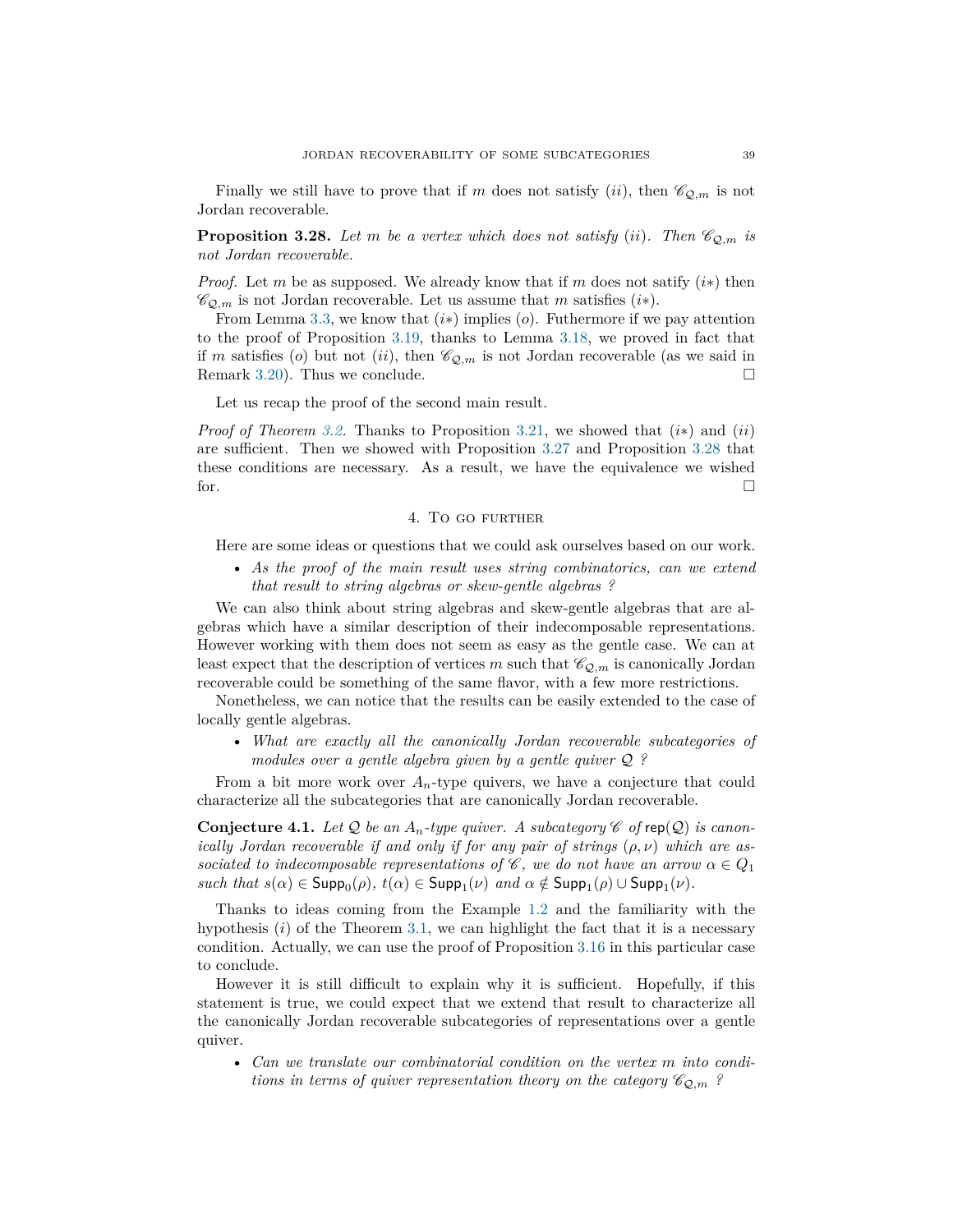#### $40$  B. DEQUÊNE

This is not an easy question. At this point, we could expect to get a translation of the conditions from Conjecture [4.1](#page-38-2) in terms of not having an extension between two indecomposable representations which do not have a non-zero morphism in either way.

• *Is there a combinatorial map extending the Robinson-Schensted-Knuth correspondance ?*

Let *Q* be a Dynkin quiver with  $Q_0 = \{1, \ldots, n\}$ . In the article [\[GPT19\]](#page-40-10), they study the structure of Jordan form data in the minuscule case. For any minuscule vertex *m*, there is a minuscule poset  $\mathscr{P}_{\mathcal{Q},m}$  for whose definition we refer to [\[GPT19,](#page-40-10) Section 4.1]. This minuscule poset is equipped with a map  $\pi$  to the vertices of  $Q$ . In particular,  $\pi$  satisfies that each fiber  $\pi^{-1}(j)$  is totally ordered.

# **Theorem 4.2** (Garver-Patrias-Thomas [\[GPT19\]](#page-40-10))**.**

- (*i*) For any  $X \in \mathscr{C}_{Q,m}$  and  $j \in Q_0$ , the number of parts in the partition GenJF $(X)^j$  is less or equal to the size of the fibre  $\pi^{-1}(j)$ .
- (*ii*) *For*  $X \in \mathscr{C}_{Q,m}$ *, define a map*  $\rho_{Q,m} : \mathscr{P}_{Q,m} \longrightarrow \mathbb{N}$  *as follows: the values of*  $\rho_{Q,m}(X)$  *restricted to*  $\pi^{-1}(j)$  *are the entries of* GenJF $(X)^j$ , *padded with extra zeros if needed, and ordered so that, restricted to*  $\pi^{-1}(j)$ *, the function is order-reversing. Then*  $\rho_{Q,m}$  *is order-reversing as a map from*  $\mathscr{P}_{Q,m}$  *to* N*.*
- (*iii*) The map from isomorphism classes of  $\mathcal{C}_{Q,m}$  to order-reversing maps from  $\mathscr{P}_{Q,m}$  *to*  $\mathbb{N}$ *, sending X to*  $\rho_{Q,m}(X)$  *is a bijection.*

As an enumerative corollary of the previous result, thanks to an interesting link to reverse plane partitions, the isomorphism classes of representations in  $\mathcal{C}_{Q,m}$  have the following generating function.

**Theorem 4.3** (Proctor [\[Pro84\]](#page-40-16), Garver-Patrias-Thomas [\[GPT19\]](#page-40-10))**.** *For Q a Dynkin quiver and m a minuscule vertex, we have*

$$
\sum_{X \in \mathscr{C}_{Q,m}} \prod_{i=1}^{n} q_i^{\dim(X_i)} = \prod_{u \in \mathscr{P}_{Q,m}} \frac{1}{1 - \prod_{i=1}^{n} q_i^{\dim((M_u)_i)}}
$$

*where:*

- the sum is over isomorphism classes of representations in  $\mathcal{C}_{Q,m}$ ;
- *in the product,*  $M_u \in \mathcal{C}_{\mathcal{Q},m}$  *is the indecomposable representation of Q corresponding to*  $u \in \mathscr{P}_{Q,m}$

One of its combinatorial applications is that we can consider the map  $\rho_{Q,m}$  from  $\mathscr{C}_{Q,m}$  to reverse plane partitions over  $\mathscr{P}_{Q,m}$  to be a generalization of the classical Robinson-Schensted-Knuth (RSK) correspondence. Indeed this map has the same Green-Kleitman invariants.

From this perspective, we could expect to generalize the RSK correspondence in the case of gentle algebras, string algebras, or skew-gentle algebras, and even in the case, we work with other Jordan recoverable categories that have more interesting behavior. One can note that our Jordan recoverable categories  $\mathscr{C}_{\mathcal{Q},m}$  are similar to the  $A_n$  quiver case. So it seems not unreasonable to say that we can have the same results, without any more interesting things to add. However it could come to be more impactful to get that result after having characterized what are all the Jordan recoverable categories in these new cases.